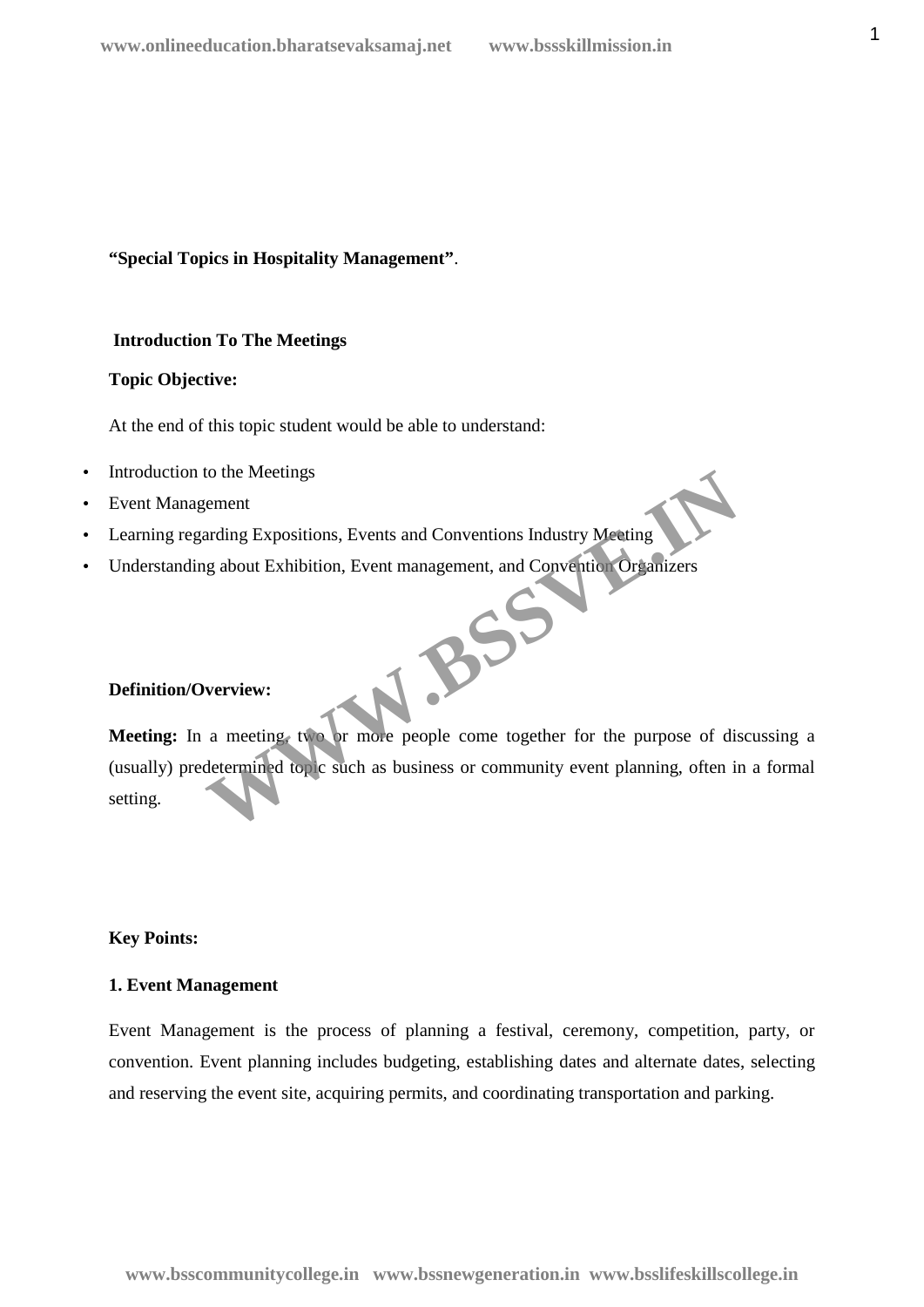Event planning also includes some or all of the following, depending on the event: developing a theme or motif for the event, arranging for speakers and alternate speakers, coordinating location support (such as electricity and other utilities), arranging decor, tables, chairs, tents, event support and security, catering, police, fire, portable toilets, parking, signage, emergency plans, health care professionals, and cleanup.

Event Planning is a relatively new career field. There is now training that helps one trying to break into the career field. There must be training for an event planner to handle all the pressure and work efficiently. This career deals with a lot of communication and organization aspects. There are many different names for an event planner such as a conference coordinator, a convention planner, a special event coordinator, and a meeting manager.

#### **2. Types of Meetings**

In execution of business tasks, meetings are an important vehicle for personal contact. They are so common and pervasive in organizations, however, that many take them for granted and forget that, unless properly planned and executed, meetings can be a waste of time and resources. Business meetings can be subdivided into following categories: Meetings<br>
Meetings<br>
of business tasks, meetings are an imperiant vehicle for personal contact<br>
and pervasive in organizations, however, was many take them for granted<br>
properly planned and executed, meetings can be a waste

- Status Meetings, generally Leader-led, which are about reporting by one-way communication;
- Work Meetings, which produce a product or intangible result such as a decision
- Staff meeting typically a meeting between a manager and those that report to the manager (possibly indirectly).
- Team meeting a meeting among colleagues working on various aspects of a team project.
- Ad-hoc meeting a meeting called together for a special purpose
- Management meeting a meeting among managers
- Board meeting a meeting of the Board of directors of an organization
- One-on-one meeting a meeting between two individuals
- Off-site meeting also called "offsite retreat" and known as an Awayday meeting
- Kick-off Meeting is the first meeting with the project team and the client of the project to discuss the role of each team member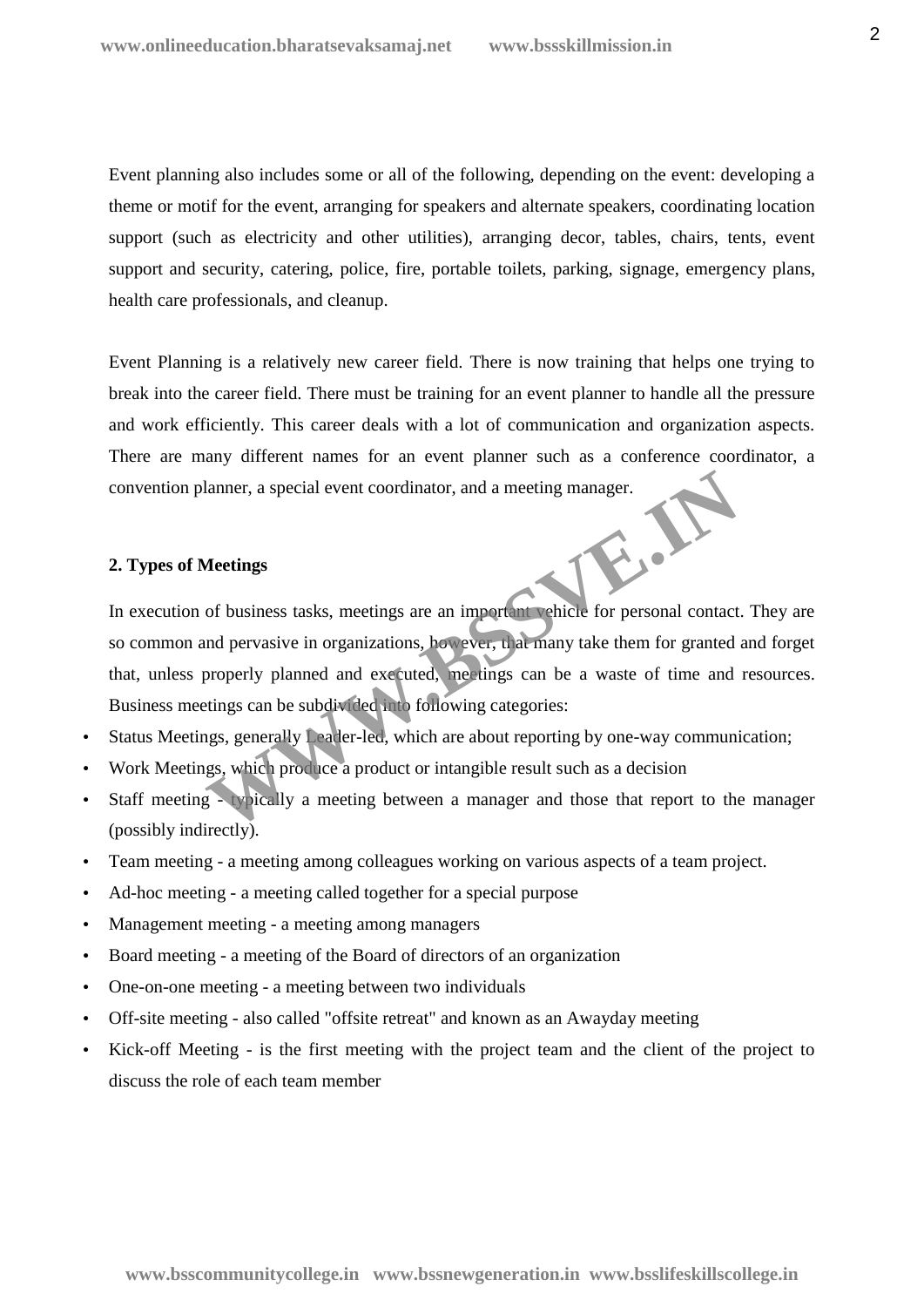Pre-Bid Meeting - is a meeting of various competitors and or contractors to visually inspect a jobsite for a future project. The meeting is normally hosted by the future customer or engineer who wrote the project specification to ensure all bidders are aware of the details and services expected of them. Attendance at the Pre-Bid Meeting may be mandatory. Failure to attend usually results in a rejected bid

#### **3. Expositions**

Expo (short for "exposition", and also known as World Fair and World's Fair) is the name given to various large public exhibitions held since the mid-19th century. They are the third largest event in the world in terms of economic and cultural impact, after the FIFA World Cup and the Olympic Games. They have been organized for more than one and a half centuries longer than both the (modern) Olympic Games and the World Cup. The first Expo was held in The Crystal Palace in Hyde Park, London, in 1851 under the title Great Exhibition of the Works of Industry of All Nations. The Great Exhibition as it is often called was an idea of Prince Albert, Queen Victorias husband, and was the first international exhibition of manufactured products. As such, it influenced the development of several aspects of society including art and design education, international trade and relations, and even tourism. Also, it was the precedent for the many international exhibitions, later called Worlds Fairs, which were subsequently held to the present day. The main attractions at World's Fairs are the national pavilions, created by participating countries. world in terms of economic and cultural impact, arter the FIFA world Clues. They have been organized for more than one and a half centuries ldem) Olympic Games and the World Cup. The first Expo was held in T de Park, Londo

#### **4. Meeting & Convention Planner**

A meeting and convention planner supervises and coordinates the strategic, operational and logistical activities necessary for the production of events. The planner can be employed or hired ad hoc by corporations, associations, governments, and other organizations.

#### **5. Events and Conventions Industry Meeting**

A convention, in the sense of a meeting, is a gathering of individuals who meet at a arid place and time in order to discuss or engage in some common interest. The most common conventions are based upon industry, profession, and fandom. Trade conventions typically focus on a particular industry or industry segment, and feature keynote speakers, vendor displays, and other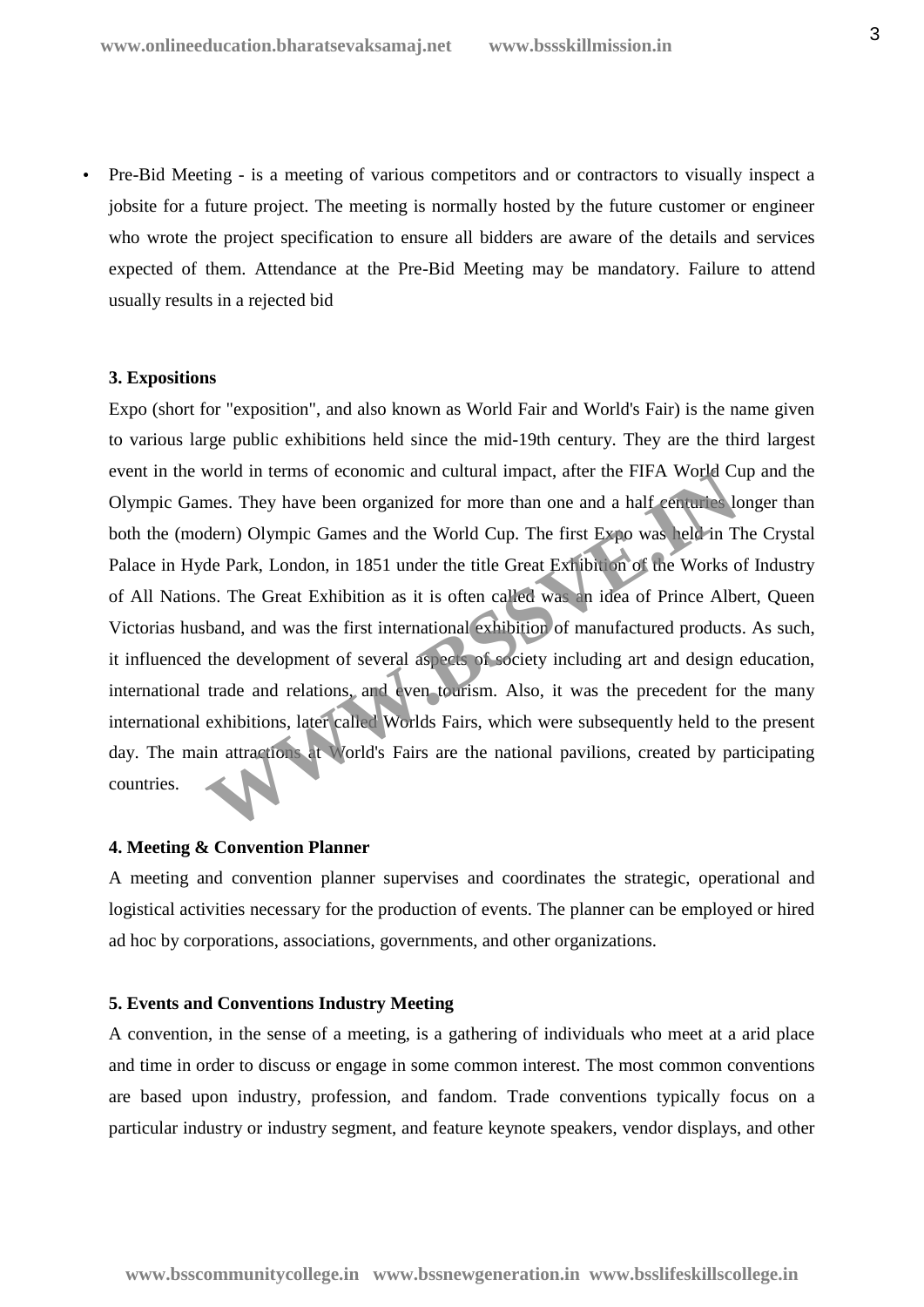information and activities of interest to the event organizers and attendees. Professional conventions focus on issues of concern to the profession and advancements in the profession. Such conventions are generally organized by societies dedicated to promotion of the topic of interest. Fan conventions usually feature displays, shows, and sales based on pop culture, often with people dressed up as their favorite characters, and guest celebrities. Conventions also exist for various hobbies, such as gaming or model railroads.

Conventions are often planned and coordinated, often in exacting detail, by professional meeting and convention planners, either by staff of the convention's hosting company or by outside specialists. Most large cities will have a convention center dedicated to hosting such events. The term MICE - meetings Incentives Conventions and Exhibitions - is widely used in Asia as a description of the industry. The Convention ("C")is one of the most dynamic elements in the M.I.C.E. segment. The industry is generally regulated under the tourism sector.

In the technical sense, a convention is a meeting of delegates or representatives. Often organizations which are made up of smaller units, chapters, or lodges, such as labor unions, honorary societies, and fraternities and sororities, meet as a whole in convention by sending delegates of the units to deliberate on the organization's common issues. This also applies to a political convention, though in modern times the common issues are limited to selecting a party candidate or party chairman. In this technical sense, a congress, when it consists of representatives, is a convention. The British House of Commons is a convention, as are most other houses of a modern representative legislature. The meetings Incentives Conventions and Exhibitions - is widely used in<br>
f the industry. The Convention ("C") is one of the most dynamic element.<br>
The industry is generally regulated under the tourism sector.<br>
Hence the in

Many sovereign states have provisions for conventions besides their permanent legislature. The Constitution of the United States of America has a provision for the calling of a constitutional convention, whereby delegates of the states are summoned to a special meeting to amend or draft the constitution. This process has never occurred, save for the original drafting of the constitution, although it almost happened in several cases. The US Constitution also has provisions for constitutional amendments to be approved by state conventions of the people. This occurred to ratify the original constitution and to adopt the twenty-first amendment, which ended prohibition.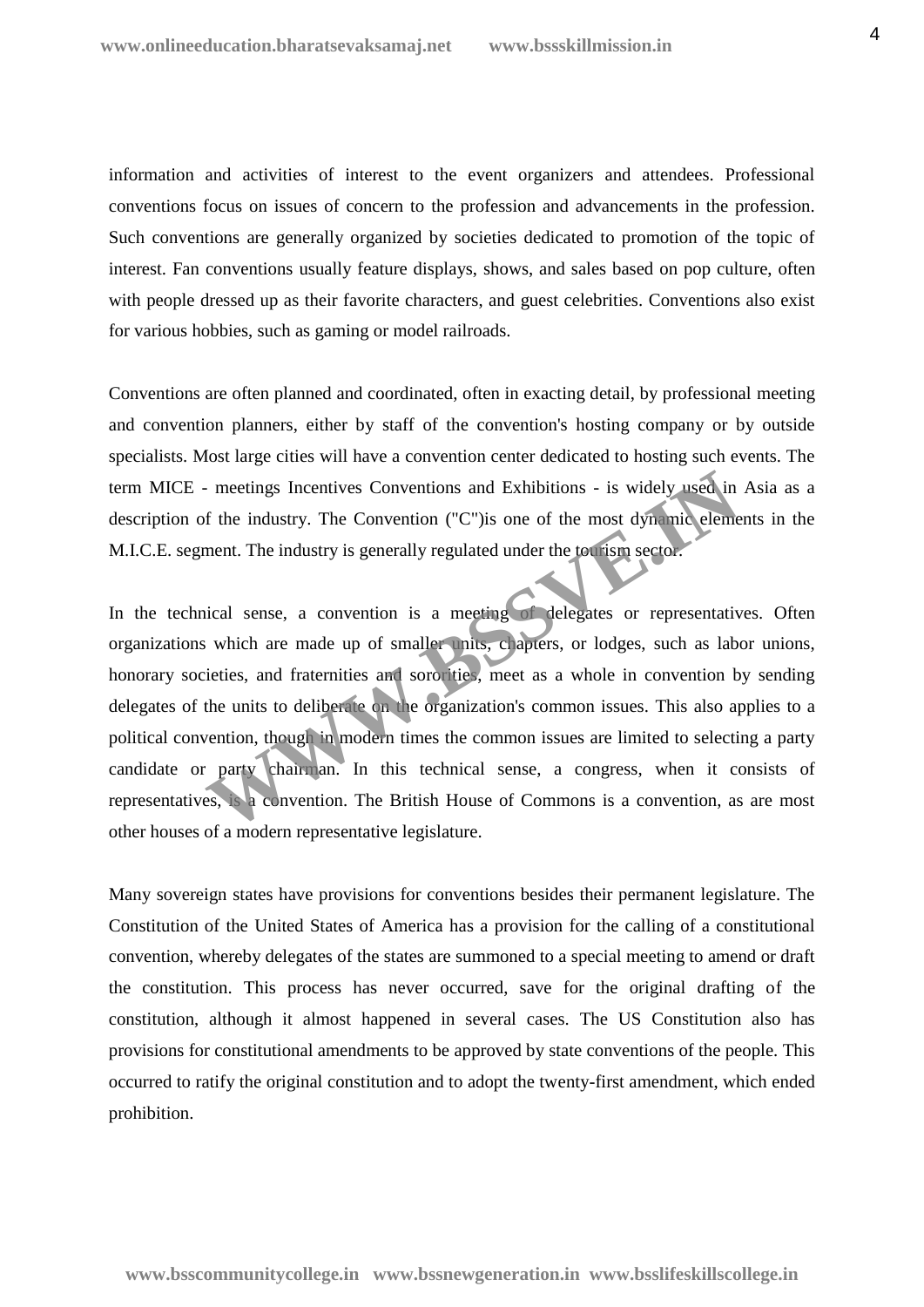#### **5.1. Steps to Planning an Event**

The first step to planning an event is determining its purpose, whether it is for a wedding, company, birthday, festival, graduation or something else. From this the event planner needs to choose entertainment, location, guest list, speakers, and content. The location for events is endless, but with event planning they would likely be held at hotels, convention centers, reception halls, or outdoors depending on the event. Once the location is set the coordinator/planner needs to prepare the event with staff, set up the entertainment, and keep contact with the client. After all this is set the event planner has all the smaller details to address like set up of the event such as food, drinks, music, guest list, budget, advertising and marketing, decorations, all this preparation is what is needed for an event to run smoothly. An event planner needs to be able to manage their time wisely for the event, and the length of preparation needed for each event so it is a success.

# **5.2. Working Conditions**

Event planners work is considered either stressful or energizing. This line of work is also considered fast paced and demanding. Planners face deadlines and communicating with multiple people at one time. Planners spend most of their time in offices, but when meeting with clients the work is usually on-site at the location where the event is taking place. Some physical activity is required such as carrying boxes of materials and decorations or supplies needed for the event. Also, long working hours can be a part of the job. The day the event is taking place could start as early as 5:00 a.m. and then work until midnight. Working on weekends is sometimes required, which is when many events take place tising and marketing, decorations, all this preparation is what is needed for smoothly. An event planner needs to be able to manage there time wise, and the length of preparation needed for each events of it is a success.<br>

#### **Key Players In The Meetings, Expositions, Events And Convention Industry**

### **Topic Objective:**

At the end of this topic student would be able to:

- Describe a service culture.
- Learn about Destination Marketing Organizations (DMOs)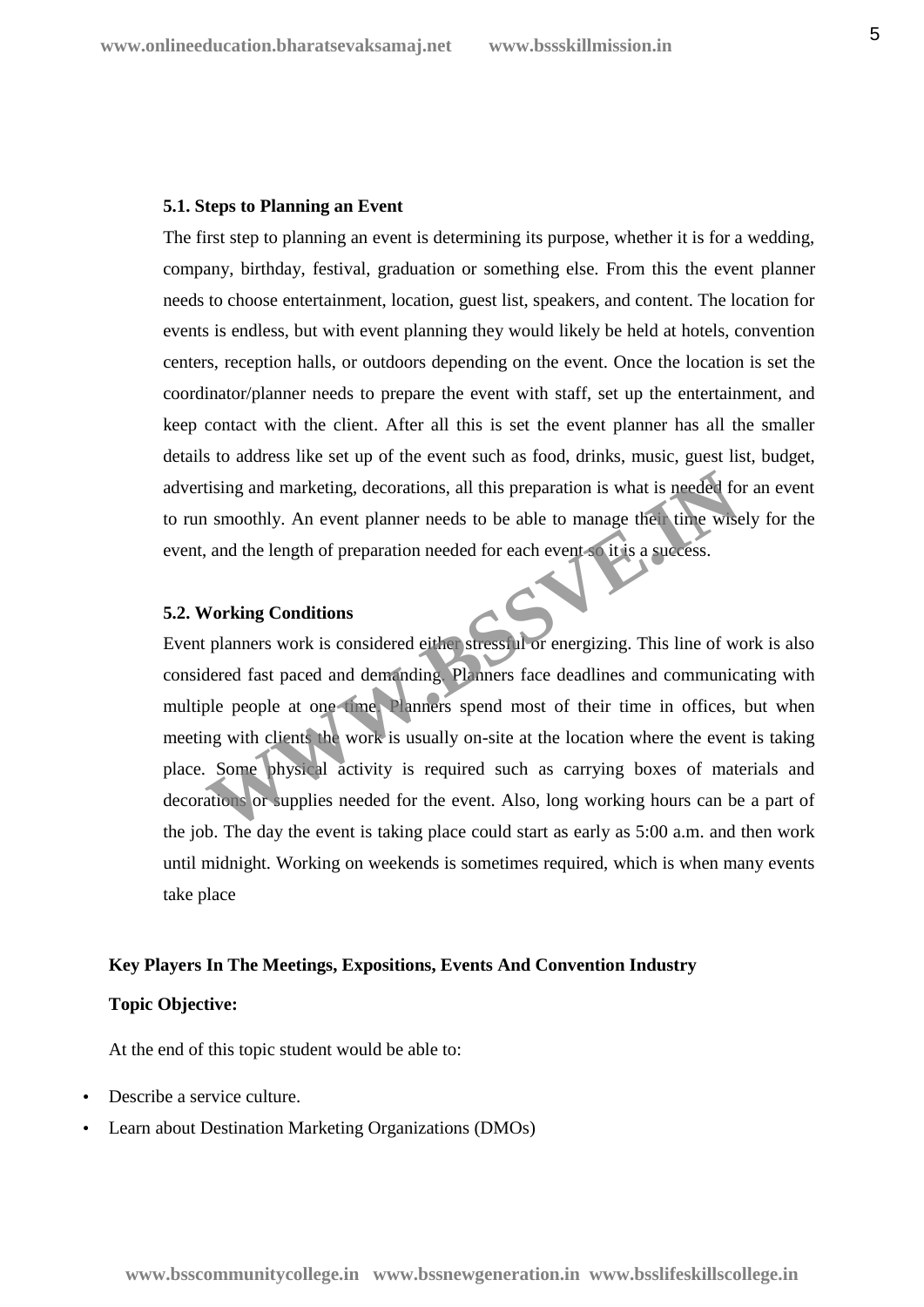- Learn about Service Contractors
- Learn about Special Events Management

### **Definition/Overview:**

**Meeting and Convention Planner:** A meeting and convention planner supervises and coordinates the strategic, operational and logistical activities necessary for the production of events. The planner can be employed or hired ad hoc by corporations, associations, governments, and other organizations **WWW.BSSVE.IN**

# **Key Points:**

# **1. Key players in Meeting Arrangements**

Event planning also includes some or all of the following, depending on the event: developing a theme or motif for the event, arranging for speakers and alternate speakers, coordinating location support (such as electricity and other utilities), arranging decor, tables, chairs, tents, event support and security, catering, police, fire, portable toilets, parking, signage, emergency plans, health care professionals, and cleanup.

Event Planning is a relatively new career field. There is now training that helps one trying to break into the career field. There must be training for an event planner to handle all the pressure and work efficiently. This career deals with a lot of communication and organization aspects. There are many different names for an event planner such as a conference coordinator, a convention planner, a special event coordinator, and a meeting manager.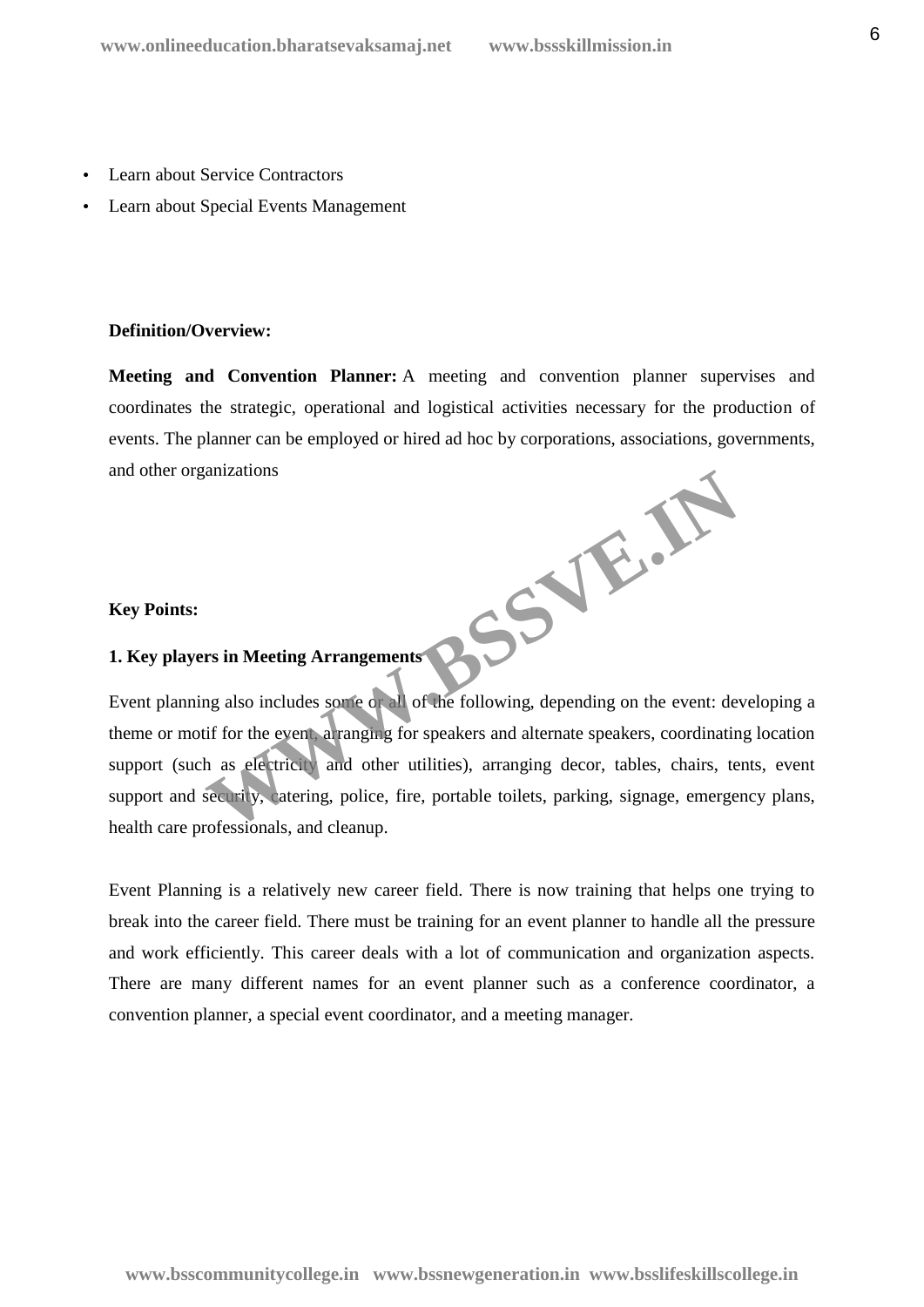#### **2. Steps to Planning an Event**

The first step to planning an event is determining its purpose, whether it is for a wedding, company, birthday, festival, graduation or something else. From this the event planner needs to choose entertainment, location, guest list, speakers, and content. The location for events is endless, but with event planning they would likely be held at hotels, convention centers, reception halls, or outdoors depending on the event. Once the location is set the coordinator/planner needs to prepare the event with staff, set up the entertainment, and keep contact with the client. After all this is set the event planner has all the smaller details to address like set up of the event such as food, drinks, music, guest list, budget, advertising and marketing, decorations, all this preparation is what is needed for an event to run smoothly. An event planner needs to be able to manage their time wisely for the event, and the length of preparation needed for each event so it is a success.

# **3. Service Culture**

Management must make the measurement of service quality and feedback from the customer a basic part of everyone's work experience. This information must be available and understood by everyone, no matter what their level. The entire organization must become obsessed with what the customer wants. all this preparation is what is needed for an event to run smoothly. An every be to manage their time wisely for the event, and the length of preparation to so it is a success.<br> **WHERE IS NOTE AND SURVEY THE CONSECRET AND** 

A hospitality business concern has signs all over the shop saying, "Is it good enough? Ask the customer." This statement serves as a constant reminder to everyone that customers are the ultimate judge of whether the service is what it should be, and that all employees must be constantly surveying customers for what and how they want it. The firm regularly sends out questionnaires about the quality of their service and then posts these results for all to see.

A good example of this principle at work is in the field of health care. People are often drawn into this profession because they enjoy helping and caring for people. Smart health care organizations show how their desired customer service behaviors enable employees to help and care for the patients and their families.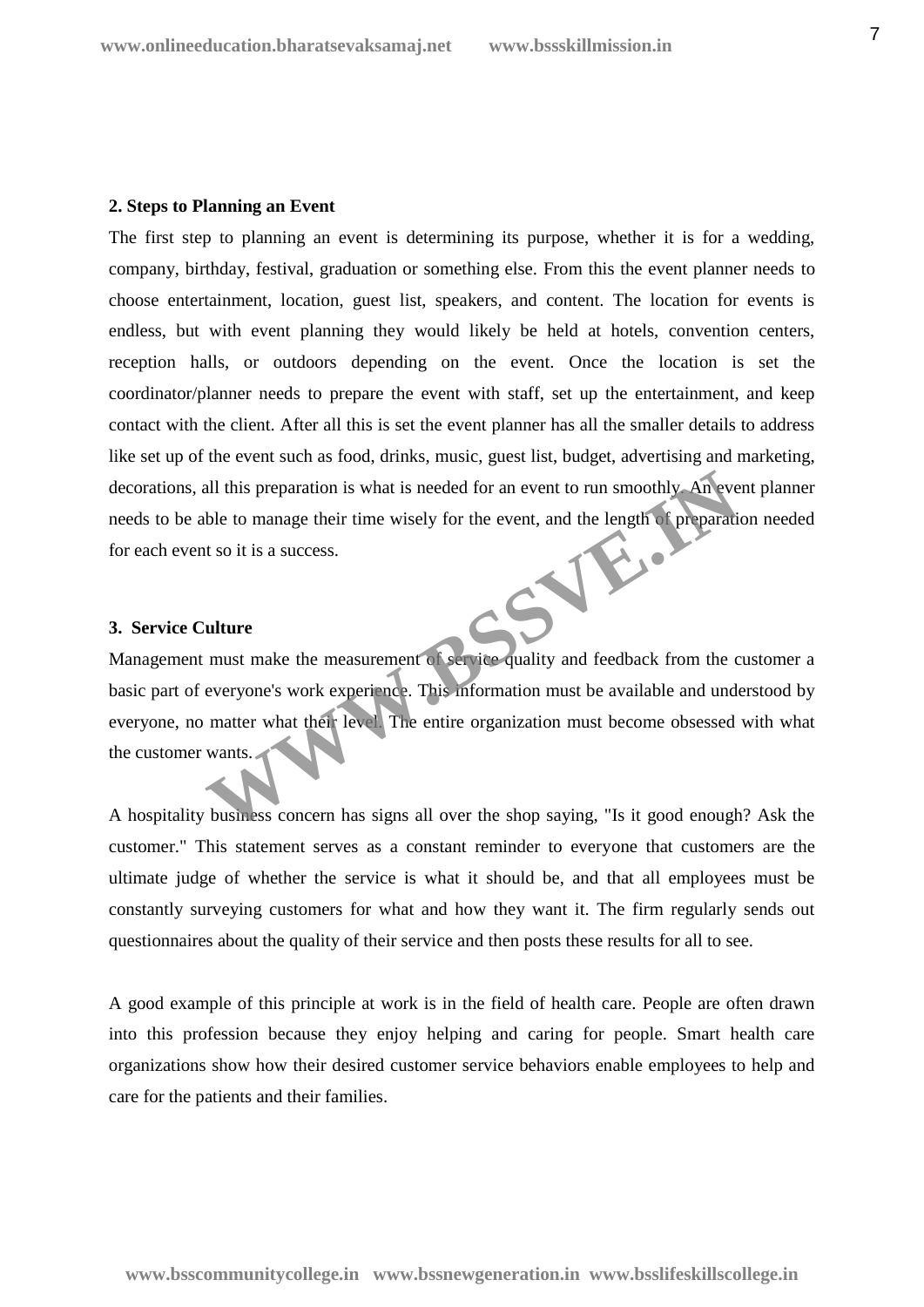In order for a culture of customer service excellence to grow and thrive, management must have a burning desire for it to be that way and the energy to ensure that this desire spreads throughout the organization and remains there permanently. You must become a totally customer-focused organization. Everyone, from the top down, must believe that they work for the customer.

# **4. Destination Marketing Organizations**

Destination Marketing Organization is an entity or company which is promoting a tourist destination, in order to increase the amount of visitors to this destination. They promote the longterm development and marketing of a destination, focusing on convention sales, tourism marketing and service. DMO's are represented in the United States by Convention and Visitor Bureaus (CVB's) which are paid by bed taxes or just from their members. Almost every bigger city or county has its own CVB. Also every state has its own CVB.

Destination Marketing Organization International (DMAI) is a professional organization representing destination marketing organizations and convention & visitor bureaus worldwide. As the worlds largest and most reliable resource for official destination marketing organizations (DMOs), Destination Marketing Association International is dedicated to improving the effectiveness of over 1,500 professionals from 625+ destination marketing organizations in more than 25 countries. B's) which are paid by bed taxes or just from their members. Almost every that it is own CVB.<br>Almost every state has its own CVB.<br>Marketing Organization International (DMAT) is a professional or destination marketing organ

# **5. Contractors**

A general contractor is a group or individual that contracts with another organization or individual (the owner) for the construction, renovation or demolition of a building, road or other structure. A general contractor is defined as such if it is the signatory as the builder of the prime construction contract for the project.

A general contractor is responsible for the means and methods to be used in the construction execution of the project in accordance with the contract documents. Said contract documents usually include the contract agreement including budget, the general and special conditions and the plans and specification of the project that are prepared by a design professional such as an architect.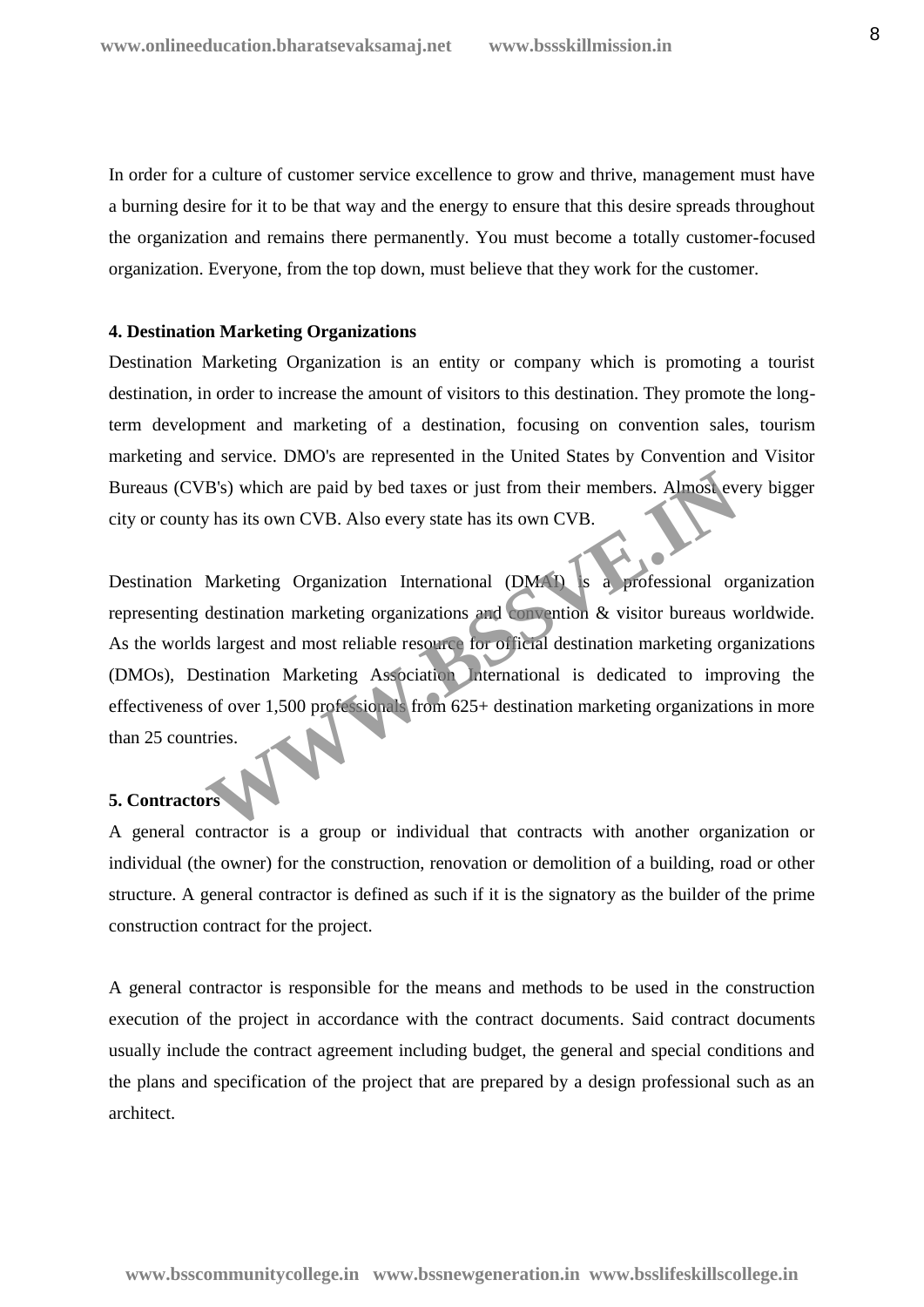A general contractor usually is responsible for the supplying of all material, labor, equipment, (engineering vehicles and tools) and services necessary for the construction of the project. To do this it is common for the general contractor to subcontract part of the work to other persons and companies that specialize in these types of work. These are called subcontractors.

General contractors conducting work for government agencies are typically referred to as prime contractors. The responsibilities of a prime contractors working under a contract are essentially identical to those outlined above. In many cases, prime contractors will delegate portions of the contract work to subcontractors. In the United Kingdom and certain former British Commonwealth countries the term 'general contractor' was gradually superseded by 'main contractor' during the early twentieth century. This followed the practice of major professional, trade and consumer organisations issuing standard forms of contract for undertaking the variety of construction works spanning the whole spectrum of the industry. It was and is usual for the term main contractor to be used and defined in all these contract documents, and as a result the term general contractor became an anachronism. Contractor as Service This countries the term 'general contractor' was gradually superseded<br>
uring the early twentieth century. This followed the practice of major pro-<br>
In summer organisations issuing standard forms of contract for undertaking

Most contractors are required to be licensed in each state and may be required to take an oral and written exam. To check for contractor license requirements, you may contact the National Association of State Contractor Licensing Agencies (NASCLA) Association.

Contractors are defined in the law by each state and are usually considered those who contract, bid, negotiate a price or offers to construct, supervise, oversee, schedule, direct, alter, repair, install, improve, move, demolish, furnish labor, etc. In addition, there are various types: building (residential and commercial), electrical, plumbing, mechanical, highway, environmental remediation).

### **6. Special Event Management**

Event Management is a multi-million dollar industry, growing rapidly, with mega shows and events hosted regularly. Surprisingly, there is no formalized research conducted to assess the growth of this industry. The industry includes fields such as the MICE (Meetings, Incentives,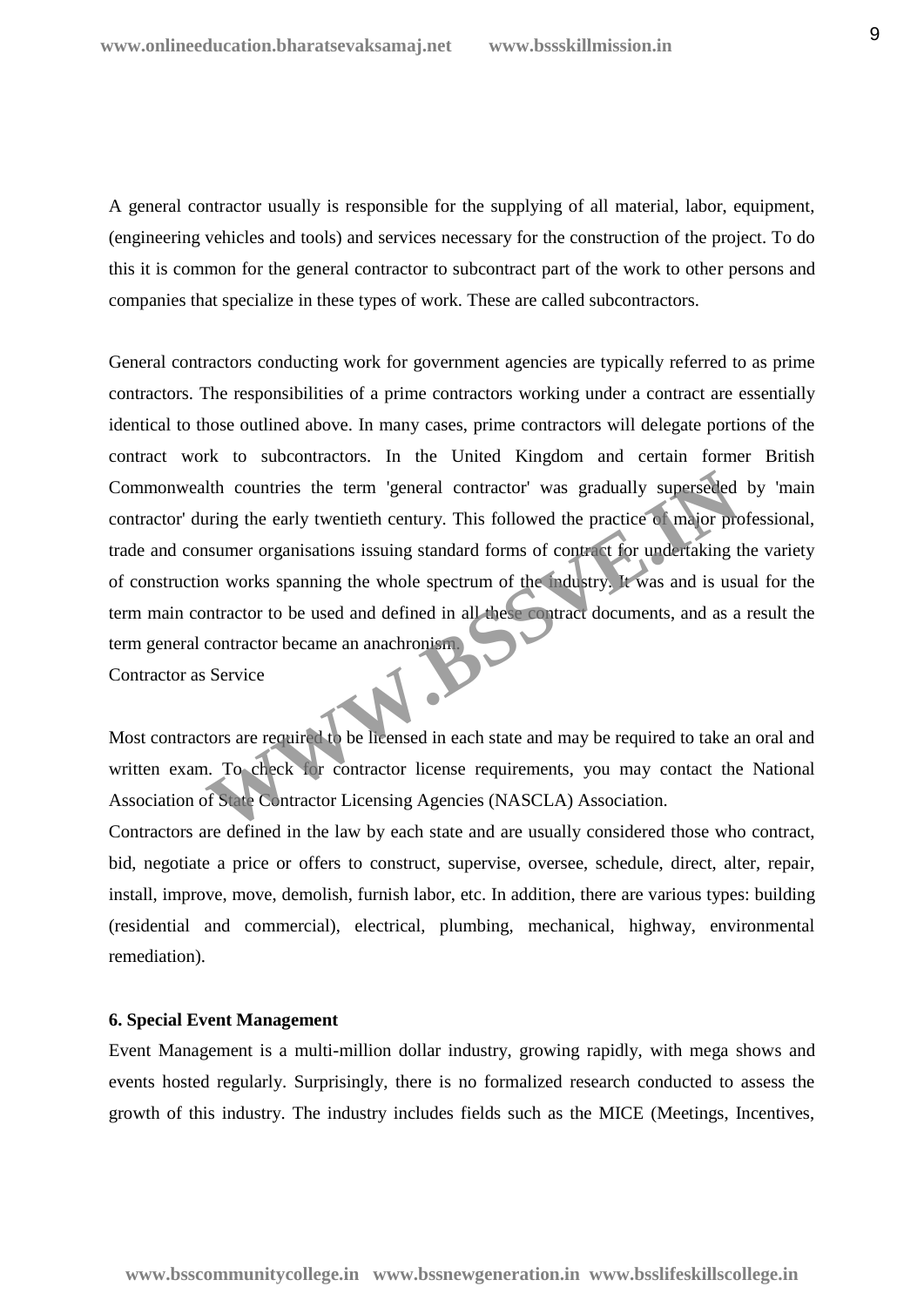Conventions and Events), exhibitions, conferences and seminars as well as live music and sporting events.

The logistics side of the industry is paid less than the sales/sponsorship side, though some may say that these are two different industries. Events can be classified into four broad categories based on their purpose and objective:

- Leisure events e.g. leisure sport, music, recreation.
- Cultural events e.g. ceremonial, religious, art, heritage, and folklore.
- Personal events e.g. weddings, birthdays, anniversaries.
- Organizational events e.g. commercial, political, charitable, sales, product launch.

Special Event management is the application of the management practice of project management to the creation and development of festivals and events. Event Management involves studying the intricacies of the brand, identifying the target audience, devising the event concept, planning the logistics and coordinating the technical aspects before actually executing the modalities of the proposed event. t management is the application of the management practice of project me<br>an and development of festivals and events. Event Management involves<br>s of the brand, identifying the target audience, tevising the event concept<br>and

The recent growth of festivals and events as an industry around the world means that the management can no longer be ad hoc. Events and festivals, such as the Asian Games, have a large impact on their communities and, in some cases, the whole country.

The industry now includes events of all sizes from the Olympics down to a breakfast meeting for ten business people. Every industry, charity, society and group will hold events of some type/size in order to market themselves, build business relationships, raise money or celebrate.

# **Event And Exhibition Management**

# **Topic Objective:**

At the end of this topic student would be able to:

Meetings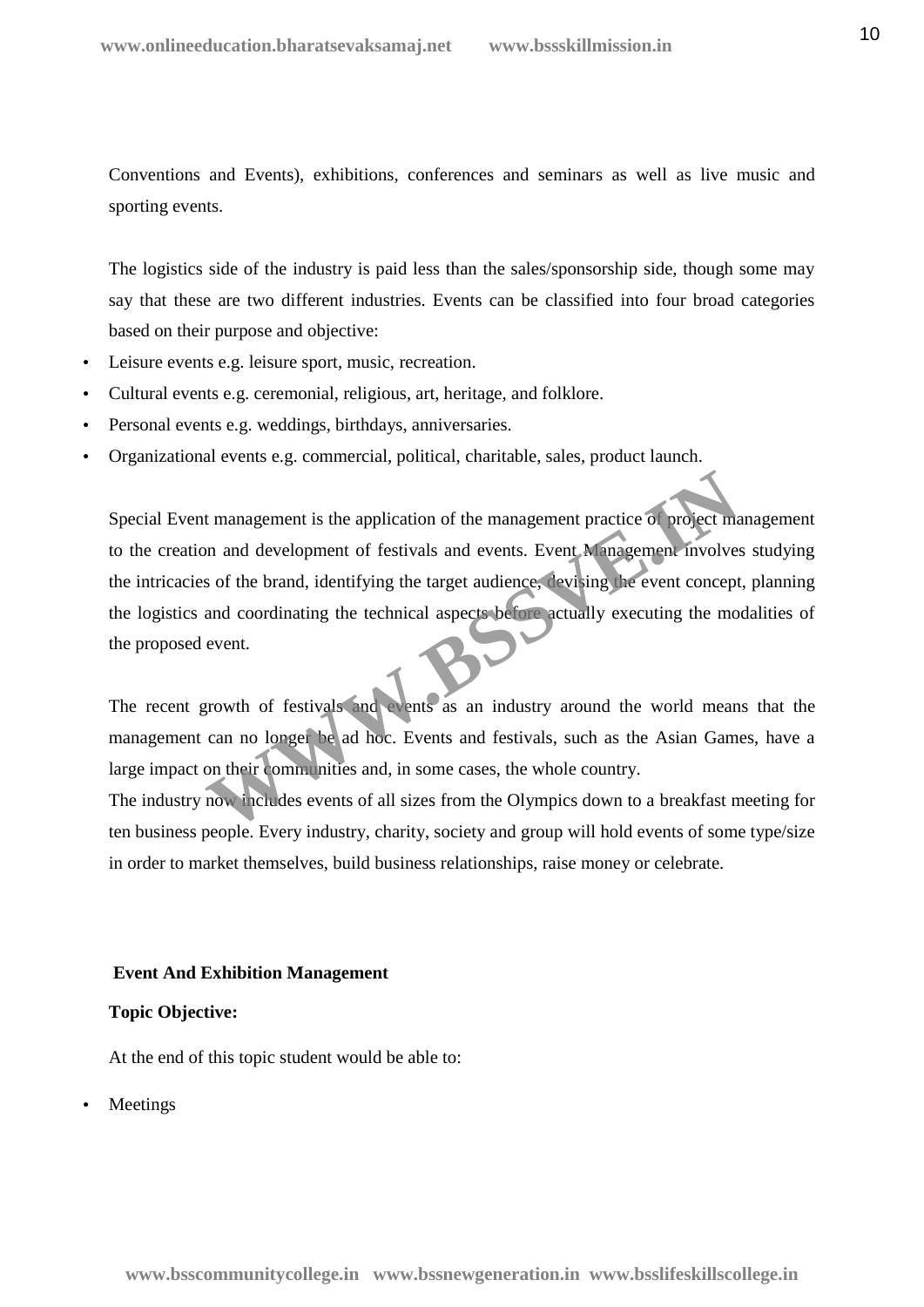- Special Events and Off-Premise Catering
- Know Your Client
- The Special Event Job Market
- Key Players in the Industry
- Meeting Planners
- Convention and Visitors Bureaus
- Event Management
- Specialized Services
- Trends in Conventions, Meetings, and Expositions

# **Definition/Overview:**

**Meetings:** Meetings can be conferences, workshops, seminars, or other events designed to bring people together in order to exchange information. There are various forms that meetings can take, including clinic, forum, seminar, symposium, or workshop. WWW.

# **Key Points:**

# 1. **Meetings**

Meetings are held for the purposes of education, decision making, research, change, sales, team building, new product introduction, problem solving, strategy, or reorganization. Meetings are a revenue source for associations. The average lead time for organizing a meeting is three to six months. Goals for meetings include:

- Increase awareness of the organization.
- Raise money.
- Provide information.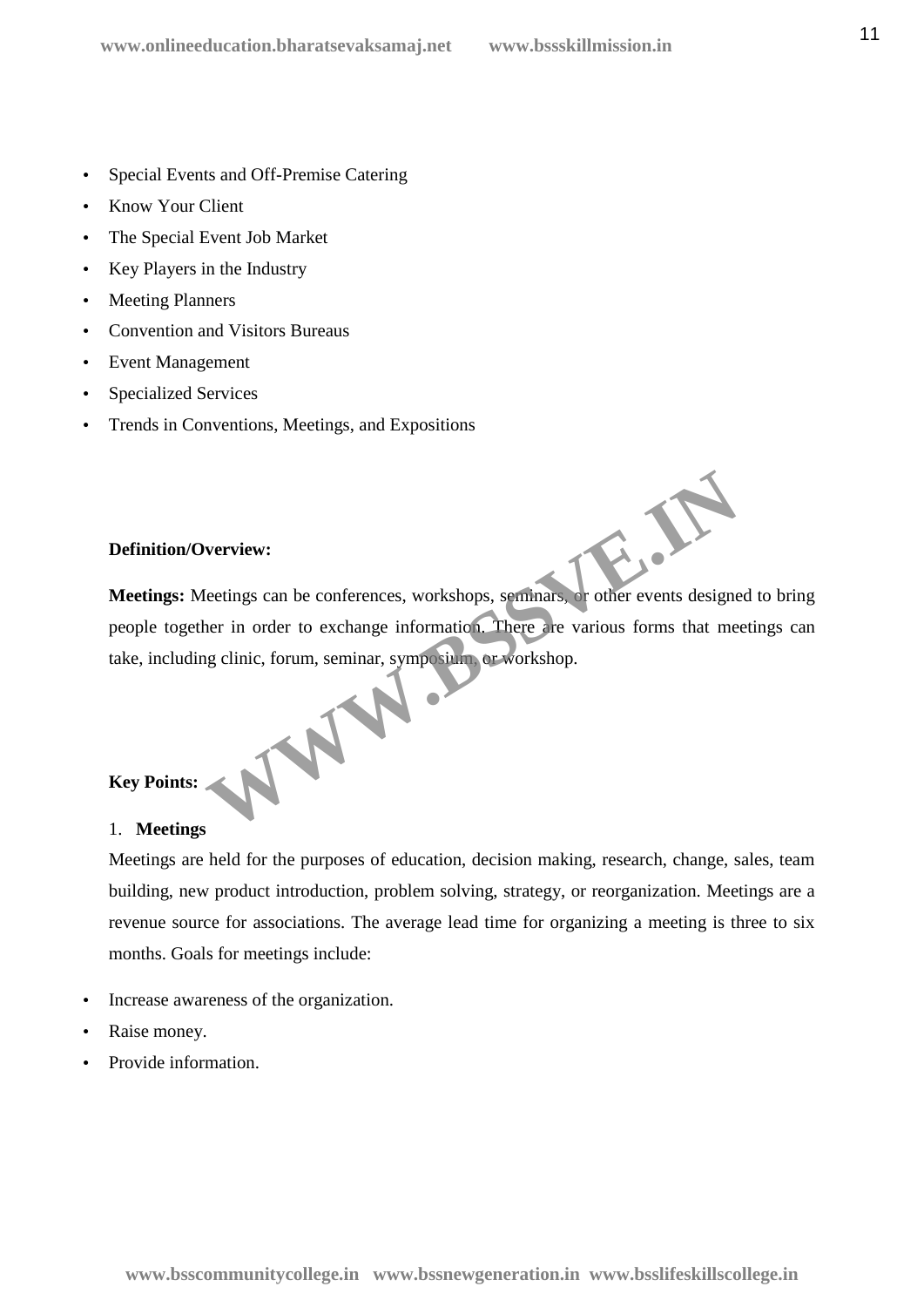About half of all meeting planners are involved in incentive travel for corporate executives to reward them for reaching specific targets. Conventions are annual gatherings of a group of individuals who meet for a common interest. Exhibitions frequently include live demonstrations and seminars in addition to exhibit booths. Convention centers compete to host the largest exhibitions, which can add several million dollars in revenue to the local economy. Exhibitions are either consumer shows or trade shows. The advent of technology has affected tourism. The demand for information has driven the increase in meetings, conventions, and exhibitions. The nature of delivering meetings has been impacted by technology. Meeting planners use technology to produce meetings more efficiently.

Meetings are mostly organized by corporations, associations, social, military, educational, religious, and fraternal groups (SMERFs). The purpose of meetings is to affect behavior. A successful meeting requires careful planning and organization as well as attention to the wishes of the client. The three main types of meeting setups are theater style, classroom style, and boardroom style**.** Expositions are events designed to bring together purveyors of products, equipment, and services in an environment in which they can demonstrate their products and services to attendees at a convention or trade show. The intent of the exhibitors is to generate sales. Conventions are meetings combined with expositions. They are generally larger meetings with some form of trade show included. The majority of conventions are held in large hotels over a three- to five-day period, rather than in a convention center. Example 18 and the main types of meetings associations, social, military, ed af fraternal groups (SMERFs). The purpose of meetings is to affect be eeting requires careful planning and organization as we can assume that at

Meetings, incentive travel, conventions, and exhibitions (MICE) represent a growing segment of the tourism industry. The MICE tourist spends about twice the amount of money that other tourists spend. Meeting planners are under pressure to show a strong return on investment (ROI). The primary sources of revenue are attendee registration fees, exhibit space rentals, sponsorship fees, and conference program advertising fees. Considerations when determining the site include facility location and service level, accessibility, hotel room availability, conference room availability, price, city, restaurant service and quality, personal safety, local attractions and geographic locations, and hospitality.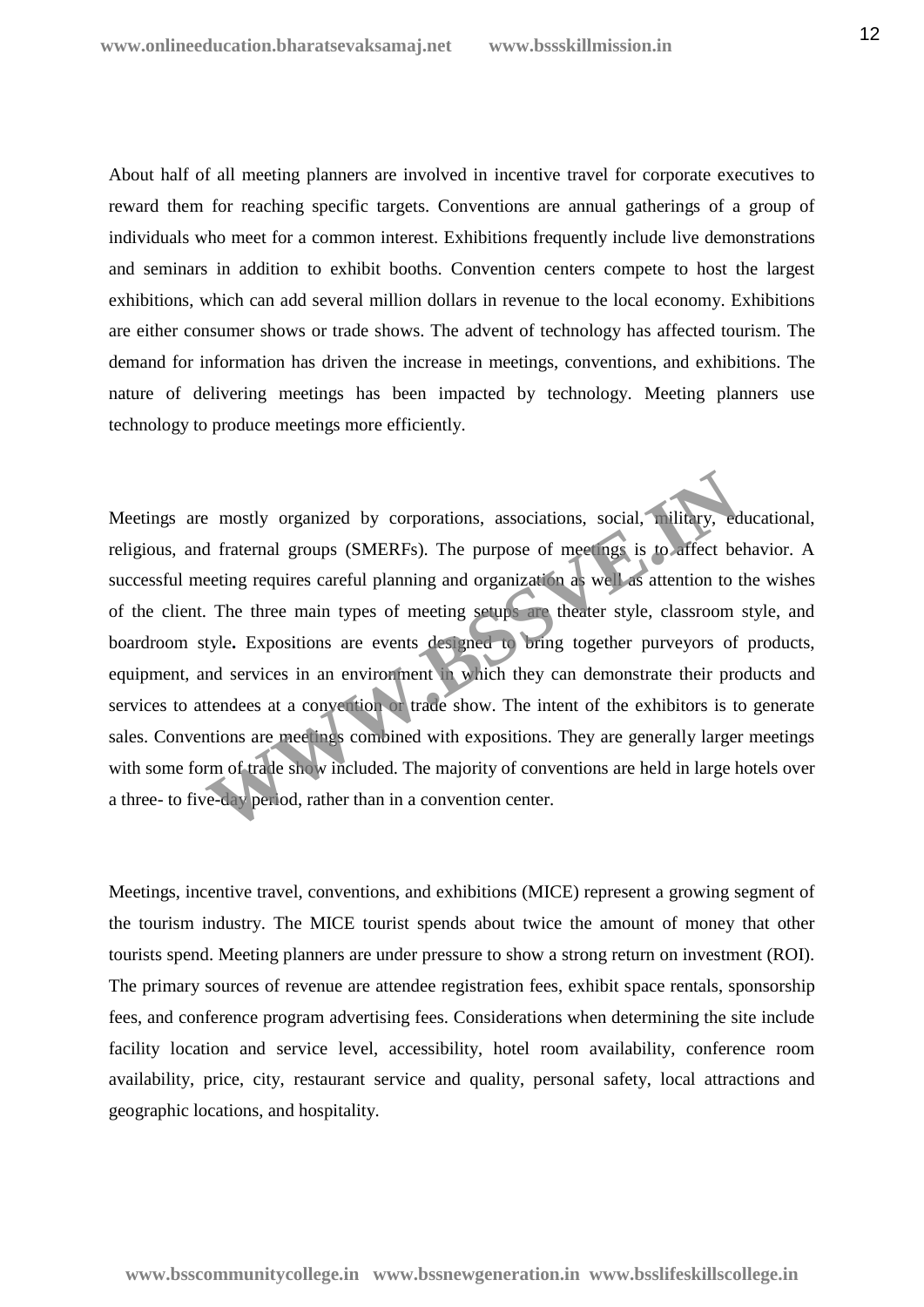# 2. **Special Events and Off-Premise Catering**

Special events are the business of conceiving, designing, developing and producing ideas. Special events include sporting events, festivals, corporate events, conventions, and social events. A special event incorporates the services of many vendors and suppliers. The off-premise catering consultant conceives, develops, and expedites a vision. Catering is central to the success of a special event.

# 3. **Know Your Client**

Information needed includes:

- Group demographics
- Conference/convention purpose **WWW.BSSVE.IN**
- Event date
- Dietary preferences
- Meal and menu program
- Past events held by the group
- Expected attendance
- Event budget

# 4. **The Special Event Job Market**

Being a special event consultant requires many skills. A typical experience includes learning the food and beverage aspect, gaining knowledge from a culinary arts program, gaining banquet experience, being a guest service agent at a hotel. Then you can become a banquet manager, next obtain a sales position. Then you can become a convention service manager within a hotel or move into off-premise catering.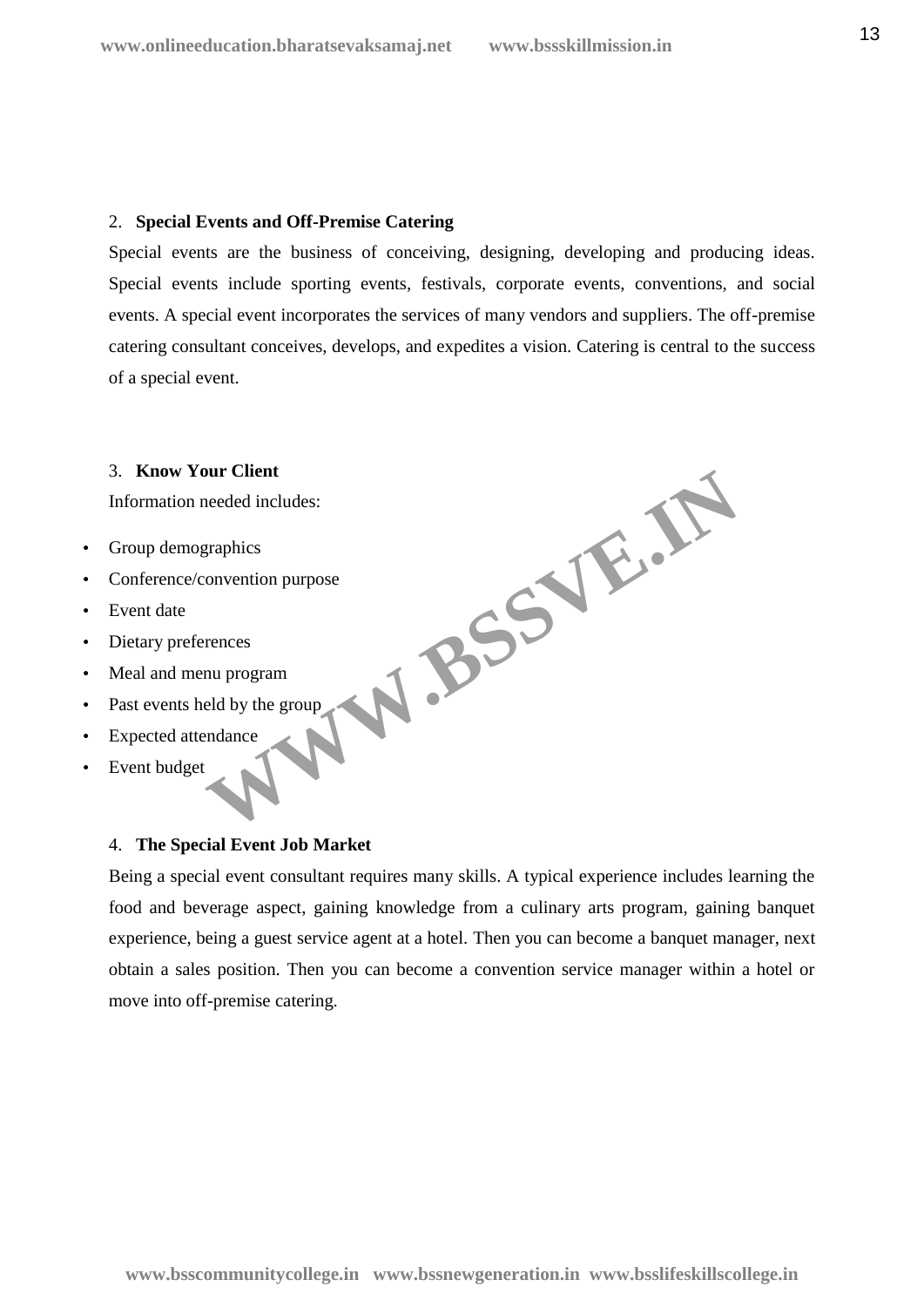#### 5. **Key Players in the Industry**

The need to hold face-to-face meetings and attend conventions has grown into a multibillion dollar industry. Major players in the convention industry are convention and visitors bureaus (CVBs), meeting planners and their clients, the conventions centers, specialized services, and exhibitions.

#### 6. **Meeting Planners**

Meeting planners may be independent contractors who contract out their services to both associations and corporations as the need arises, or they may be full-time employees of corporations or associations. The professional meeting planner not only makes hotel and meeting bookings but also plans the meeting down to the last detail. The meeting planner must remember to ensure that the services contracted for have been delivered. The meeting planners role varies from meeting to meeting. Typical responsibilities include meeting with the client before the event occurs, meeting onsite during the event, and conducting a post-meeting debriefing. During the site inspection, the meeting planner is shown all aspects of the hotel and any special facilities that may interest the planner or the client. or associations. The professional meeting planner not only makes hotel and also plans the meeting down to the last detail. The meeting planner must<br>also plans the meeting down to the last detail. The meeting planners r<br>at

# 7. **Convention and Visitors Bureaus**

Convention and visitors bureaus (CVBs) are major players in the meetings, convention, and expositions markets. Among the industry sectors represented by CVBs are transportation, hotels and motels, restaurants, attractions, and suppliers. The primary responsibilities of a CVB are to encourage groups to hold meetings, conventions, and trade shows in the area; to assist groups with meeting preparation and support; to encourage tourists to visit the historical, cultural, and recreational opportunities the city or area has to offer; and to promote the image of the community it represents.

The outcome of the CVBs activities should be increased tourist revenues for the area. Bureaus generate leads from a variety of sources. They will often make cold calls on potential prospects such as major associations, corporations, and incentive houses. The sales manager will invite the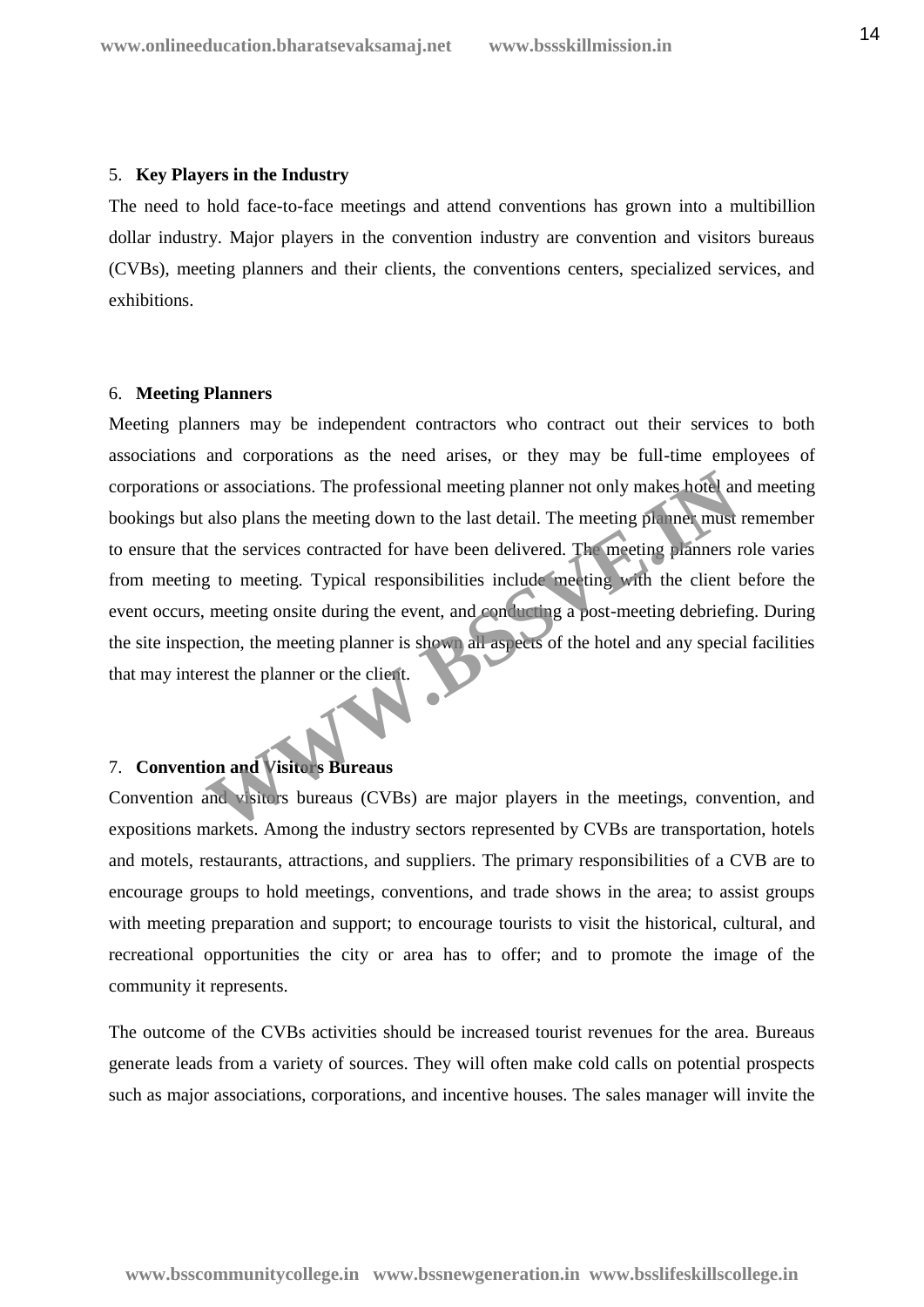meeting, convention, or exposition organizer to make a familiarization (FAM) trip to a site inspection.

# **7.1 Convention Centers**

Convention centers are huge facilities where meetings and expositions are held. Usually convention centers are corporations owned by county, city, or state governments and operated by a board of appointed representatives from various groups having a vested interested in the successful operation of the center. Convention centers have a variety of exposition and meeting rooms to accommodate both large and small events. The centers generate revenue from the rental of space. Additional revenue is generated by the sale of food and beverages. Many centers use subcontractors to handle staffing, construction, lighting, audiovisual, electrical, and communications.

# 8. **Event Management**

Larger convention center events are planned years in advance. It is important that the CVB and the convention center marketing and sales teams work closely together. Once the booking becomes definite, the senior event manager assigns an event manager to work with the client during the sequence of pre-event, event, and post-event. The booking manger is critical to the success of the event by booking the correct space and working with the organizers to help them save money by allocating only the space really needed and allowing the client to set up on time. and meeting rooms to accommodate both large and small events. I<br>tate revenue from the rental of space. Additional revenue is generated by<br>and beverages. Many centers use subcontractors to handle staffing, con<br>g, audiovisua

The contract must be carefully prepared because it is a legal document. After the contract has been signed and returned by the client, the event manager will make follow-up calls until about six months before the event, when arrangements will be finalized. The event manager is the key contact between the center and the client. Two weeks prior to the event an event document is distributed to department heads. This document contains detailed information needed to ensure that things run smoothly. Approximately 10 days before the event a Week at a Glance meeting is held (WAG meeting). This is a very important meeting as it often provides an opportunity to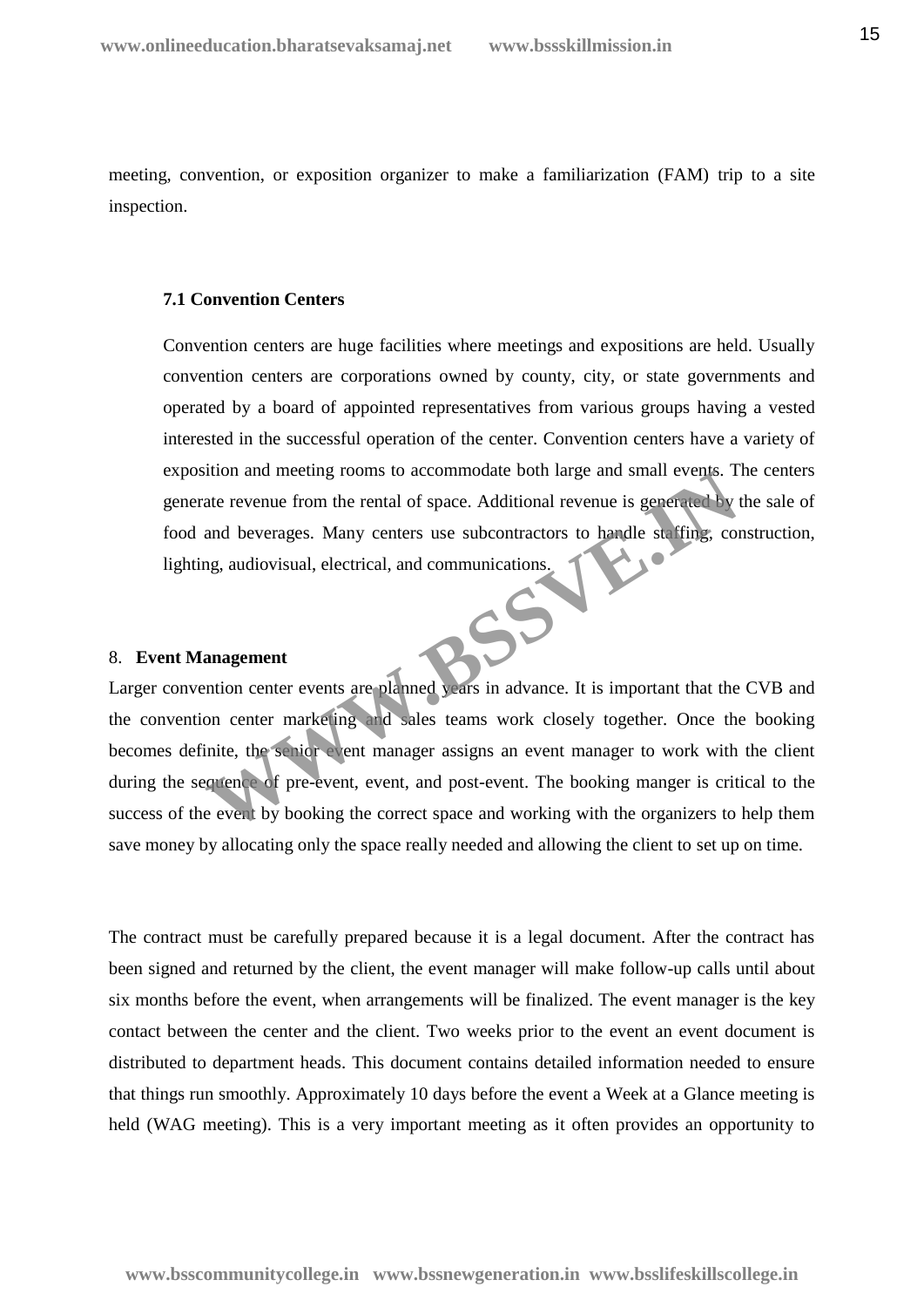troubleshoot in advance. At about the same time as the WAG meeting, a pre-convention or pre expo meeting is held with various support contractors such as shuttle bus mangers, registration operators, etc.

# 9. **Specialized Services**

A number of companies offer specialized services such as transportation, entertainment, audiovisual, escorts, and tour guides.

# 10. **Trends in Conventions, Meetings, and Expositions**

Trends include globalization, cloning of shows, competition, and technology, growth of shows, more attendees at regional conventions, and a boom in the number of convention centers. **Conventions, Meetings, and Expositions**<br>
Le globalization, cloning of shows, competition, and technology, growth<br>
Les at regional conventions, and a boom in the number of convention center<br>
Les at regional conventions, an

- In Section 2 of this course you will cover these topics:
	- Foodservices: Food And Beverage Operations
	- Entertainment Gaming Operations
	- The Meetings Business

You may take as much time as you want to complete the topic coverd in section 2. There is no time limit to finish any Section, However you must finish All Sections before semester end date.

If you want to continue remaining courses later, you may save the course and leave. You can continue later as per your convenience and this course will be avalible in your area to save and continue later.

# **Foodservices: Food And Beverage Operations**

# **Topic Objective:**

At the end of this topic student would be able to understand: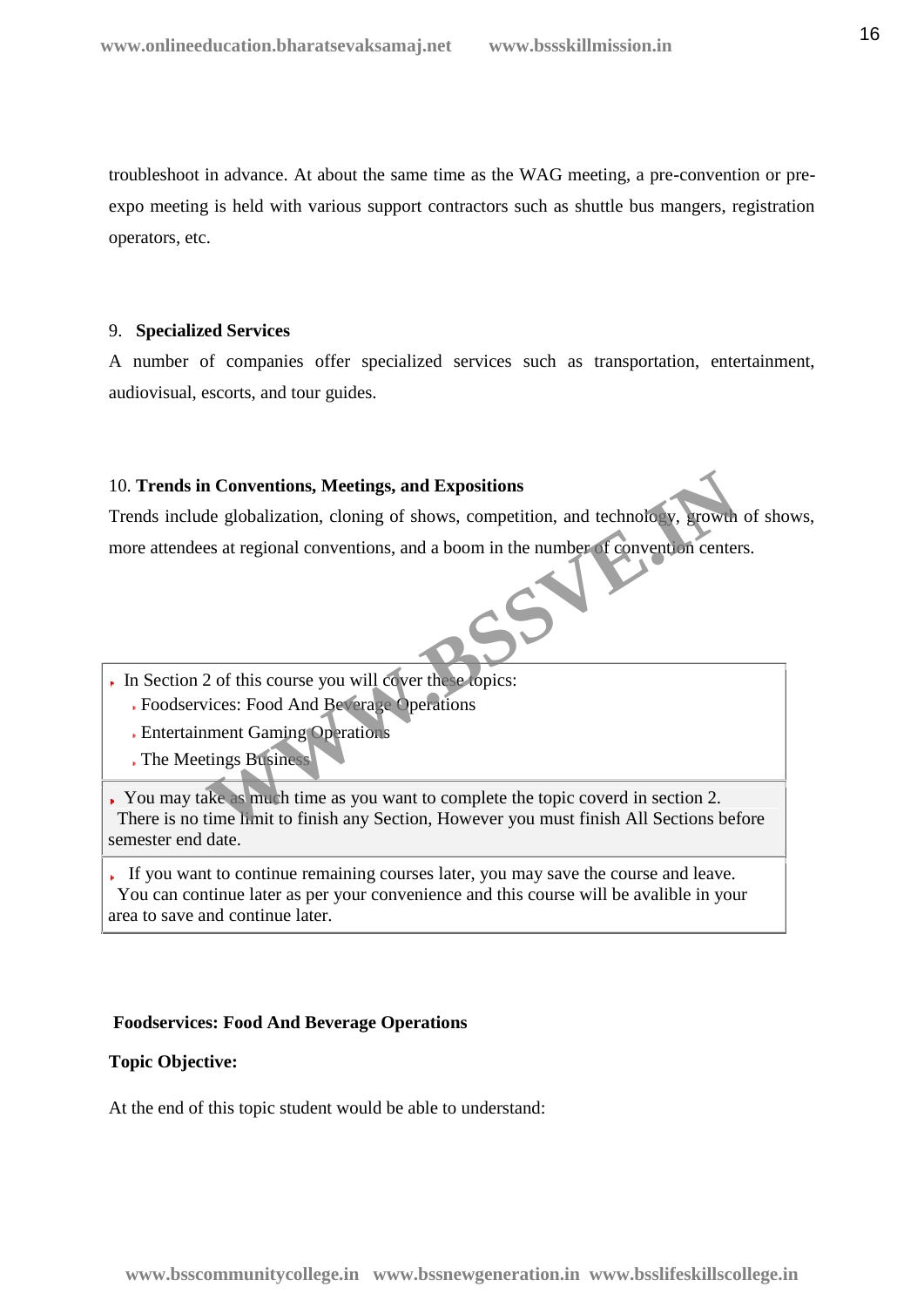- What is foodservice
- Managerial Skills in Food & Beverage Service Operations
- Routine Operations Performed by the Beverage Directors
- Restaurants
- Hotel Bars
- Banquets
- Role of Catering Service Manager
- Classifications of Restaurants
- Trends in Restaurant Development
- Food Trends and Practices

### **Definition/Overview:**

**The foodservice industry:** The foodservice industry encompasses those places, institutions, and companies responsible for any meal prepared outside the home. This industry includes restaurants, school and hospital cafeterias, catering operations, and many other formats. The companies that supply foodservice operators are called foodservice distributors. Foodservice distributors sell goods like small wares (kitchen utensils) and bulk foods. WE.A.

### **Key Points:**

#### **1. What is foodservice**

Foodervice covers subjects regarding the production and selling of foodstuffs by the restaurant or catering industries, including equipment and procedures. It does not refer to subjects such as commercial food manufacturing companies such as Nabisco or Coca-Cola.

Some companies manufacture products in both consumer and foodservice versions. The consumer version usually comes in individual-sized packages with elaborate label design for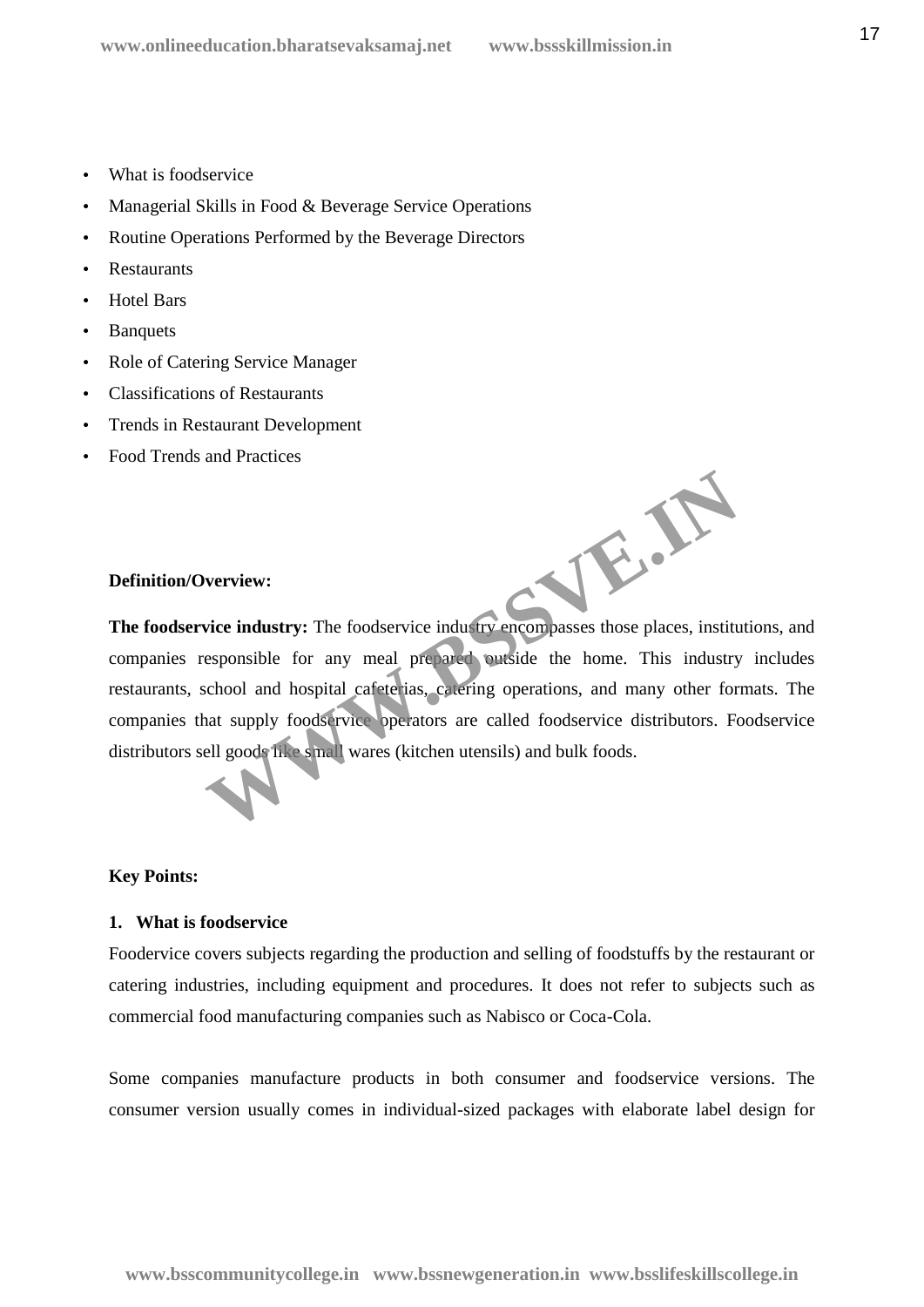retail sale. The foodservice version is packaged in a much larger industrial size and often lacks the colorful label designs of the consumer version. Foodservice sales to restaurants and institutions are estimated to be approximately \$400 Billion, about equal with consumer sales of foods through grocery outlets. The foodservice industry is one of the largest employers in the United States. Major foodservice providers include Compass Group, 3663 First for Foodservice, Aramark, and the Crown Group.

# 2. **Managerial Skills in Food & Beverage Service Operations**

Among the skills needed by food and beverage managers are: leadership, identifying trends, finding and keeping outstanding employees, training, motivation, budgeting, cost control, finding profit from all outlets and having a detailed working knowledge of the front-of-the-house operations. These challenges set against a background of stagnant or declining occupancy and the consequent drop in room sales. Therefore, greater emphasis has been placed on making food and beverage sales profitable. Traditionally, only about 20% of the hotels operating profit comes from the food and beverage divisions. In contrast, an acceptable profit margin from a hotels food and beverage division is generally considered to be 25 to30%. all outlets and having a detailed working knowledge of the from-of-<br>hese challenges set against a background of stagnant or declining occup<br>and drop in room sales. Therefore, greater emphasis has been placed on ma<br>sales pr

# 3. **Routine Operations Performed by the Beverage Directors**

Food and beverage directors usually start their day at 8:00 a.m., and the workweek is usually Monday through Saturday, unless special events/functions are scheduled. The F&B director stays in close contact with the sales department. Also, it is important for the director to attend staff meetings, executive committee meetings, and profit and loss statement meetings. The executive chef who reports to the F&B manager manages the hotel kitchen. The executive chef is responsible for efficient kitchen operations, exceeding guest expectations for quality and quantity of food, temperature, presentation, and portion size. The chef must maintain company standards and achieve desired financial results.

In many smaller and even in some larger streamlined hotel properties, the executive chef may also serve as the food and beverage director. Cooperation of kitchen staff is important to maintain operational controls. Software that costs out standard recipes, establishes perpetual inventories, and calculates potential food cost per outlet can assist in this process. Chefs not only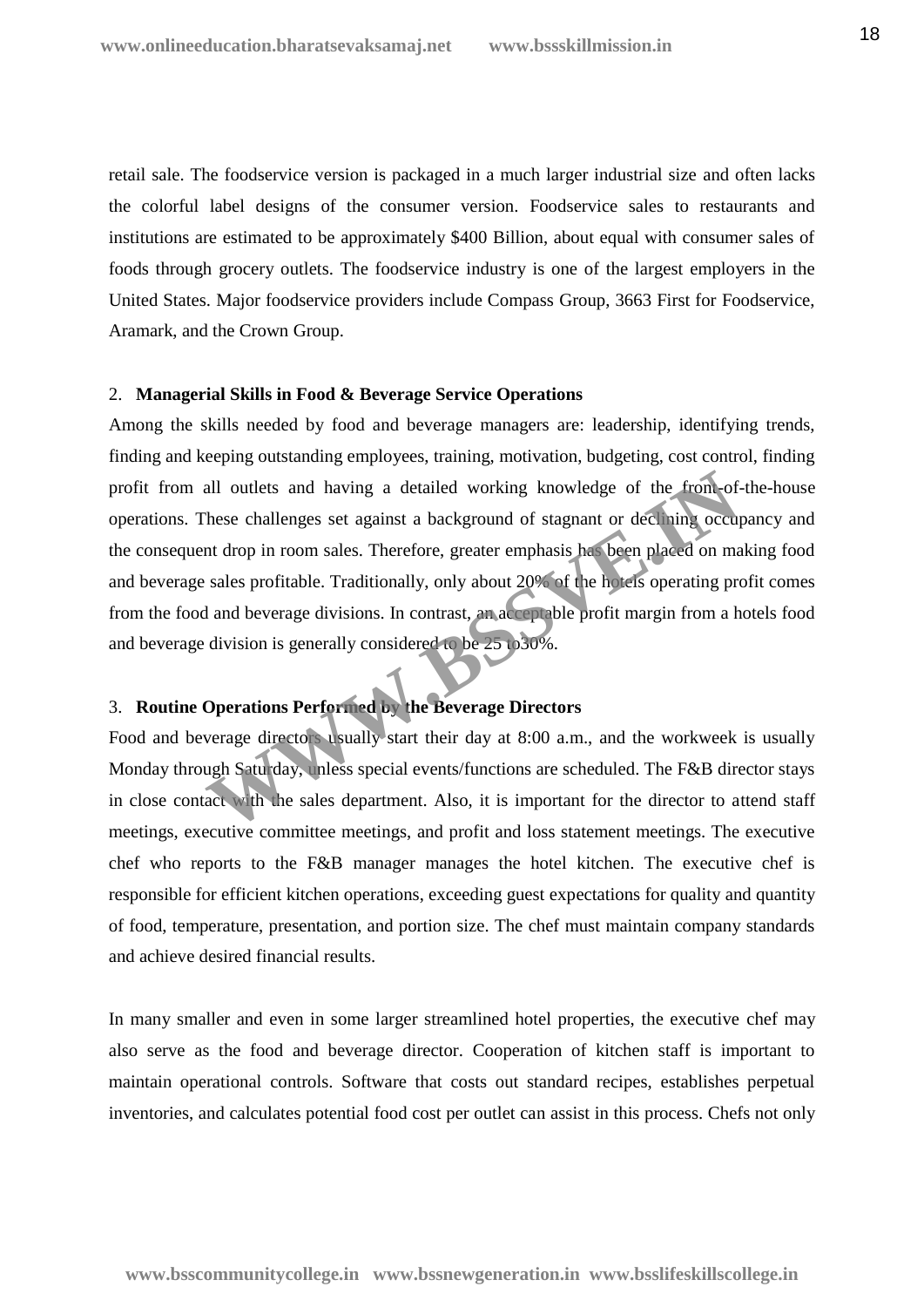examine the food cost of particular items, but also examine the contribution margin of food items. The contribution margin is the difference between the cost and the sale price of an item. Labor costs are also important and must be carefully monitored. Financial performance of the F&B department is often measured by performance ratios. Food cost percentagefood cost dollars divided by salesaverages about 30% for hotels. Labor cost percentagelabor dollars divided by sales dollarsvaries significantly by operation. One significant influence is the amount of food made from scratch. The executive chef has one or more sous (under) chefs reporting to him or her. The sous chef is responsible for the day-to-day operations of the kitchen. Depending on the size of 69 the operations, there may be several chefs tour ant who rotate through the various stations in the kitchen to relieve the station chefs, who in turn report to the sous chef, all of whom have definite position responsibilities. In a nutshell, this process or concept is known as the brigade system. The brigade system was developed by the great Escoffier, and in a kitchen includes sous, banquet, fish, roast, vegetable, soup, sauce, and pantry chefs.

#### 4. **Restaurants**

A hotel may have several restaurants or none at all. A major hotel chain generally has two restaurants: a signature or upscale restaurant and a casual coffee shop restaurant. Guests expect more and more from these operations. Restaurant managers are responsible for quality guest service, hiring, training, and developing employees, setting and maintaining quality standards, marketing, banquets, coffee service, in-room dining, mini-bars and the cocktail lounge, and presenting annual, monthly, and weekly forecasts and budgets to the food and beverage directors. Extern. The brigade system was developed by the great Esconter, and m<br>
is ustem. The brigade system was developed by the great Esconter, and m<br>
is used, fish, roast, vegetable, soup, sauce, and party vehefs.<br>
Ints<br>
have se

Forecasting the number of guests at hotel restaurants is difficult because hotel guests are unpredictable. They may prefer to eat outside of the hotel, rather than dining in one of the property's restaurants. Careful records should be kept to determine the projected number of guests who might eat at the restaurants on a given day. Other factors to consider would be functions scheduled for a convention group and any special needs/desires they might have. The number of guests staying in the hotel who dine in the hotels restaurant is referred to as the capture rate. In order to increase profitability, many hotel restaurants create incentives for guests to dine in their restaurants, such as meal discounts for people staying in the hotel and promoting the restaurant and menu at check-in, as well as having cooking demonstrations. Still other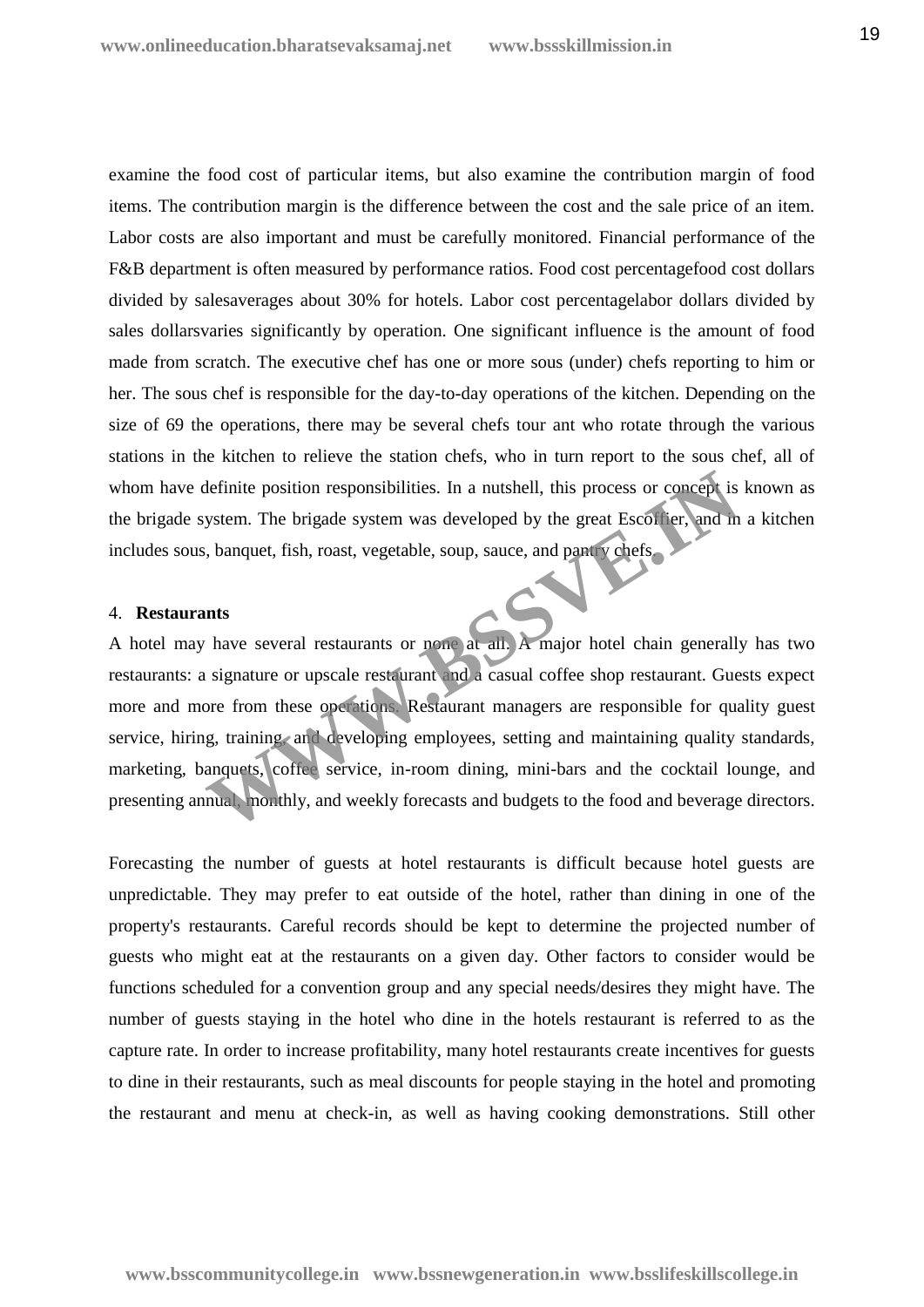properties make restaurants responsible for their own profit and loss statements. In any event, it is difficult for hotel restaurants to generate a profit.

# 5. **Hotel Bars**

Hotel bars allow guests to relax and socialize for business or pleasure. Bars can also generate important profits for the hotel operation and for the hotel. Bars are run by bar managers. The cycle of beverages is complex. It involves the following steps: ordering, receiving, storing, issuing, bar stocking, serving, and guest billing. Beverages are not perishable; they may be held over if not sold. Bar efficiency is measured by the pour/cost percentage.

The pour cost is determined by dividing the cost of the depleted inventory by the sales over a period of time. A pour cost of 16 to 24% is considered appropriate for most operations. If sophisticated control systems are employed, pour costs are likely to be closer to 16%.Automated control systems are expensive. They can, however, provide greater accuracy and protect companies from losses due to over pouring, pilferage, and other problems. Operators must ensure responsible alcohol service. If the guest becomes intoxicated and is involved in an accident, the server of the beverage, the bar person, and the manager may be held liable. Typical bar types in hotels are lobby bars, restaurant bars (used as a holding area), the service bar (backstage bar), the catering and banquet bar (for functions), pool bars, mini-bars (in the guests room), nightclubs, sports bars, and casino bars. is determined by dividing the cost of the depleted inventory by the sa<br>e. A pour cost of 16 to 24% is considered appropriate for most ope<br>control systems are employed, pour costs are likely to be closer to 16%.<br>Immage cont

#### 6. **Banquets**

Banquets and functions bring people together to celebrate and honor various events. Events may center on anniversaries, weddings, political events, conventions, state72dinners, etc. Groups that commonly arrange functions are social, military, education, religious, and fraternal organizations (SMERF organizations).The term banquet refers to a group of people who eat together at one time and in one place. Catering includes a variety of occasions when people may eat at various times. Catering may be subdivided into on-premises and off-premises. The director of catering reports to the F&B director and is responsible for selling and serving, catering, banquets, meetings, and exhibitions. These events must exceed guest expectations for quality and produce are as on able profit. A close relationship must be maintained with the executive chef to ensure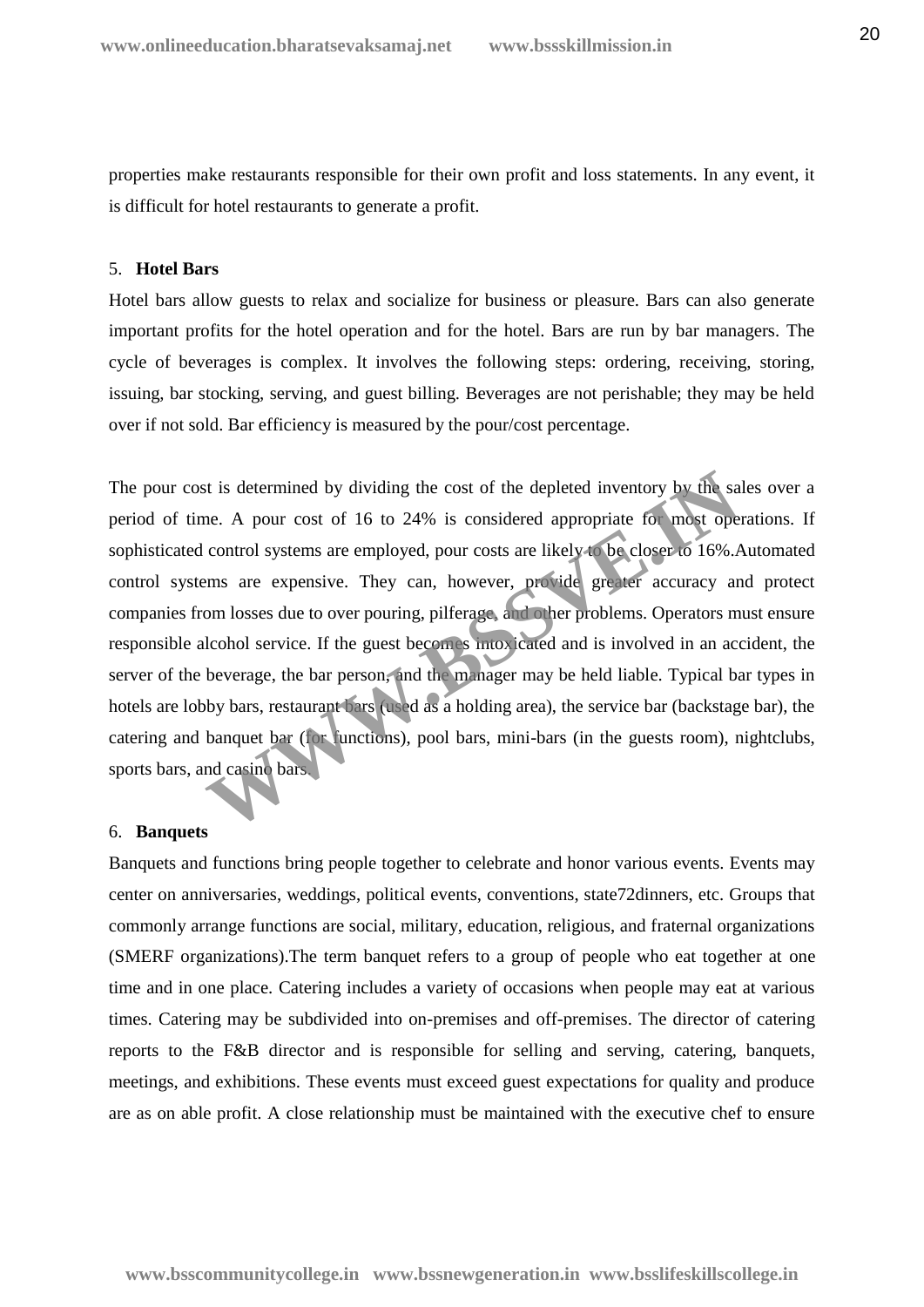that the menus are suitable for the client and practical for service. The director of catering must be able to sell functions, lead a team of employees, set and maintain department sales and cost budgets, set service standards, be creative, and be knowledgeable of the likes and dislikes of various ethnic groups. Over the years, the director of catering builds a list of clients and a wealth of experience with various events. The main sales function of the department is conducted by the director of catering (DOC) and the catering sales managers (CSMs). They obtain business leads from convention and visitors bureaus, corporate office sales departments, hotels directors of sales, general managers, competitive hotels, rollovers (groups rebooking at the same properties), and cold calls.

Typical flow for function booking includes inquiry, check for space available in bible, confirm availability, contract and proposal completed, and modifications made; client confirms event arrangements by signing the contract. The catering event order (CEO), or banquet event order (BEO), is prepared and completed for each function to inform the client and the hotel personnel. It communicates essential information about the function: what needs to happen and when. The CEO or BEO is based on correspondence with the client and notes taken during meetings. It specifies the room layout and decor, time of arrival, VIPs, special attention required, bar times, cash or credit bar, time of meal service, menu, and service details. A final number is usually required anywhere from 7 days to 72 hours before the function. This ensures that the hotel will have prepped sufficiently and that the client will not end up paying for a large number of noshows. Some hotels have a policy of preparing percentage (usually 3 to 5%) over the guaranteed number of guests. The director of catering holds weekly meetings with key individuals who will be responsible for upcoming events. for function booking includes inquiry, check for space available in bible<br>contract and proposal completed, and modifications made; client confit<br>by signing the contract. The catering event order (EO), or banquet e<br>pared a

# 7. **Role of Catering Service Manager**

The catering service manager (CSM) is responsible for delivering service that exceeds the expectations of guests and the client. The CSM is responsible for directing the service of all functions, supervising catering house persons who set up the room, cooperating with the banquet chef, checking that the client is satisfied, making out client bills immediately after the function, calculating and distributing gratuities and service charges, and coordinating special requirements. The catering coordinator is responsible for managing the office and controlling the function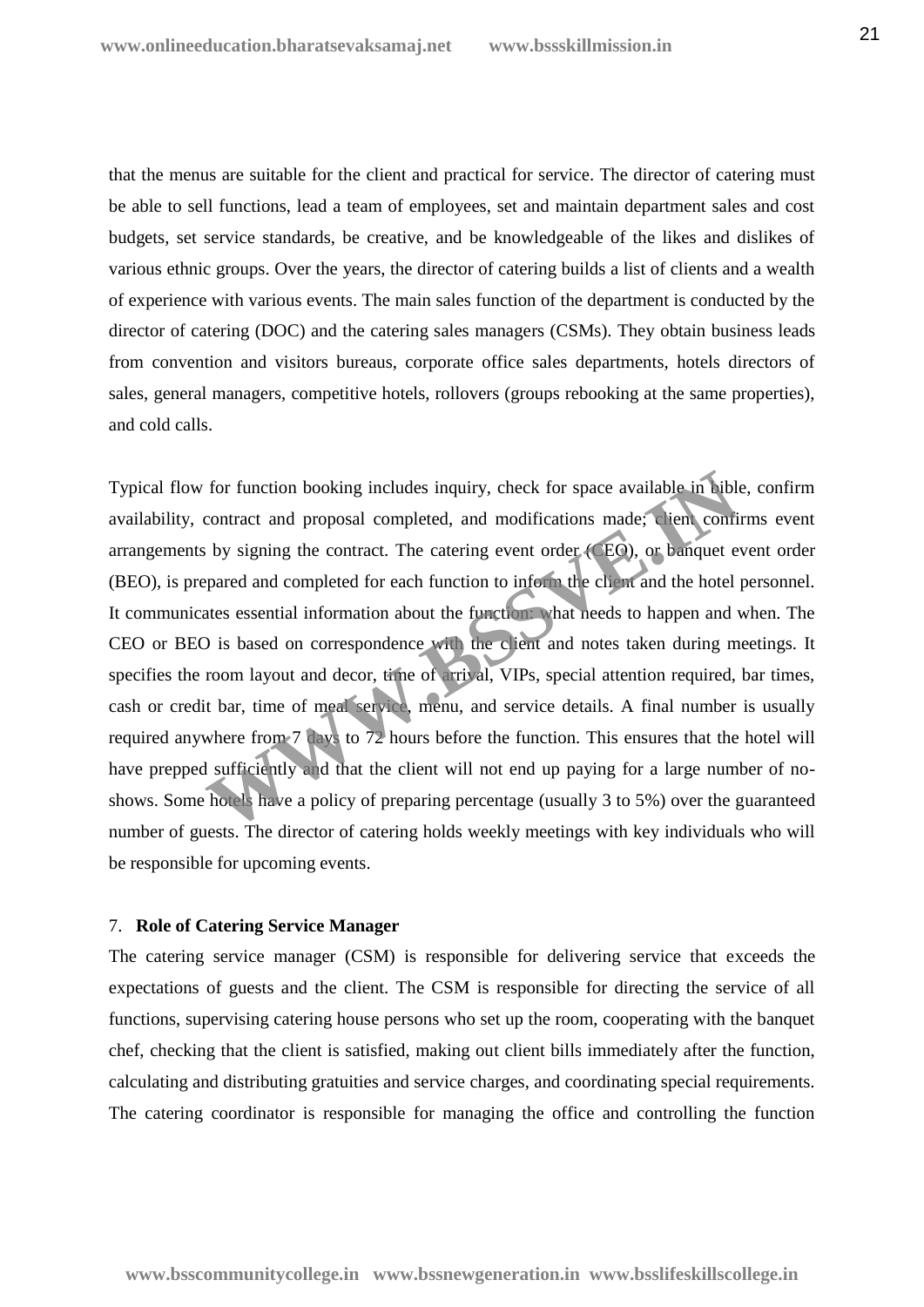diary. The function diary is often referred to as the bible. Today, many hotels use a brand name computer program such as Delphi. A 1992 survey by the AH & MA revealed that 56% of all properties offer room service and 75% of airport hotel properties offer room service. Economy and many mid-priced hotel properties offer vending machines or food deliveries from local pizza or Chinese restaurants. This allows them to provide a desired service to the guest without additional expense to the operation.

#### 8. **Classifications of Restaurants**

There is not a single definition of restaurant classification. However, most experts agree there are two main categories: independent and chain restaurants. Other categories include quick service, ethnic, dinner house, occasion, casual, etc. Some restaurants may fall into more than one category. Americans are spending an increasing amount of food dollars away from home. The most popular meal to eat away from home is lunch. Individual restaurants are typically one or more owners who are usually involved in the day-to-day operation of the business.

#### **8.1. Fine Dining Restaurant**

A fine dining restaurant is one where a good selection of menu items is offered, that is, at least 15 or more different entrees cooked to order and nearly all the food being made on the premises from scratch or fresh ingredients. Most fine dining restaurants are independently owned and operated by an entrepreneur or partnership. There are no national fine dining, luxury restaurant chains due to high labor cost and the small percentage of the population that can actually afford the high prices. It is increasingly difficult to make a profit in this segment of the business because of competition from other restaurants. The level of service in fine dining restaurants is generally high. A host or hostess will seat, a captain and food servers will describe specials, and a separate sommelier may take the wine order. Tableside cooking may be performed. There is no national fine dining chain restaurant chain because of the factors unique to this type of operation: Operations are labor-intensive, there are a limited number of the population that can afford the high prices, it is difficult to maintain high standards, and there is limited market appeal. For house, occasion, casual, etc. Some restaurants may fall into more entricans are spending an increasing amount of food dollars away from the meal to eat away from home is lunch. Individual restaurants are typical who ar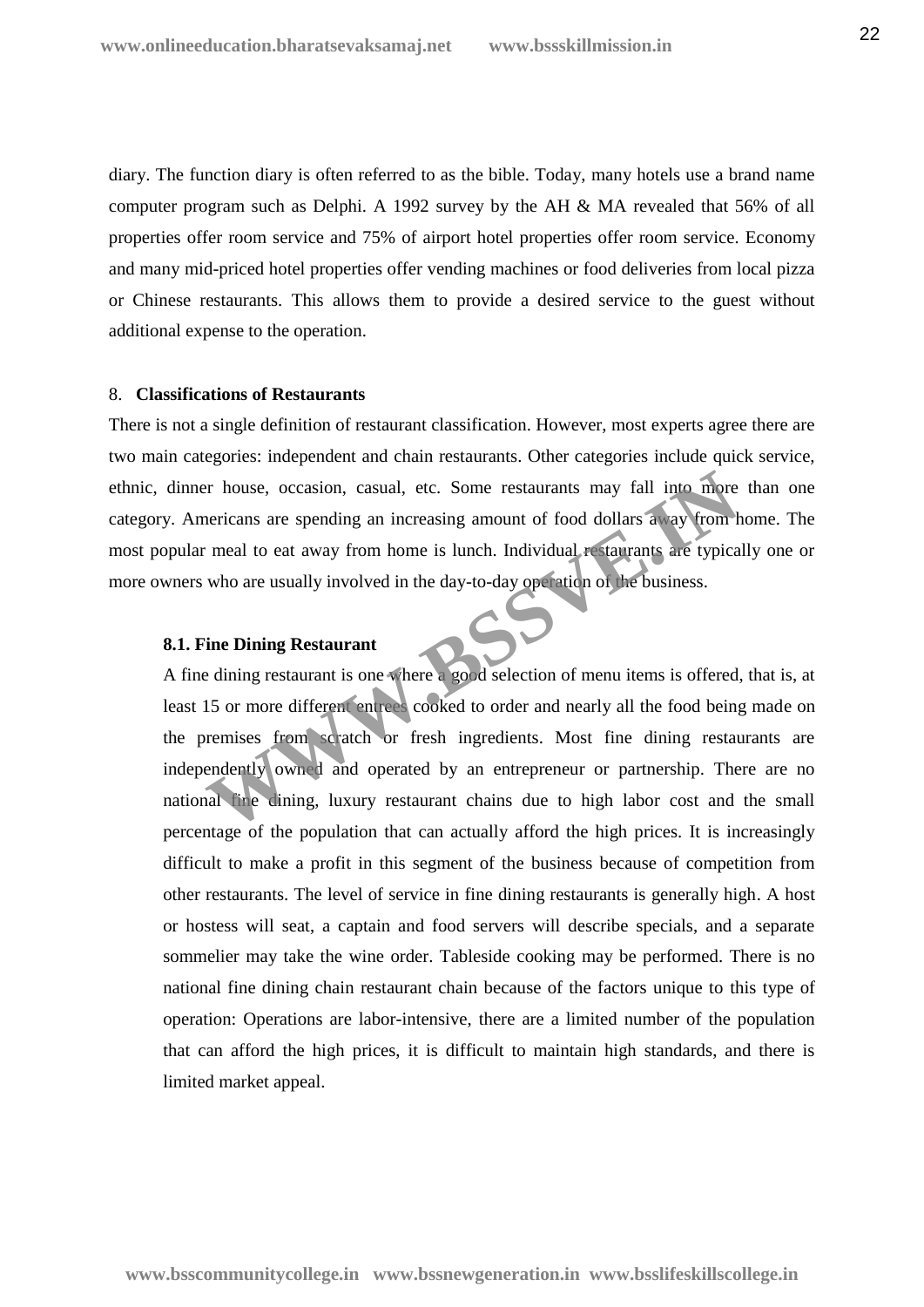#### **8.2. Theme Restaurants**

These restaurants usually offer a limited menu, but create a complete experience for the guest. Some offer all-American food, such as meatloaf served by wait staff in character. Others specialize in creating a lively atmosphere and offering a diverse menu (e.g.,TGI Fridays, Bennigans, Outback Steakhouses).

#### **8.3. Celebrity Restaurants**

Celebrities who may or may not have F&B backgrounds own these operations. The operations are designed to be entertaining, drawing heavily on the notoriety of their owners (e.g., Wolfgang Puck, and Naomi Campbell, Claudia Schiffer and Elle Macpherson of the Fashion Caf).

# **8.4. Casual Dining and Dinner House Restaurants**

Causal dining is relaxed and may cross several classifications. There are a variety of restaurant chains that call themselves dinner house restaurants; some could even fit into the theme category. Many dinner houses have a casual, eclectic decor that may promote a theme. Many fine dining chains are moving toward high-end casual, which is a segment that retains the informality of casual dining, but with prices and food quality resembling that of fine dining. However, whatever is called high-end casual dining is usually uncreative. Therson of the Fashion Caf).<br> **Example 2018 12:20:** Therson of the Fashion Caf).<br> **Example 2018 12:30:** The Based and may cross several class: Incations. There are a<br>
arant chains that call themselves din er house estauran

# **8.5. Quick Service (QSR)/Fast Food Restaurants**

Quick service offer limited menus. It is this sector that really drives the industry. Quick service restaurants include hamburger, pizza, chicken etc.

#### 9. **Trends in Restaurant Development**

Demographics, branding, alternative outlets, globalization, continued diversification within the various dining segments, multiple locations, more points of service, more hyper theme restaurants, and chain versus independent establishments are recent trends.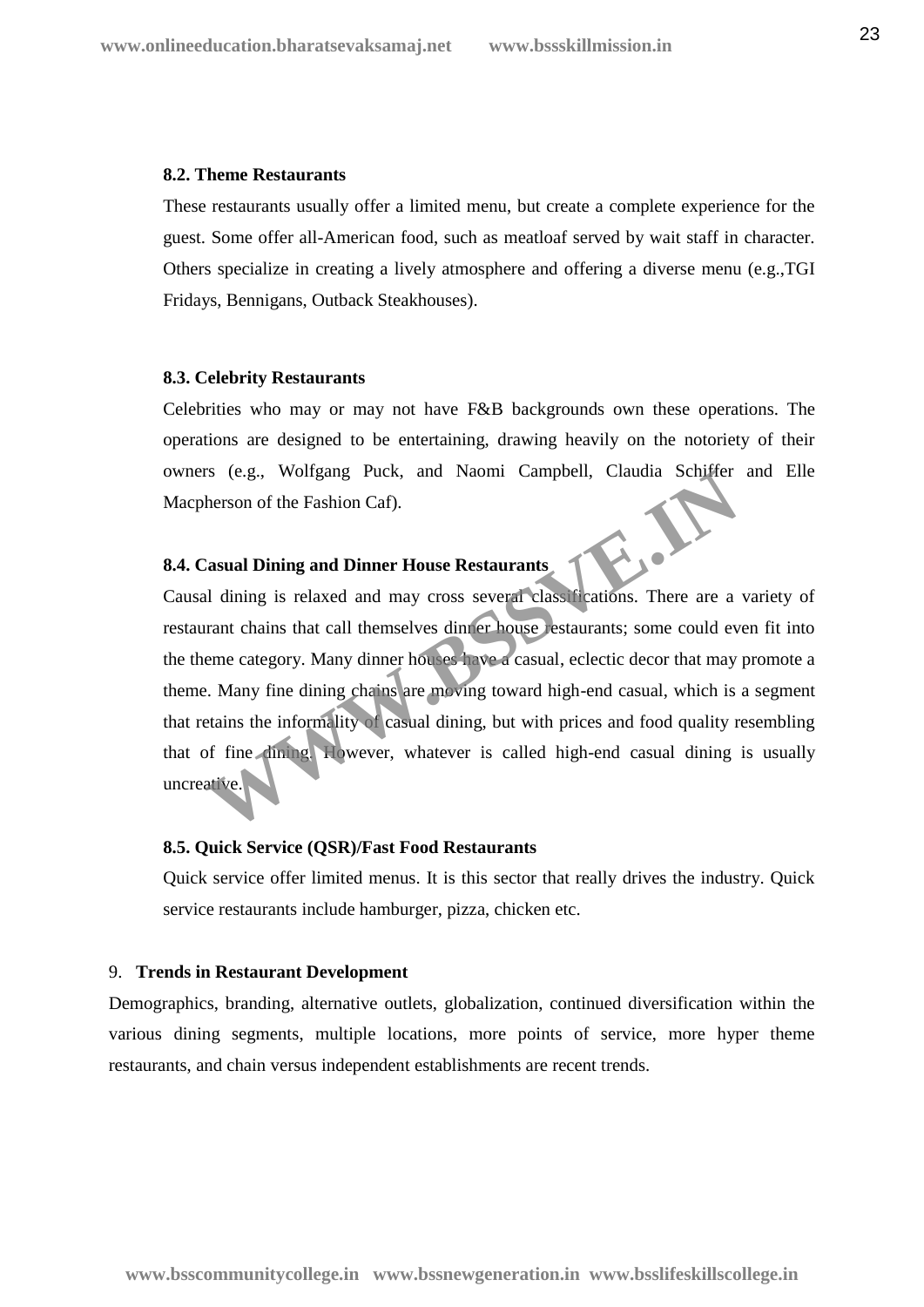# 10. **Food Trends and Practices**

Back-to-basic cooking has been redefined to mean taking classical cooking methods and infusing modern technology and science to create healthy and flavorful dishes. Some examples include: thickening soups and sauces by processing and using the foods natural starches; redefining the basic mother sauces to omit the bchamel and egg-based sauces and add or replace with coulis and salsas or chutneys; pursing more cultural culinary infusion to develop bold and aggressive flavors; experimenting with sweet and hot flavors; taking advantage of the shrinking globe and disappearing of national borders to bring new ideas and flavors to restaurants; and re-evaluating recipes and substituting ingredients for better flavor (flavored liquid instead of water, substituting herbs and

spices for salt, and returning to one-pot cooking to capture flavors). **WWW.BSSVE.IN**

# **Entertainment Gaming Operations**

# **Topic Objective:**

At the end of this topic student would be able to:

- Handle, Win, Gaming & Gambling
- Historical Review of Gaming Entertainment
- Native American Gaming
- Size and Scope of Gaming Entertainment
- Key Players in the Industry
- Exciting Gaming Entertainment Projects
- Positions in Gaming Entertainment
- Hotel Operations
- Food and Beverage Operations
- Casino Operations
- Retail Operations
- Entertainment Operations
- Trends in the Gaming Entertainment Industry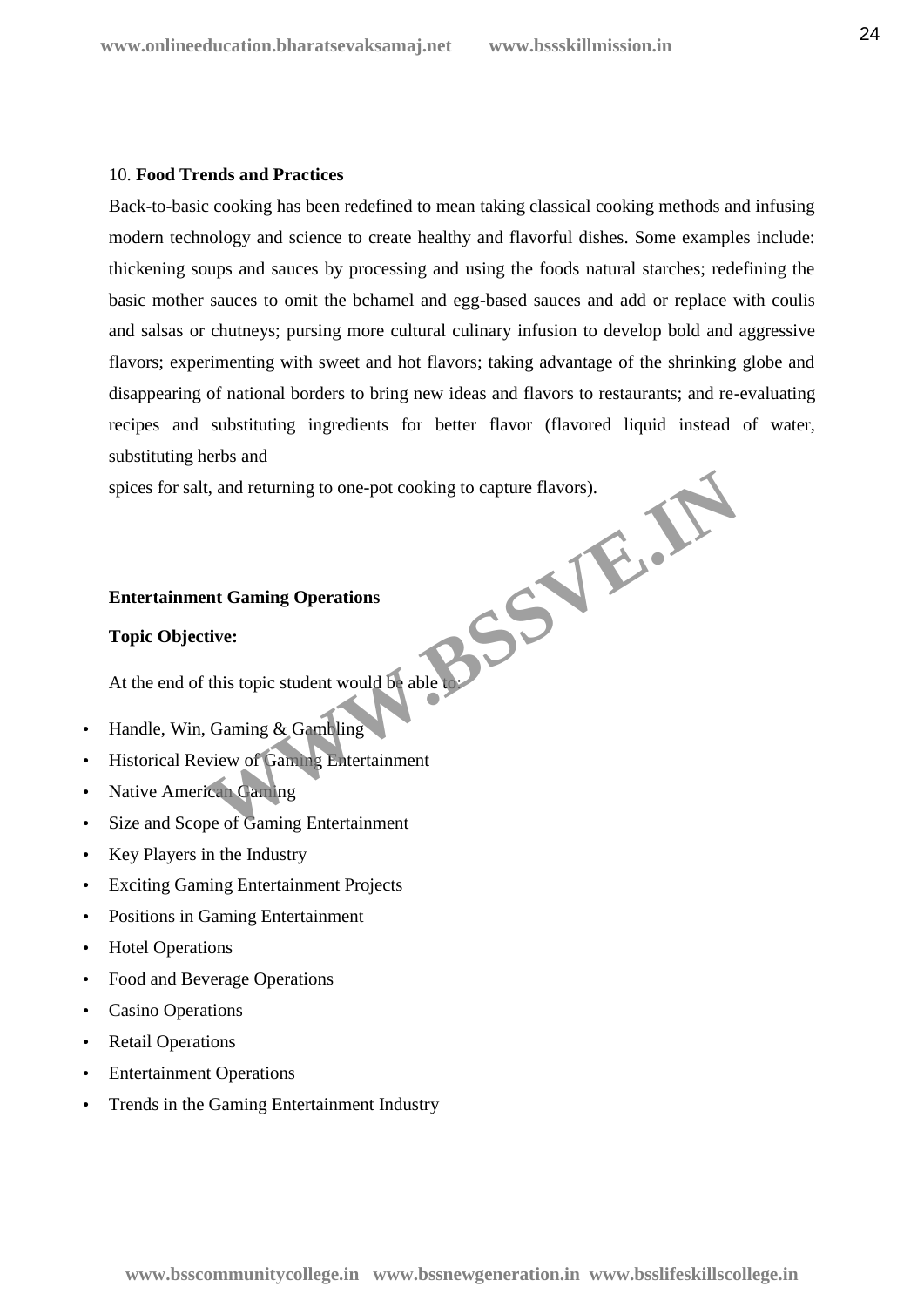# **Definition/Overview:**

**Gaming:** The gaming industry includes a range of activities including casinos, card rooms, charitable games, lotteries, and wagering.

# **Key Points:**

# 1. **Handle, Win, Gaming & Gambling**

The term handle refers to the amount wagered. Win or gross gambling revenue is the total revenue minus the amount paid out as winnings. More than 70 billion dollars are wagered per year, whereas only about 48 billion dollars per year is actually won by customers. There is a difference between gambling and gaming. Gambling refers to the playing of games of risk for the action or thrill. Gaming, however, includes not only the thrill aspects, but also includes other facets, such as hotel operations, entertainment offerings, retail shopping, and recreation activities. Win, Gaming & Gambling<br>
andle refers to the amount wagered. Win or gross sampling revenue is<br>
us the amount paid out as winnings. More that 70 bill on dollars are was<br>
sonly about 48 billion dollars per year is actually wo

Gaming entertainment operations have the casino gaming floor as the main focus. High quality food and beverage is a critical element. Other key components include hotel operations, entertainment offerings, retail shopping, recreational activities, convention services, and health spas. The gaming entertainment industry differs from the casino industry in the diversity and broadening of the revenue sources. Nongaming revenues can account for as much as 30% of the propertys total revenue. Gaming is popular as an entertainment option: 26% of U.S. households gamble in casinos; more than 90% of U.S. adults say casino entertainment is acceptable for themselves or others. Casino players tend to have high levels of income and education. Operators appreciate the need to know the customers preferences and to tailor their properties to meet those preferences.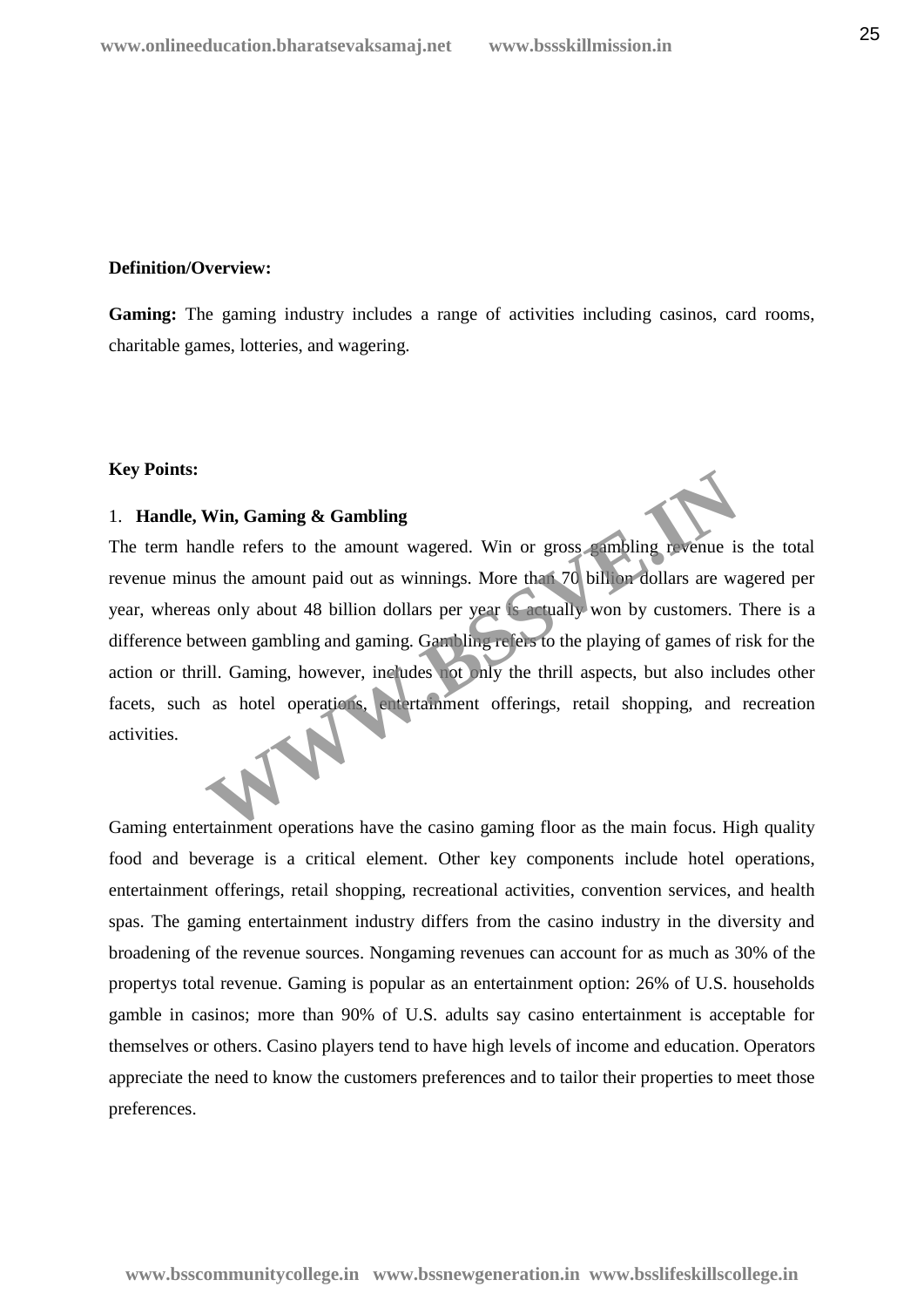# 2. **Historical Review of Gaming Entertainment**

Las Vegasthe name alone summons images of millions of neon lights, elaborate shows, outrageous performers, and bustling casinos, where millions are won and lost every night. The gaming entertainment business has its roots in Las Vegas. From the early 1940s until 1976, Las Vegas had a monopoly on the casino business, not the gaming entertainment business. Casinos had no hotel rooms, entertainment, or other amenities. The hotels that existed were just a place to sleep when a guest was not on the casino floor. Casino gambling, seen as a desperate remedy for Atlantic Citys severe economic situation at the time, was approved by a voter referendum in a statewide ballot in November 1976.

The development of centralized gaming control by powerful regulatory agencies, such as the Gaming Control Board and the Nevada Gaming Commission, was an important development during those early days. In the mid-1970s, a Federal Commission on the Review of the National Policy toward Gambling issued a report stating it was each states government jurisdiction to determine the issue of gambling. Gambling is a general term used for different types of games involving the risk of money or valuables on the outcomes of a game, contest, or other event. nent of centralized gaming control by powerful regulatory agencies, st<br>trol Board and the Nevada Gaming Commission, was an important de-<br>early days. In the mid-1970s, a Federal Commission on the Review of the<br>d Gambling is

# 3. **Native American Gaming**

In California v. Cabazon Band of Mission Indians et al. (1987), the Supreme Court decided 63 that once a state has legalized any form of gambling, the Native Americans in that state have the right to offer and self-regulate the same games, without government restrictions.

Congress, which some observers say was alarmed by the prospect of tribal gaming going out of control, responded to these court decisions by passing the Indian Gaming Regulatory Act of 1988 (IGRA). The IGRA provides a framework by which games are conducted to protect both the tribes and the general public. The three objectives of the IGRA was to provide a statutory basis for operation, provide a statutory basis for regulation, and establish an independent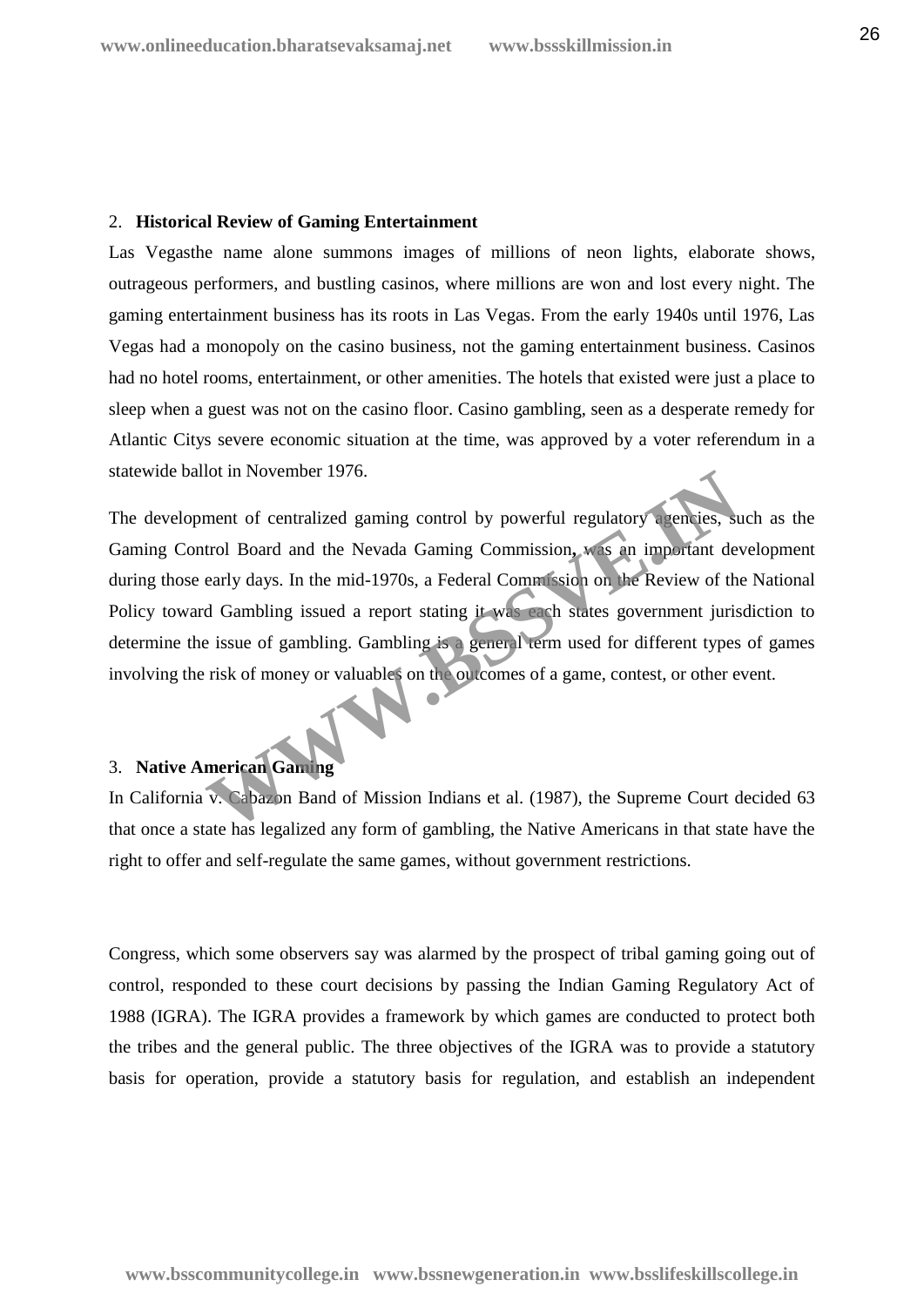regulatory authority, the National Indian Gaming Commission. There are now 281 Native American gaming facilities in 32 states.

# 4. **Size and Scope of Gaming Entertainment**

Recently, a merging frenzy has occurred in the gaming industry. There are four large casino operators: Caesars Entertainment, MGM Grand Inc., Harrahs Entertainment, Inc., and Mandalay Resort Group. These four hold all the cards in the gaming industry, so to speak!

The gaming entertainment industry pays billions of dollars per year in taxes. Gambling pays taxes to state governments. Casino gaming companies pay an average of 12% of total revenues in taxes. Since the early 1970s, the ownership of casinos has shifted predominately to publicly held companies whose shares are traded on the major stock exchanges. Entertainment mustry pays billions of dollars per year in taxes. Canne governments. Casino gaming companies pay an average of 12% of total region-<br>the early 1970s, the ownership of casinos has shifted predominately to put<br>

# 5. **Key Players in the Industry**

Today, there are four giants in the gaming entertainment business: Caesars Entertainment, MGM, Harrahs, and Mandalay, all well-respected and well-run businesses. The text discusses the more notable achievements of the corporations with regard to gaming entertainment.

# 6. **Exciting Gaming Entertainment Projects**

The Mirage distinguishes itself by its large erupting volcano and tropical rainforests. The pool is a paradise of waterfalls and connecting lagoons. Station Casino Kansas City creates an elegant Victorian theme, including cobblestone streets, antiques, and hand painted sky.

New York New York Casino, located in Las Vegas, is an incredible replica of the real city of New York, including skyscrapers, Little Italy, the Statue of Liberty, the Brooklyn Bridge, and much more. The Luxor Las Vegas was constructed as a 30-story pyramid and houses the worlds largest atrium. It also features a beam of light so intense it can be seen from Los Angeles,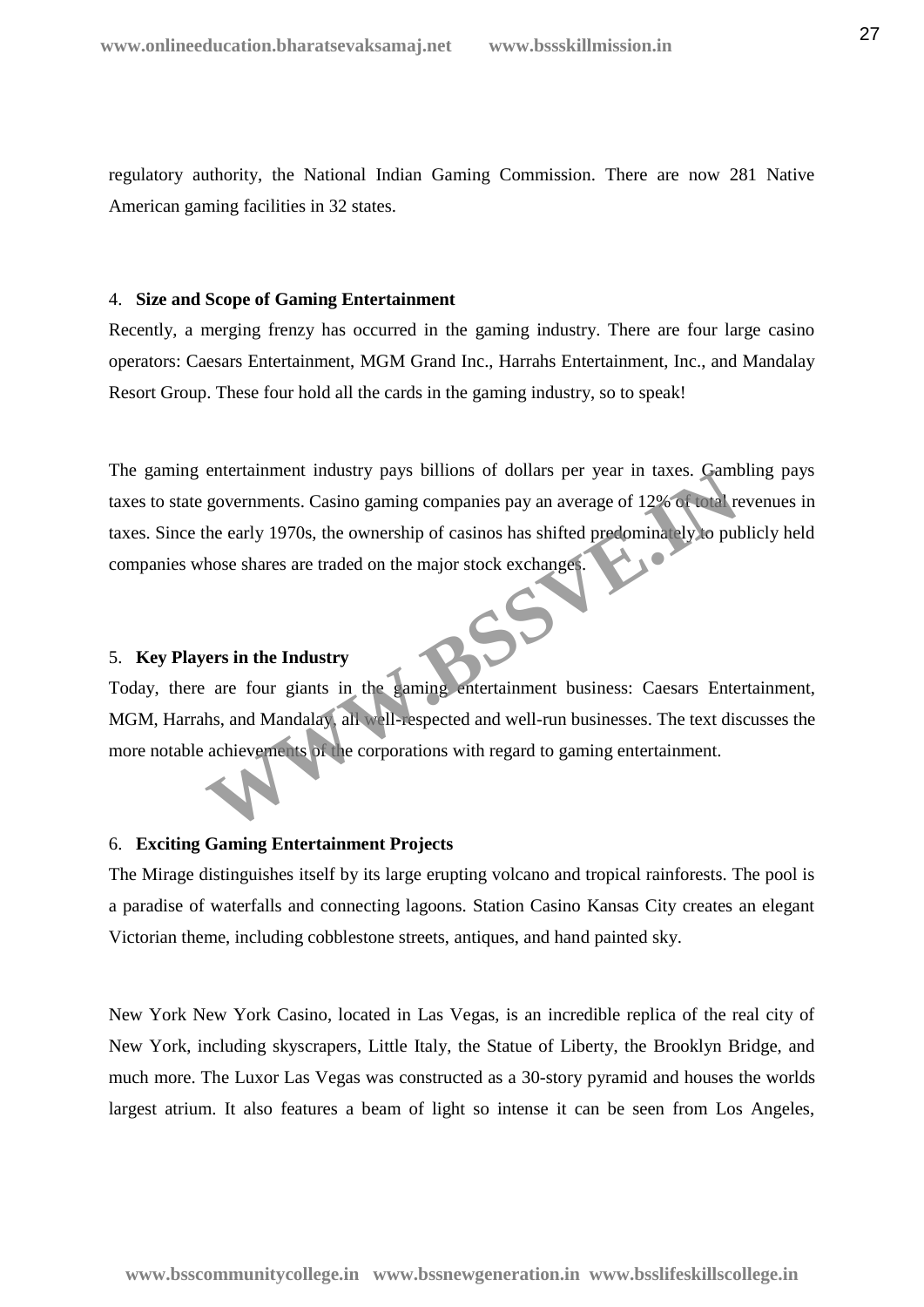California. The dockside Grand Casino Tunica is located in Tunica County, Mississippi. The casino offers guests a variety of atmospheres, including the San Francisco Gold Rush, the New Orleans Mardi Gras, the great American West, or a Mississippi riverboat town.

The Monte Carlo Pub & Brewery is one of the largest brew pubs in the United States. The pub offers an extensive variety of beer, including six different styles of Monte Carlo labeled beer. Treasure Islands theme is shown through its wooden bridge entrance, pirate battles, and gunfire. The resort also features a very unusual circus act that does not actually involve animals. The Forum Shops at Caesars Palace draw an estimated 50,000 people a day. One main feature is the fountain and light show incorporated with animatronic statues of the Roman gods. Freemont Street Experience is brought to life with a four-block-long pedestrian mall light and sound show. A giant video-quality animation screen provides a canopy over the entire area. Foxwoods Resort Casino is located in Connecticut and is one of the largest gaming operations in the world. It is owned and managed by the Mashantucket Pequot Tribal Nation. ence is brought to life with a four-block-long pedestrian mall light and so<br>-quality animation screen provides a canopy over the entire area. Foxwoot<br>ated in Connecticut and is one of the largest gaming operations in the w

# 7. **Positions in Gaming Entertainment**

The possibilities for careers in the gaming entertainment industry are endless. The five initial career tracks are hotel operations, food and beverage operations, casino operations, retail, and entertainment operations

#### 8. **Hotel Operations**

The rooms and guest services departments offer the most opportunity for students of hospitality management. Reservations, housekeeping, valet parking, and guest services can all be very large departments with many employees.

# 9. **Food and Beverage Operations**

The gaming industry holds some of the best foodservice operations. As with hotels, the gaming industry is very large and contains many food and beverage outlets.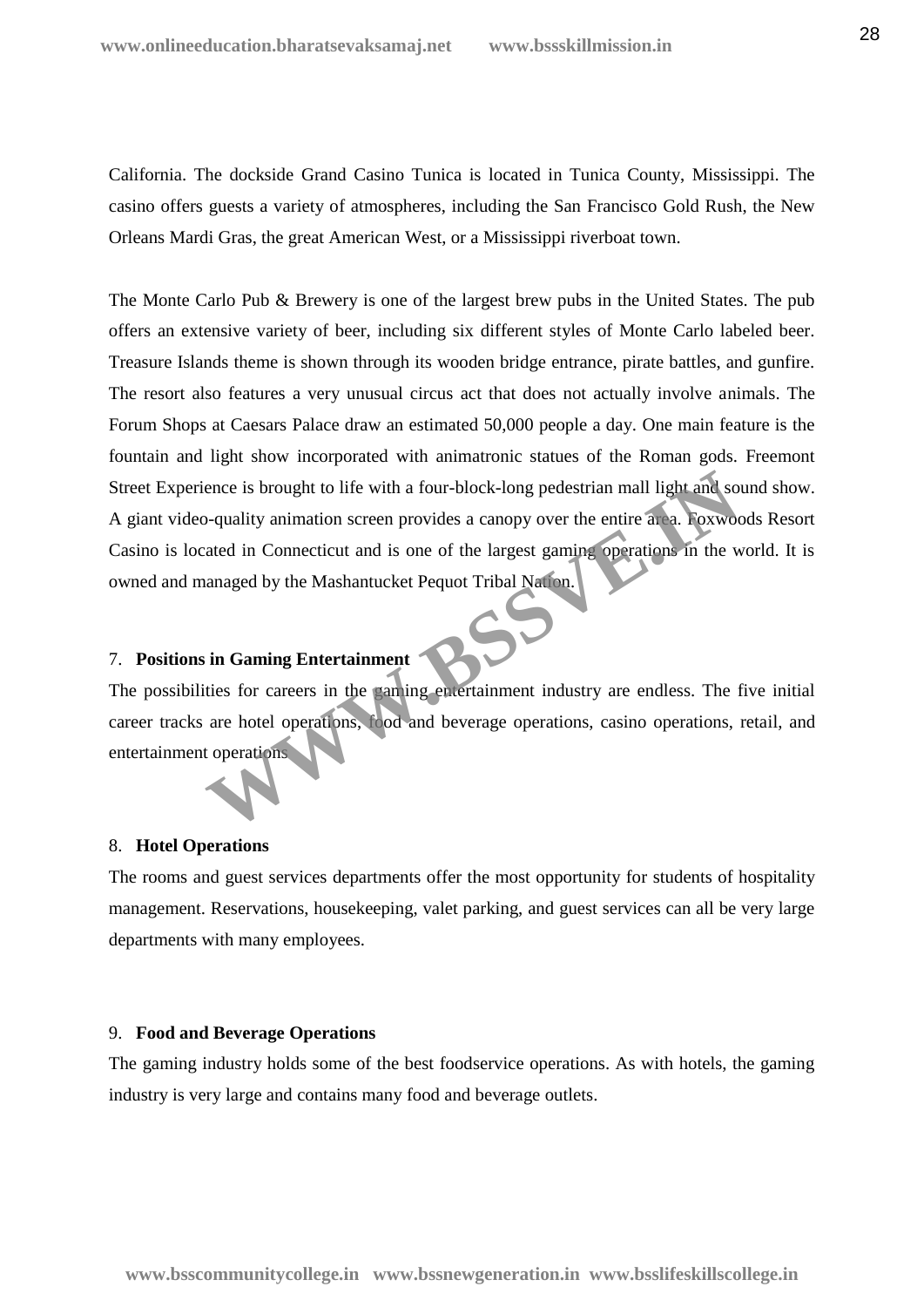### 10. **Casino Operations**

Casino operations jobs fall into five functional areas, including gaming operations staff, casino service staff, marketing staff, human resources, and finance and administration staff. Game dealers must be skilled in a variety of games, including blackjack, craps, roulette, poker, and baccarat.

# 11. **Retail Operations**

Retail operations often support the overall theme of the property and are usually a major source of revenue. However, retail is often overlooked as a career path in the gaming industry.

# 12. **Entertainment Operations**

Due to constant competition, gaming entertainment companies are creating bigger and better production shows to turn their properties into destination attractions**.** Because of this, careers in stage and theater production, lighting and box office management, and talent management and booking are more available. Franchise Schern Support the overlant theme of the property and are usually a main<br>flowever, retail is often overlooked as a career path in the gaming method.<br>**All the strain of the contract of the contract of the strength** 

# 13. **Trends in the Gaming Entertainment Industry**

Some trends in the industry include less dependence on the casinos revenue alone and more on the other departments, a convergence of entertainment industry and lodging, and an increase in competitiveness.

#### **The Meetings Business**

# **Topic Objective:**

At the end of this topic student would be able to understand:

Meetings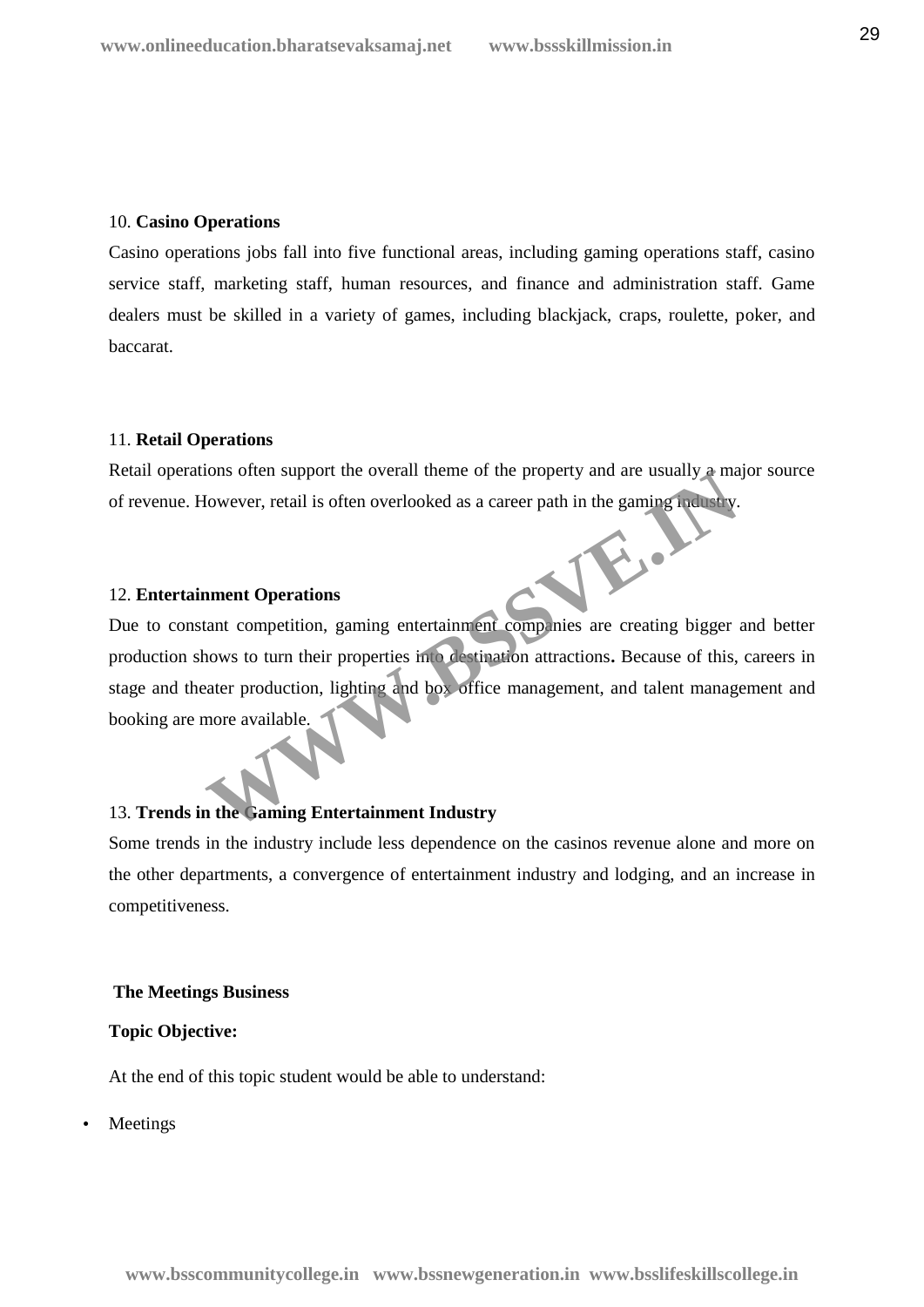- Special Events and Off-Premise Catering
- Know Your Client
- The Special Event Job Market
- Key Players in the Industry
- Meeting Planners
- Convention and Visitors Bureaus
- Event Management
- Specialized Services
- Trends in Conventions, Meetings, and Expositions

# **Definition/Overview:**

**Meetings:** Meetings can be conferences, workshops, seminars, or other events designed to bring people together in order to exchange information. There are various forms that meetings can take, including clinic, forum, seminar, symposium, or workshop. WWW.BSS

# **Key Points:**

# 1. **Meetings**

Meetings are held for the purposes of education, decision making, research, change, sales, team building, new product introduction, problem solving, strategy, or reorganization. Meetings are a revenue source for associations. The average lead time for organizing a meeting is three to six months. Goals for meetings include:

- Increase awareness of the organization.
- Raise money.
- Provide information.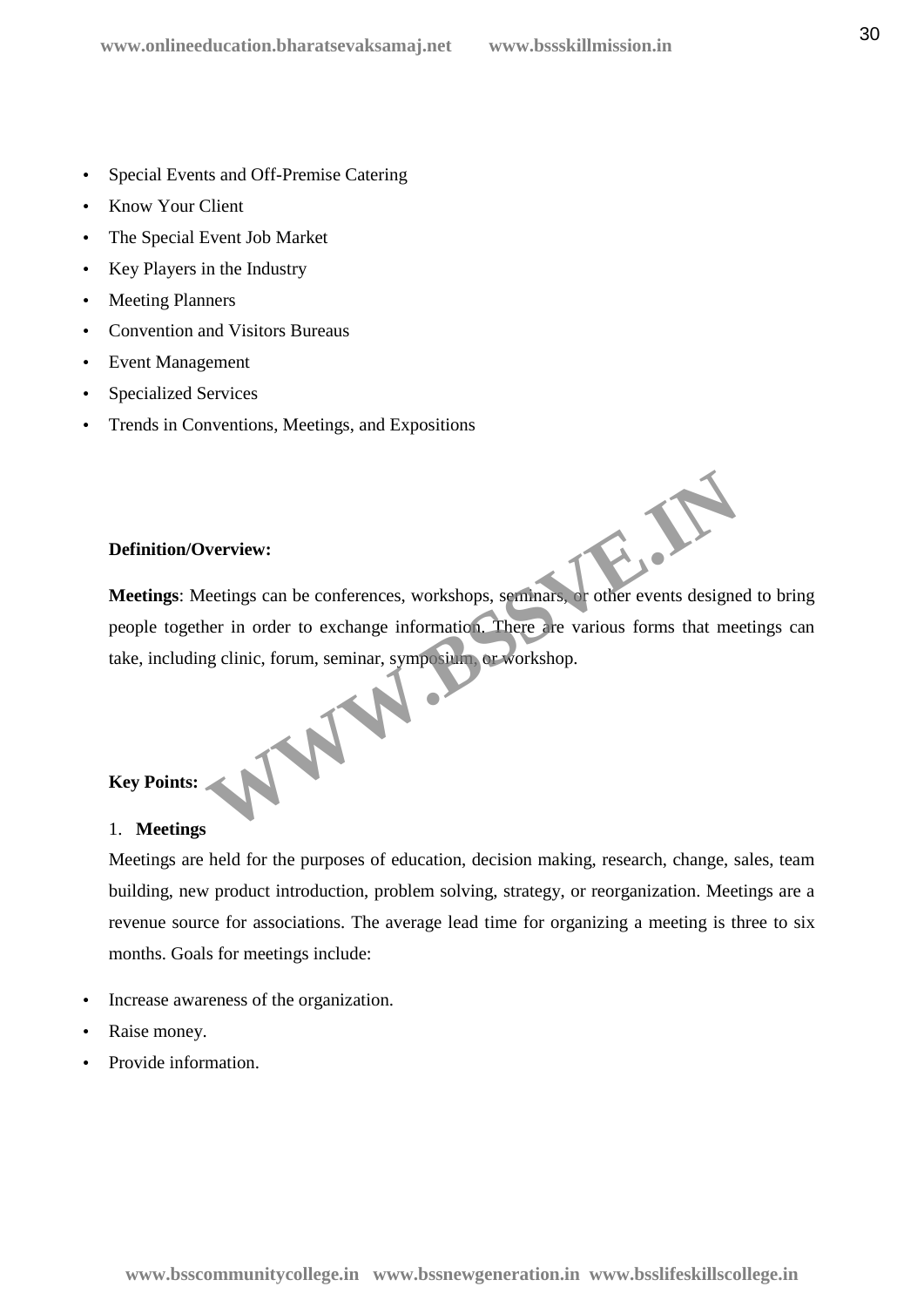About half of all meeting planners are involved in incentive travel for corporate executives to reward them for reaching specific targets. Conventions are annual gatherings of a group of individuals who meet for a common interest. Exhibitions frequently include live demonstrations and seminars in addition to exhibit booths. Convention centers compete to host the largest exhibitions, which can add several million dollars in revenue to the local economy. Exhibitions are either consumer shows or trade shows. The advent of technology has affected tourism. The demand for information has driven the increase in meetings, conventions, and exhibitions. The nature of delivering meetings has been impacted by technology. Meeting planners use technology to produce meetings more efficiently.

Meetings are mostly organized by corporations, associations, social, military, educational, religious, and fraternal groups (SMERFs). The purpose of meetings is to affect behavior. A successful meeting requires careful planning and organization as well as attention to the wishes of the client. The three main types of meeting setups are theater style, classroom style, and boardroom style**.** Expositions are events designed to bring together purveyors of products, equipment, and services in an environment in which they can demonstrate their products and services to attendees at a convention or trade show. The intent of the exhibitors is to generate sales. Conventions are meetings combined with expositions. They are generally larger meetings with some form of trade show included. The majority of conventions are held in large hotels over a three- to five-day period, rather than in a convention center. Example 18 and the main types of meetings associations, social, military, ed fraternal groups (SMERFs). The purpose of meetings is to affect be eeting requires careful planning and organization as we can attention to the m

Meetings, incentive travel, conventions, and exhibitions (MICE) represent a growing segment of the tourism industry. The MICE tourist spends about twice the amount of money that other tourists spend. Meeting planners are under pressure to show a strong return on investment (ROI).

The primary sources of revenue are attendee registration fees, exhibit space rentals, sponsorship fees, and conference program advertising fees. Considerations when determining the site include facility location and service level, accessibility, hotel room availability, conference room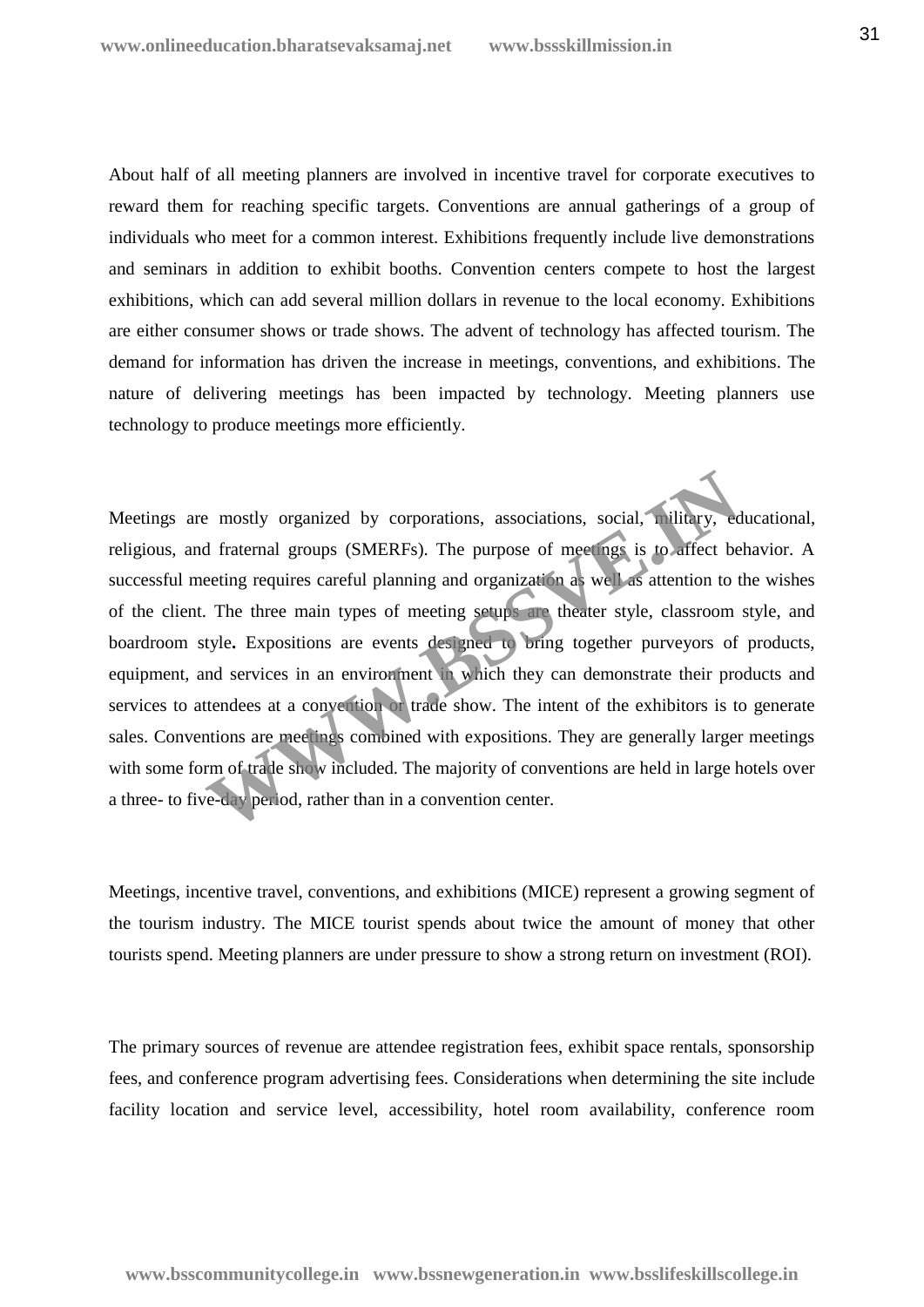availability, price, city, restaurant service and quality, personal safety, local attractions and geographic locations, and hospitality.

### 2. **Special Events and Off-Premise Catering**

Special events is the business of conceiving, designing, developing and producing ideas. Special events include sporting events, festivals, corporate events, conventions, and social events. A special event incorporates the services of many vendors and suppliers. The off-premise catering consultant conceives, develops, and expedites a vision. Catering is central to the success of a special event. **WWW.BSSVE.IN**

# 3. **Know Your Client**

Information needed includes:

- Group demographics
- Conference/convention purpose
- Event date
- Dietary preferences
- Meal and menu program
- Past events held by the group
- Expected attendance
- Event budget

#### 4. **The Special Event Job Market**

Being a special event consultant requires many skills. A typical experience includes learning the food and beverage aspect, gaining knowledge from a culinary arts program, gaining banquet experience, being a guest service agent at a hotel. Then you can become a banquet manager, next obtain a sales position. Then you can become a convention service manager within a hotel or move into off-premise catering.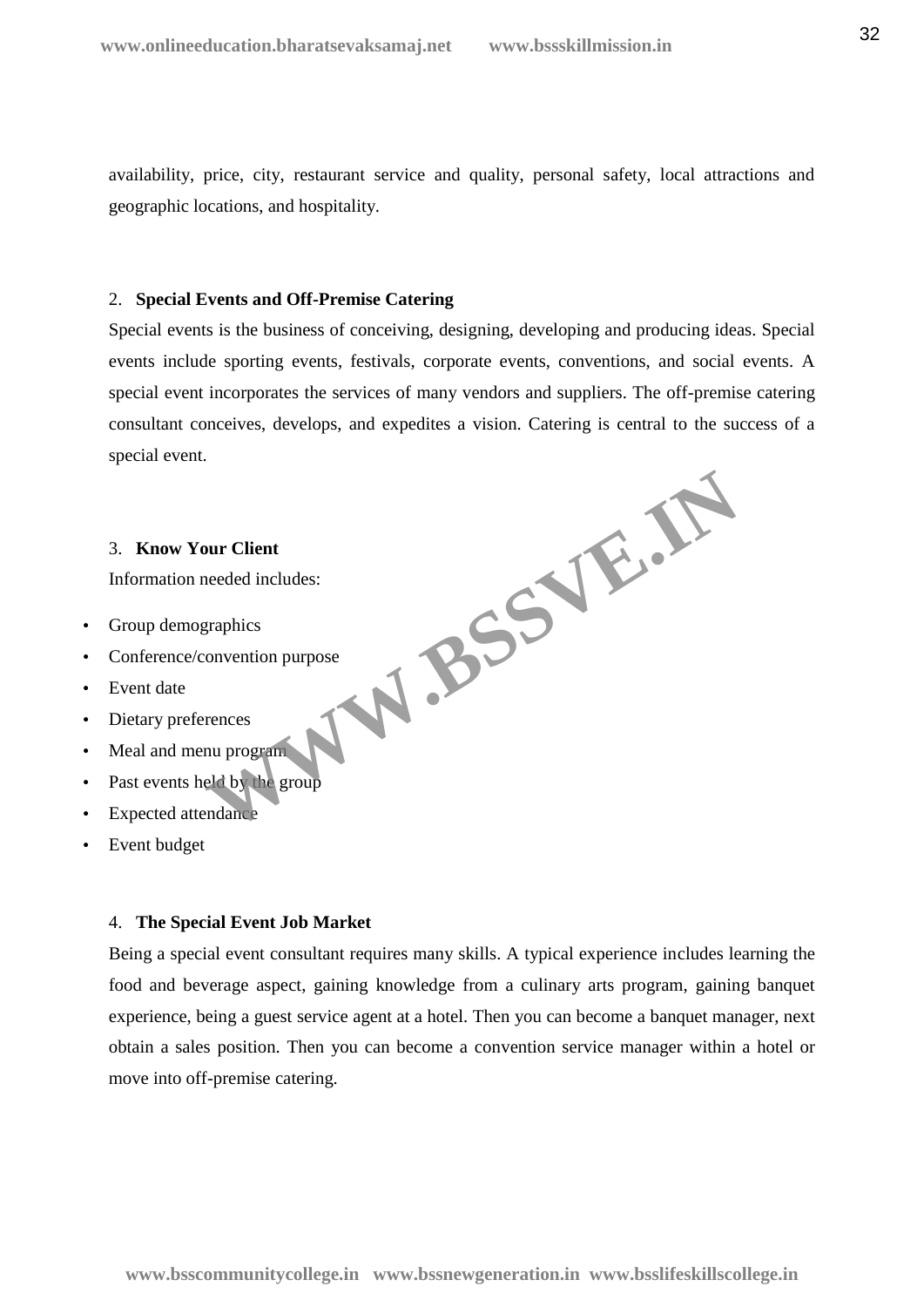#### 5. **Key Players in the Industry**

The need to hold face-to-face meetings and attend conventions has grown into a multibillion dollar industry. Major players in the convention industry are convention and visitors bureaus (CVBs), meeting planners and their clients, the conventions centers, specialized services, and exhibitions.

### 6. **Meeting Planners**

Meeting planners may be independent contractors who contract out their services to both associations and corporations as the need arises, or they may be full-time employees of corporations or associations. The professional meeting planner not only makes hotel and meeting bookings but also plans the meeting down to the last detail. The meeting planner must remember to ensure that the services contracted for have been delivered. The meeting planners role varies from meeting to meeting. Typical responsibilities include meeting with the client before the event occurs, meeting onsite during the event, and conducting a post-meeting debriefing. During the site inspection, the meeting planner is shown all aspects of the hotel and any special facilities that may interest the planner or the client. or associations. The professional meeting planner not only makes hotel and also plans the meeting down to the last detail. The meeting planner must<br>also plans the meeting down to the last detail. The meeting planners r<br>at

# 7. **Convention and Visitors Bureaus**

Convention and visitors bureaus (CVBs) are major players in the meetings, convention, and expositions markets. Among the industry sectors represented by CVBs are transportation, hotels and motels, restaurants, attractions, and suppliers. The primary responsibilities of a CVB are to encourage groups to hold meetings, conventions, and trade shows in the area; to assist groups with meeting preparation and support; to encourage tourists to visit the historical, cultural, and recreational opportunities the city or area has to offer; and to promote the image of the community it represents.

The outcome of the CVBs activities should be increased tourist revenues for the area. Bureaus generate leads from a variety of sources. They will often make cold calls on potential prospects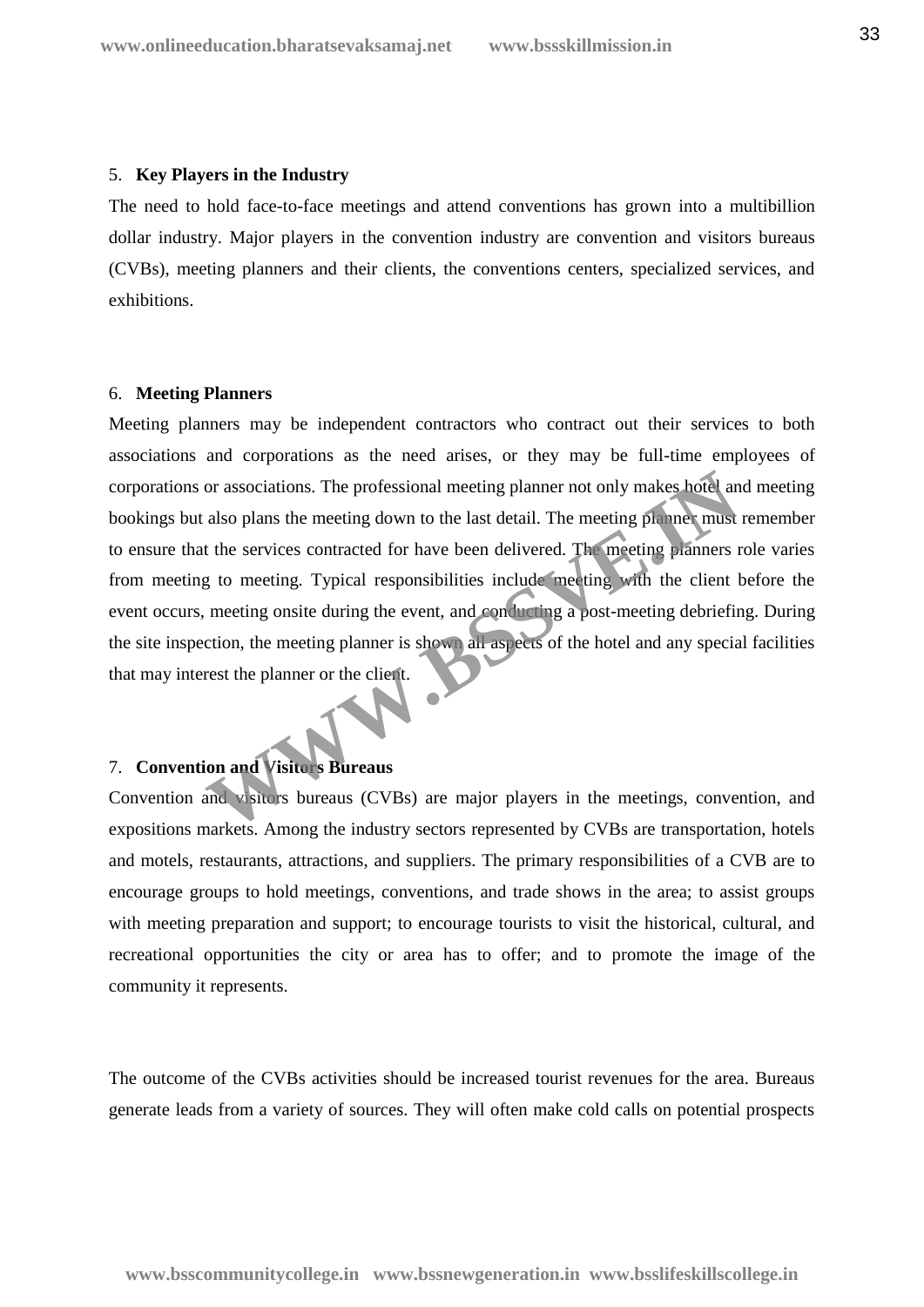such as major associations, corporations, and incentive houses. The sales manager will invite the meeting, convention, or exposition organizer to make a familiarization (FAM) trip to a site inspection.

### **7.1. Convention Centers**

Convention centers are huge facilities where meetings and expositions are held. Usually convention centers are corporations owned by county, city, or state governments and operated by a board of appointed representatives from various groups having a vested interested in the successful operation of the center. Convention centers have a variety of exposition and meeting rooms to accommodate both large and small events. The centers generate revenue from the rental of space. Additional revenue is generated by the sale of food and beverages. Many centers use subcontractors to handle staffing, construction, lighting, audiovisual, electrical, and communications. Steal in the successiul operation of the center. Convention centers have a<br>tition and meeting rooms to accommodate both large and small events.<br>The revenue from the rental of space. Additional revenue is generated by t<br>and

# 8. **Event Management**

Larger convention center events are planned years in advance. It is important that the CVB and the convention center marketing and sales teams work closely together. Once the booking becomes definite, the senior event manager assigns an event manager to work with the client during the sequence of pre-event, event, and post-event. The booking manger is critical to the success of the event by booking the correct space and working with the organizers to help them save money by allocating only the space really needed and allowing the client to set up on time.

The contract must be carefully prepared because it is a legal document. After the contract has been signed and returned by the client, the event manager will make follow-up calls until about six months before the event, when arrangements will be finalized. The event manager is the key contact between the center and the client. Two weeks prior to the event an event document is distributed to department heads. This document contains detailed information needed to ensure that things run smoothly. Approximately 10 days before the event a Week at a Glance meeting is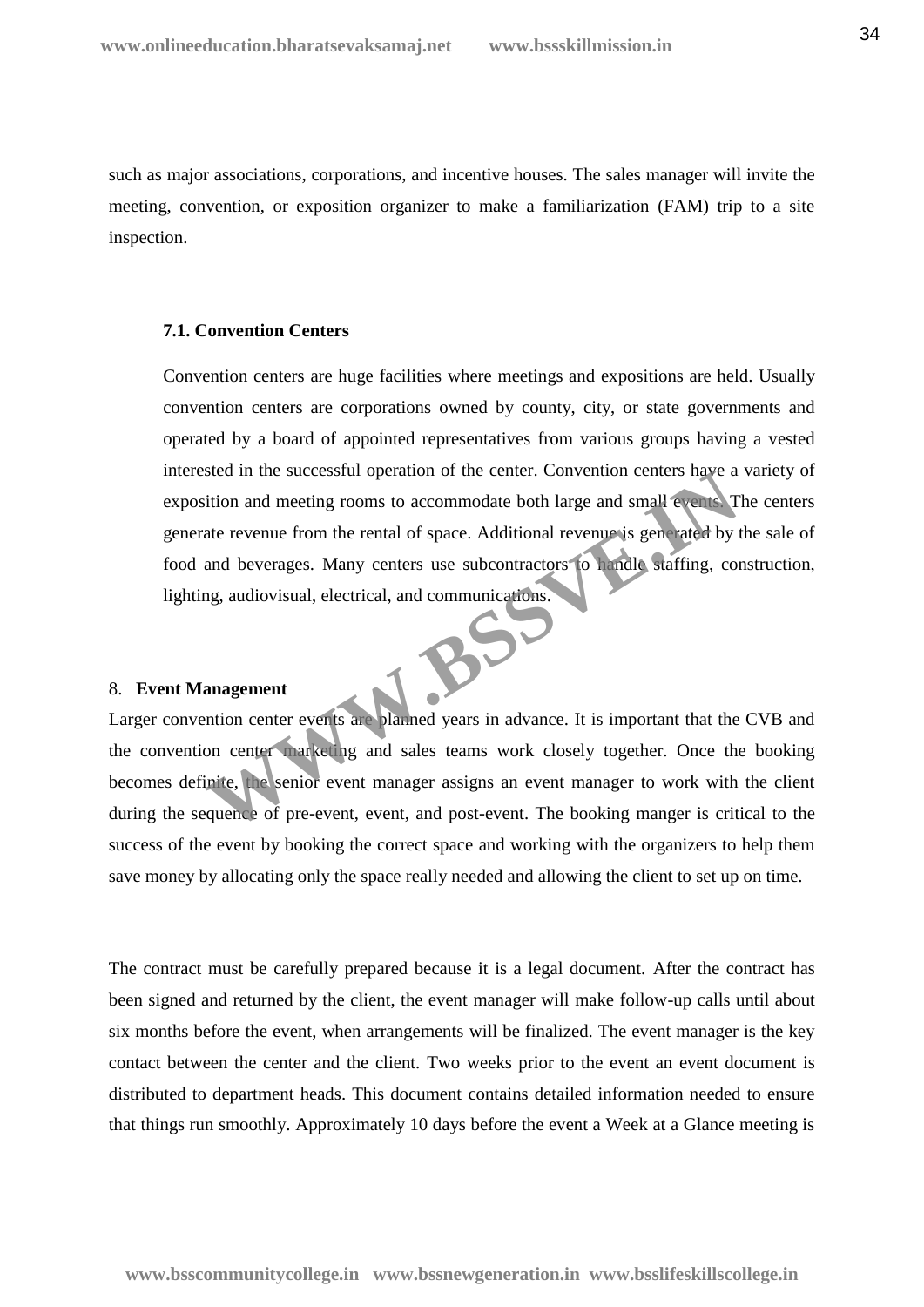held (WAG meeting). This is a very important meeting as it often provides an opportunity to troubleshoot in advance. At about the same time as the WAG meeting, a pre-convention or pre expo meeting is held with various support contractors such as shuttle bus mangers, registration operators, etc.

# 9. **Specialized Services**

A number of companies offer specialized services such as transportation, entertainment, audiovisual, escorts, and tour guides.

# 10. **Trends in Conventions, Meetings, and Expositions**

Trends include globalization, cloning of shows, competition, and technology, growth of shows, more attendees at regional conventions, and a boom in the number of convention centers. **Conventions, Meetings, and Expositions**<br>
de globalization, cloning of shows, competition, and echnology, growth<br>
es at regional conventions, and a boom in the munder of Convention center<br>
3 of this course you will cover t

- In Section 3 of this course you will cover these topics:
	- Managed Services
	- Beverage Operation
	- Planning Meec Gatherings

You may take as much time as you want to complete the topic coverd in section 3. There is no time limit to finish any Section, However you must finish All Sections before semester end date.

If you want to continue remaining courses later, you may save the course and leave. You can continue later as per your convenience and this course will be avalible in your area to save and continue later

# **Managed Services**

# **Topic Objective:**

At the end of this topic student would be able to: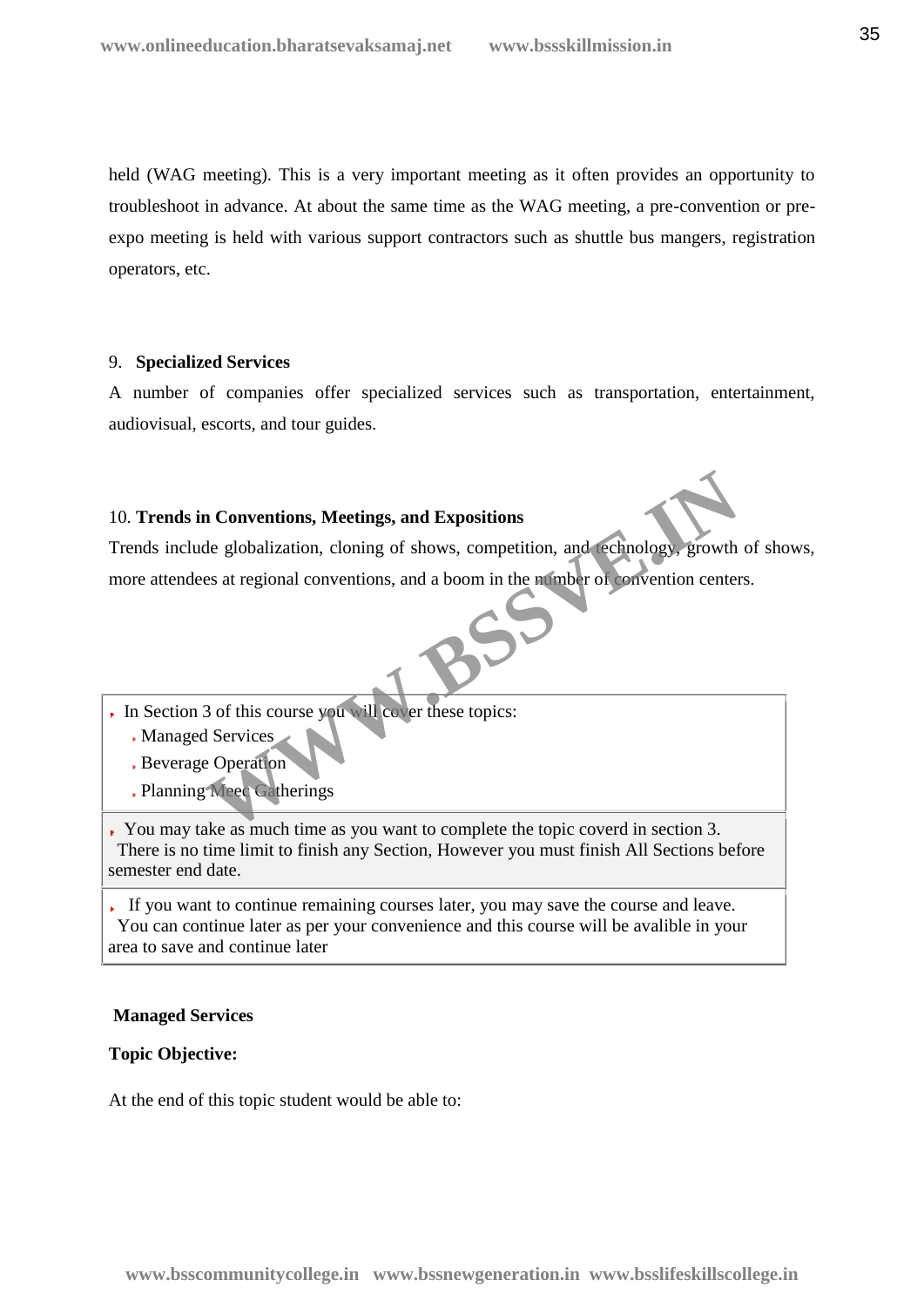- Difference between Managed services and Commercial Operations
- Managed Services in In-Flight and Airport Food Service
- Managed Services in Military
- Managed Services in Elementary and Secondary Schools
- Managed Services in Nutrition Education Programs
- Managed Services in Colleges and Universities
- Managed Services in Student Unions
- Responsibilities in Managed Services
- Managed Services Career Paths
- Health Care Facilities
- Business and Industry
- Managed Services Other Than Food
- Advantages and Disadvantages of Managed Services
- Trends in Managed Services

# **Definition/Overview:**

**Managed Services**: Managed services include foodservice operations in the following segments: airlines, military, elementary and secondary schools, colleges and universities, health care facilities, business and industry, leisure and recreation conference centers, airports, and travel plazas. **WWW.BSSVE.IN**

# **Key Points:**

# 1. **Difference between Managed services and Commercial Operations**

Managed services are different from commercial operations in several ways:

- Managed service operators must meet the needs of the guest and the client.
- Often, they have captive audiences.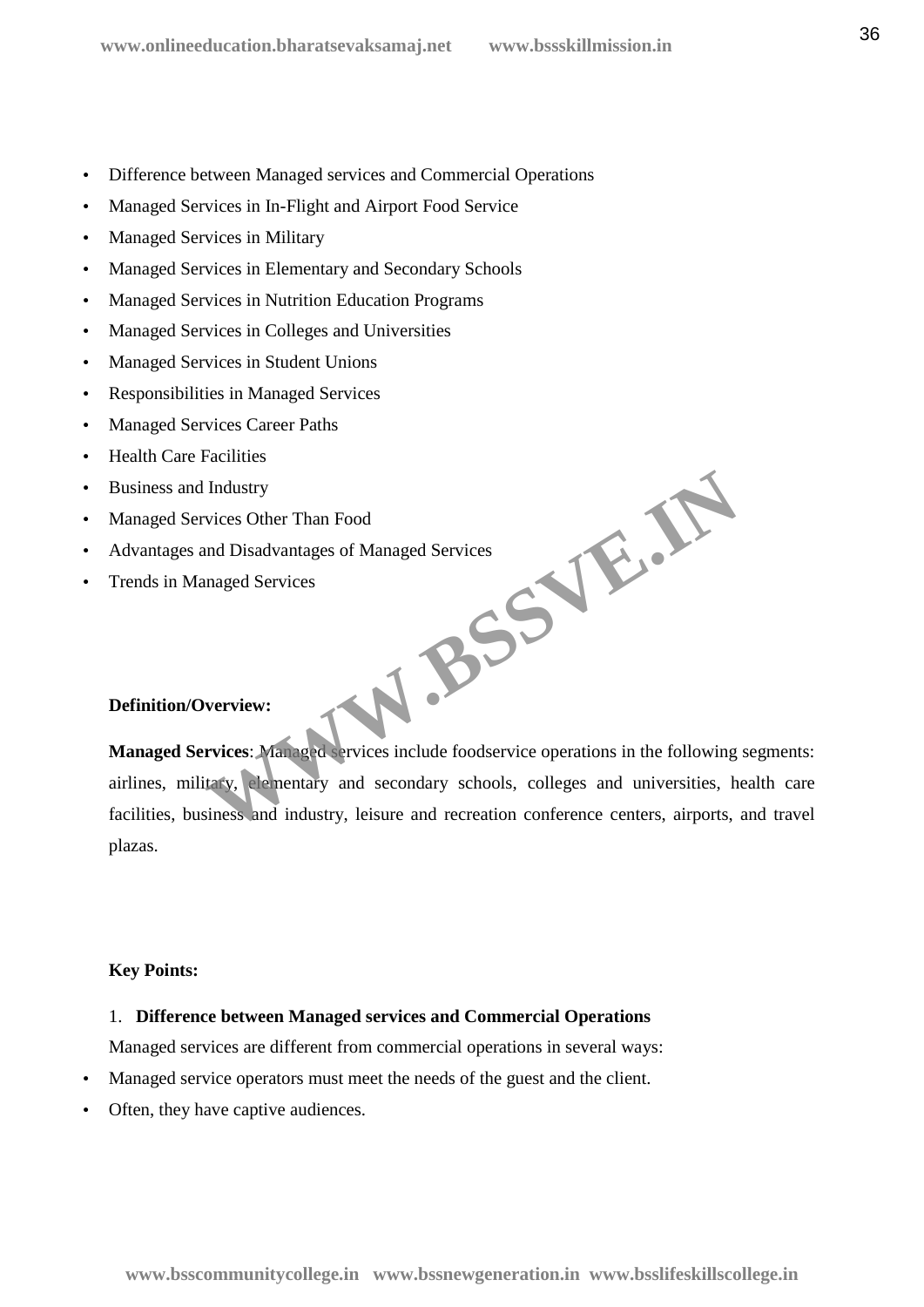- Many managed service operations are housed in host organizations that do not have foodservice as their primary business.
- Managed service operations prepare food in large quantities to be served during specific hours. This is called batch cooking.
- The volume of business is more consistent and easier to forecast.

Organizations may choose managed services because of these reasons: financial, quality of program, recruitment of staff, expertise in management, resources available, labor relations, and outsourcing of administrative functions.

## 2. **Managed Services in In-Flight and Airport Food Service**

Food has become a major competitive factor among airlines. Airlines may provide meals from their own in-flight business or have the food provided by a contractor.

In-flight foodservice is a complex process. All airlines have a limited menu. The food must be able to withstand transportation conditions and extended holding times (hot or cold). The meal must also be appealing and able to fit in the limited passenger eating space. Gate Gourmet International is the largest in-flight caterer in terms of sales. **Services in In-Flight and Airport Food Service**<br>come a major competitive factor among airlines. Airlines may provide m<br>flight business or have the food provided by a contractor<br>service is a complex process. All airlines h

Sky Chef and Cater Air are other companies in the field.

In-flight foodservice management operators plan the menus, develop the product specifications, and arrange the purchasing contracts. Many airlines place a high priority on controlling meal costs. Some limit the cost for an in-flight meal to \$6; some limit the menu choices, while others offer snacks rather than meals on many flights. International flights tend to have better food and beverage service. As airlines have decreased their in-flight foodservice, many chain restaurants have opened at airports.

## 3. **Managed Services in Military**

Military foodservice is a large and important component of managed foodservice. Even with military downsizing, military foodservice sales are estimated at over \$6 million. Services and concepts are being redesigned to better serve the needs of personnel. Efforts are being made to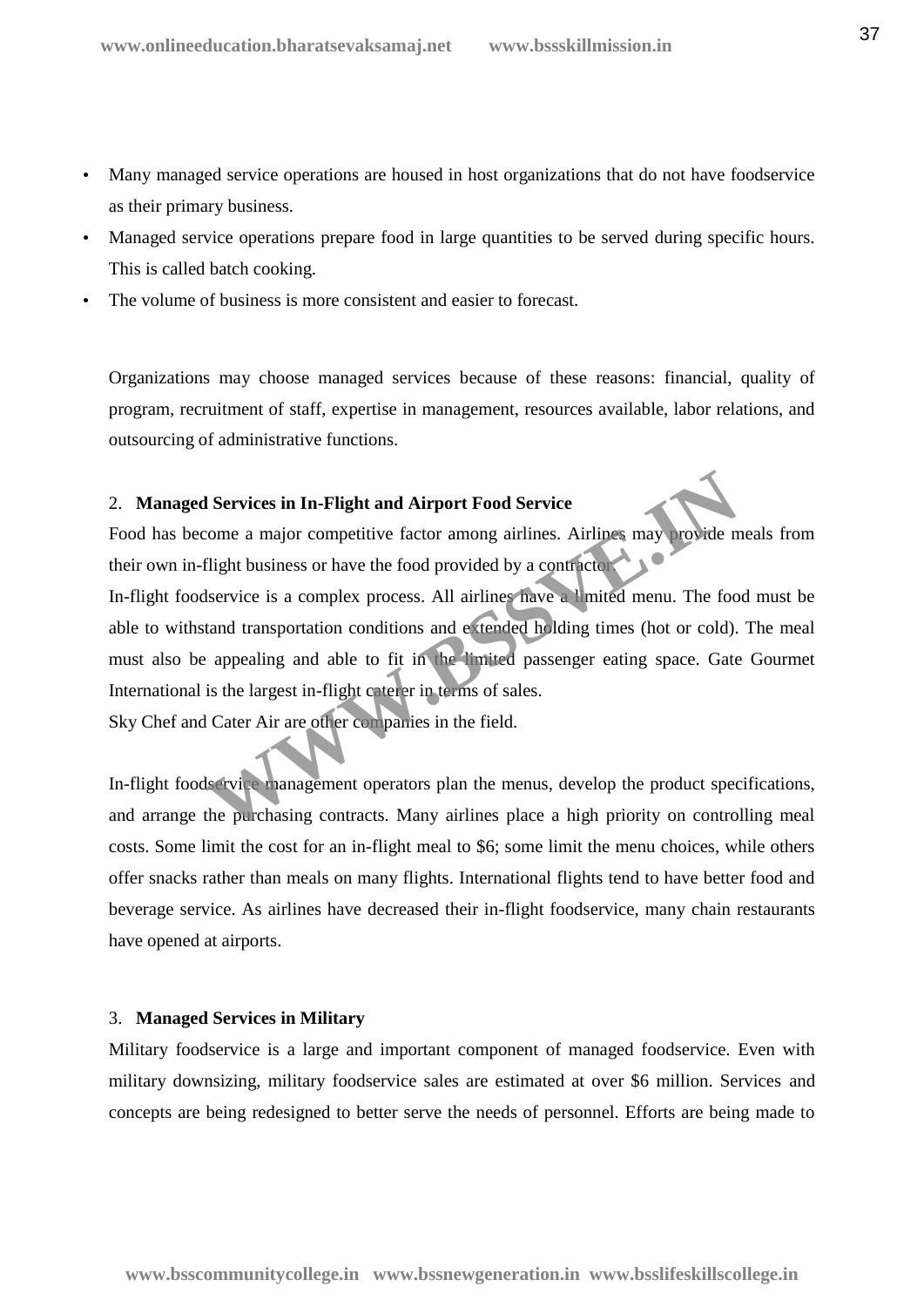address problems with service delays, inferior products, and inventory controls. In many cases, officers clubs have been contracted out to management companies. The clubs have moved emphasis from fine dining to a more casual atmosphere. Menu management strategies have also been implemented.

Another trend is the testing of prepared foods that can be reheated and served without much labor. MREs (meals ready to eat) are standard fair for troops in the field. Today, a mobile kitchen can be run by only two people. One problem of privatization of military foodservice operations may arise in the need to provide foodservice in combat situations. In such cases, the military must be able to provide its own foodservice.

## 4. **Managed Services in Elementary and Secondary Schools**

In 1946, the United States Government enacted the National School Lunch Act in response to concerns about malnourishment in military recruits. The program also allowed for the use of surplus food products. Today, millions of children are fed breakfast, lunch, or both each day, in approximately 98,000 schools. A major challenge for the program is to balance nutrition with foods the students like. Many are concerned about the food that young students are eating. Studies shows that the food served in many cafeterias exceeds recommended dietary guidelines for fat content. **Services in Elementary and Secondary Schools**<br>
United States Government enacted the National School Lunch Act in re<br>
ut malnourishment in military recruits. The program also allowed for<br>
products. Today, millions of child

Some schools have onsite kitchens, where the food is prepared, and dining rooms, where the food is served. Large food districts may prepare foods in a central commissary and then distribute them to schools in the area. Alternatively, some schools purchase ready to- serve meals that are assembled at the meal site. The government National School Lunch Program is a huge market for fast food chains.

Although entering this market does mean a decrease in contribution margin on items offered, future benefits, such as building brand loyalty, can be extremely valuable. There has been much debate over the suitability of allowing chain foodservice operations in the school lunch programs. Professional chefs are working with the Department of Agriculture's Food and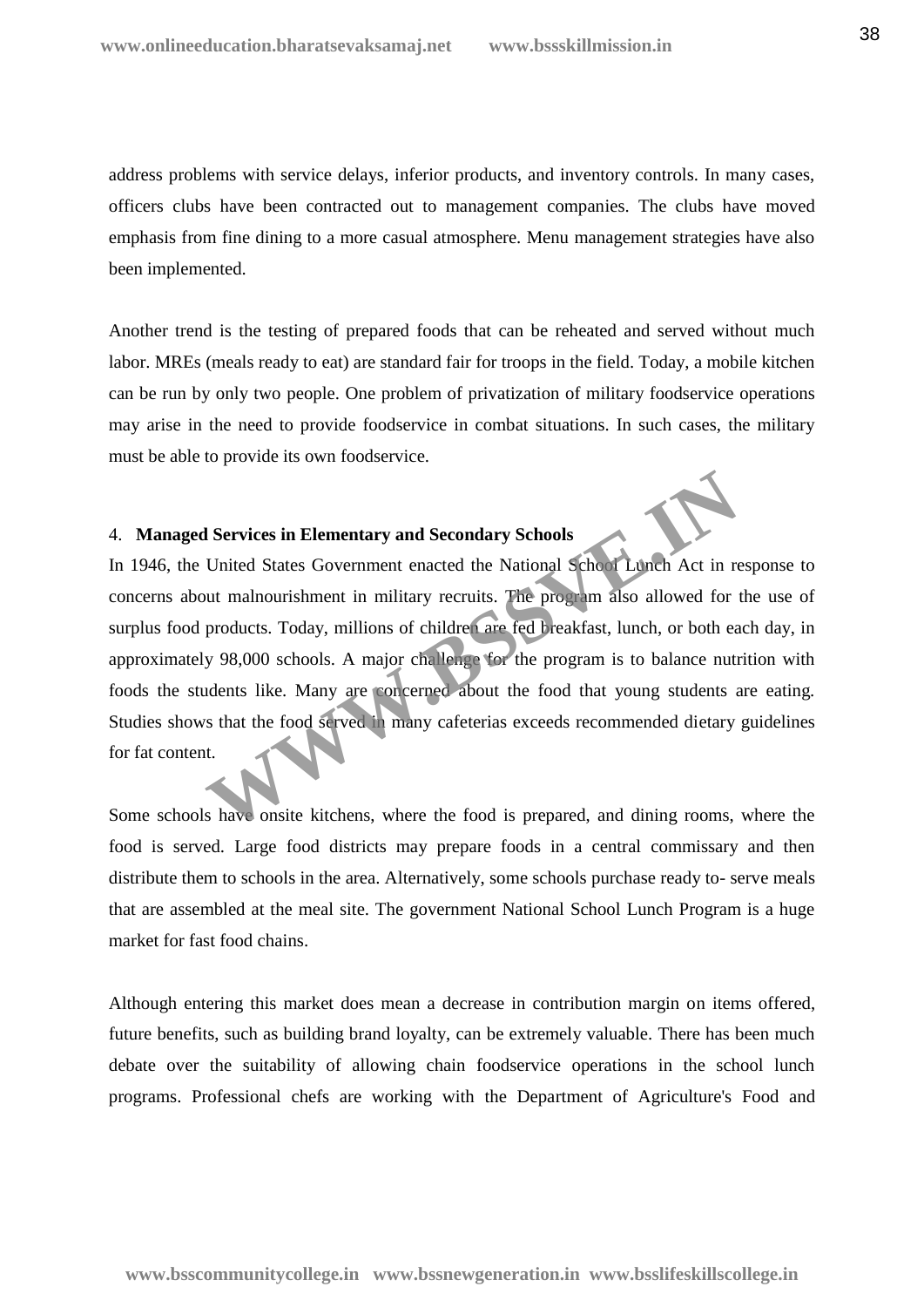Consumer Service to develop healthful recipes and menus with increased appeal and without increased costs.

### 5. **Managed Services in Nutrition Education Programs**

Nutrition education is now required in the nations school lunch program. The food pyramid was developed as a part of this effort.

## 6. **Managed Services in Colleges and Universities**

College and university foodservice operations are complex and diverse. Residence halls, cafeterias, student unions, faculty clubs, convenience stores, administrative catering, and outside catering are the major components of this segment of noncommercial foodservice. On-campus dining can be a challenge because the clientele lives on campus and eats all of its meals at the campus facilities. Students, faculty, and staff often become bored with the surroundings and the menu offerings. Budgeting, in such operations, is simplified because the on-campus students have already paid for their meals and, therefore, numbers are easier to forecast. Meant unions, faculty clubs, convenience stores, administrative catering, as<br>the major components of this segment of noncommercial foc service. C<br>e a challenge because the clientele lives on campus and eats all of its metr

Operations tend to offer students a variety of meal plans, rather than the old board plan, where students paid one fee for all mealswhether they ate them or not. Many schools have adopted a prepaid credit plan, where students pay a dollar amount up front, and as they eat meals over the course of the term or school year, the dollar amount of each meal is subtracted from the students account. Driving forces of change on campuses are the growth of branded concepts, privatization, campus cards, and computer use.

#### 7. **Managed Services in Student Unions**

The student union offers a variety of food and services to cater to the needs of a diverse student body. It is often the place to be, a place where students gather to socialize, as well as to eat and drink. Many campuses have opted to allow restaurant chains to open on campus. The restaurant pays fees, either to the contract food company directly or to the college. Offering take-out service is another trend developing in college foodservice.

From a college perspective, the advantages of contract foodservices are: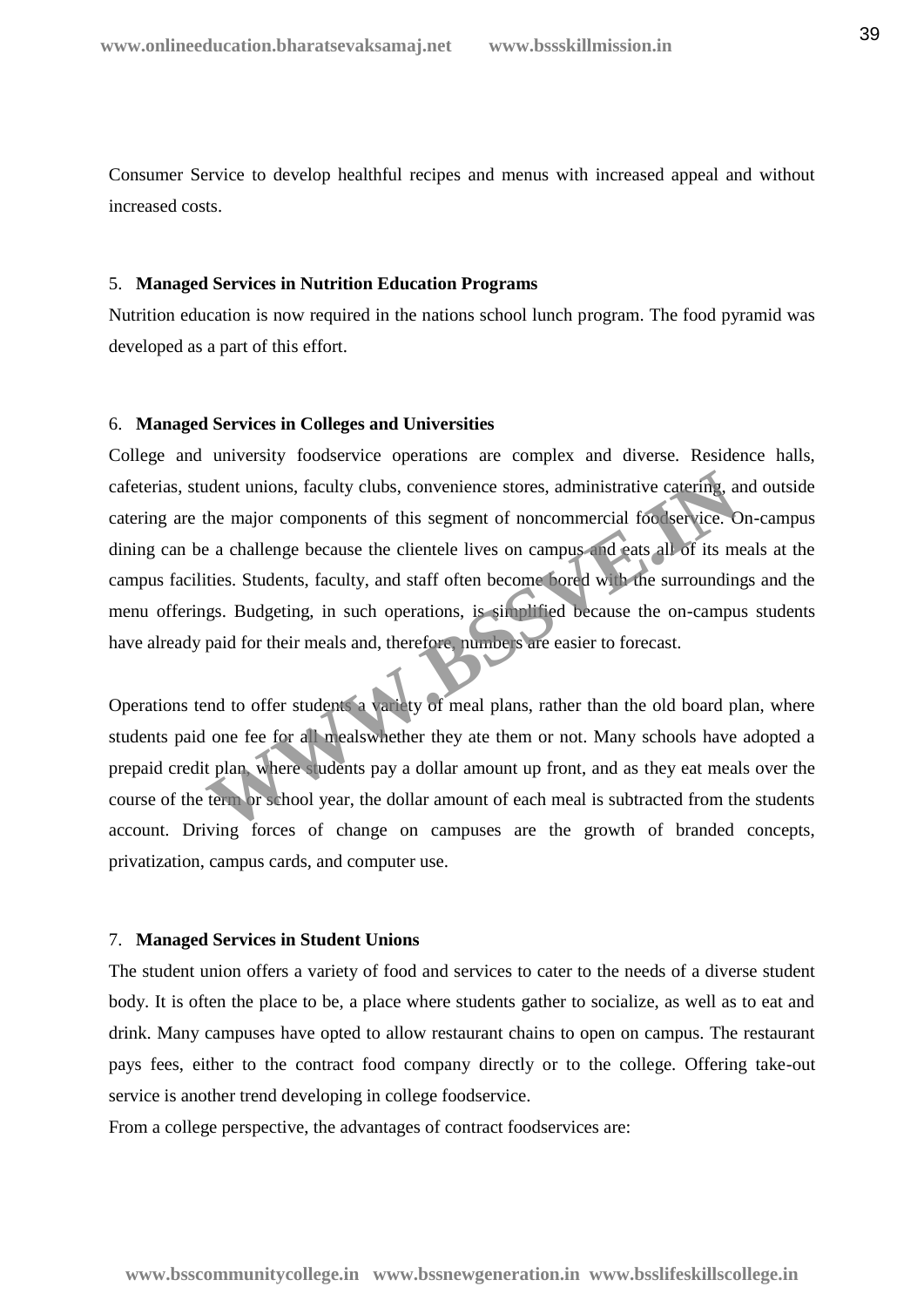- Experience in size and types of operations.
- Use contracted department as a model for the rest of the institution.
- Variety of services.
- Resource and support available.
- Hold contractor to a higher level of performance.

The disadvantages are:

- Some segments perceived as institutionalized.
- Potential for lost customers.

## 8. **Responsibilities in Managed Services**

Foodservice managers responsibilities in a small or midsize operation are more extensive than those of managers of larger operations. In addition to foodservice, key areas of responsibility include employee relations, human resource management, financial/budgeting, safety administration, safety budgeting, food production service, sanitation/food-borne illness prevention, purchasing, recruiting, and staff training and development. **Solution Managed Services**<br>
Managed Services<br>
Managers responsibilities in a small or midsize operation are more extend<br>
analytics of larger operations. In addition to Toodservice, key areas of resp<br>
ployee relations, hum

# 9. **Managed Services Career Paths**

A typical career path in managed services includes the following:

- Assistant foodservice director
- Foodservice director
- General manager
- District manager

### 10. **Health Care Facilities**

Health care foodservice operations are very complex because they must meet the needs of clientele with special needs. Service is provided by tray, in the cafeteria, dining room, coffee shop, catering, and vending. The needs and desires of both the patients and the health care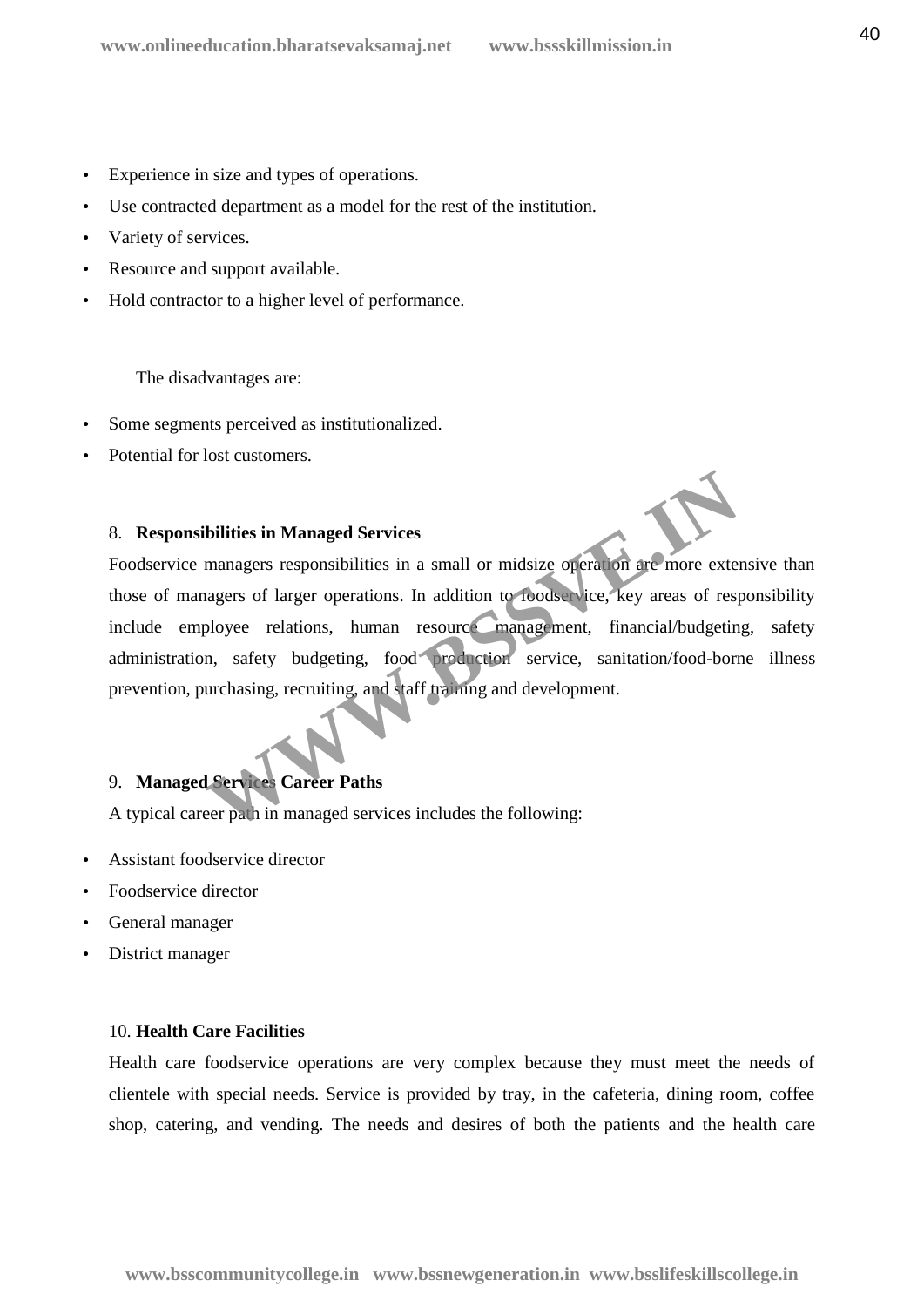workers must be provided for. Meals must be consumed in a short period of time (30 minutes usually) and must have a varied menu. The main focus of a hospital foodservice operation is the tray line. In the tray line, meals are assembled through a color-coding system to meet requirements specified by the dietitian. These trays must be carefully checked to be sure each patient gets his or her correct meal.

Health care foodservice is very labor intensive. Labor accounts for 55 to 66% of operating dollars. Hospital foodservice has evolved to the point where the need for new revenue sources has changed the traditional patient and non patient meal-service ratios at many institutions. Often, the cafeteria is the greatest revenue generated for the health care foodservice operation. Cash sales to patients, their families, and staff have become important contributors to the bottom line in many operations. Some operations have branched out into retail bakeries and catering.

Innovations in preparation, such as sous vide and cook-chill, have allowed for labor savings. Additional savings can be realized through the quantity purchasing, menu management, and the use of operating systems to reduce food and labor costs. Contract specialists such as Sodexho, Compass, and ARAMARK will increase their margins. Restaurant chains have also entered this segment of the industry. These chains benefit from long-term leases at very attractive rates compared with a restaurant site. Some hospitals offer pizza service to rooms and comfort foods. Feteria is the greatest revenue generated for the health care foodservice<br>patients, their families, and staff have become important contributors to<br>toperations. Some operations have branched out into **F** ail bakeries and c

#### 11. **Business and Industry**

Important terms to understand in regard to this segment are: contractors (companies that operate foodservice for the client on a contractual basis), self-operators (companies that operate their own foodservice operations), and liaison personnel (people responsible for translating corporate philosophy to the contractor and overseeing the contractor). Contractors have about 80% of the B&I market. The remainder is self-operated. A new trend is for one operator to serve several tenants in a building through a central facility. B&I operators have begun to offer more diverse menu options. By offering more healthful meal options, operators are meeting the evolving needs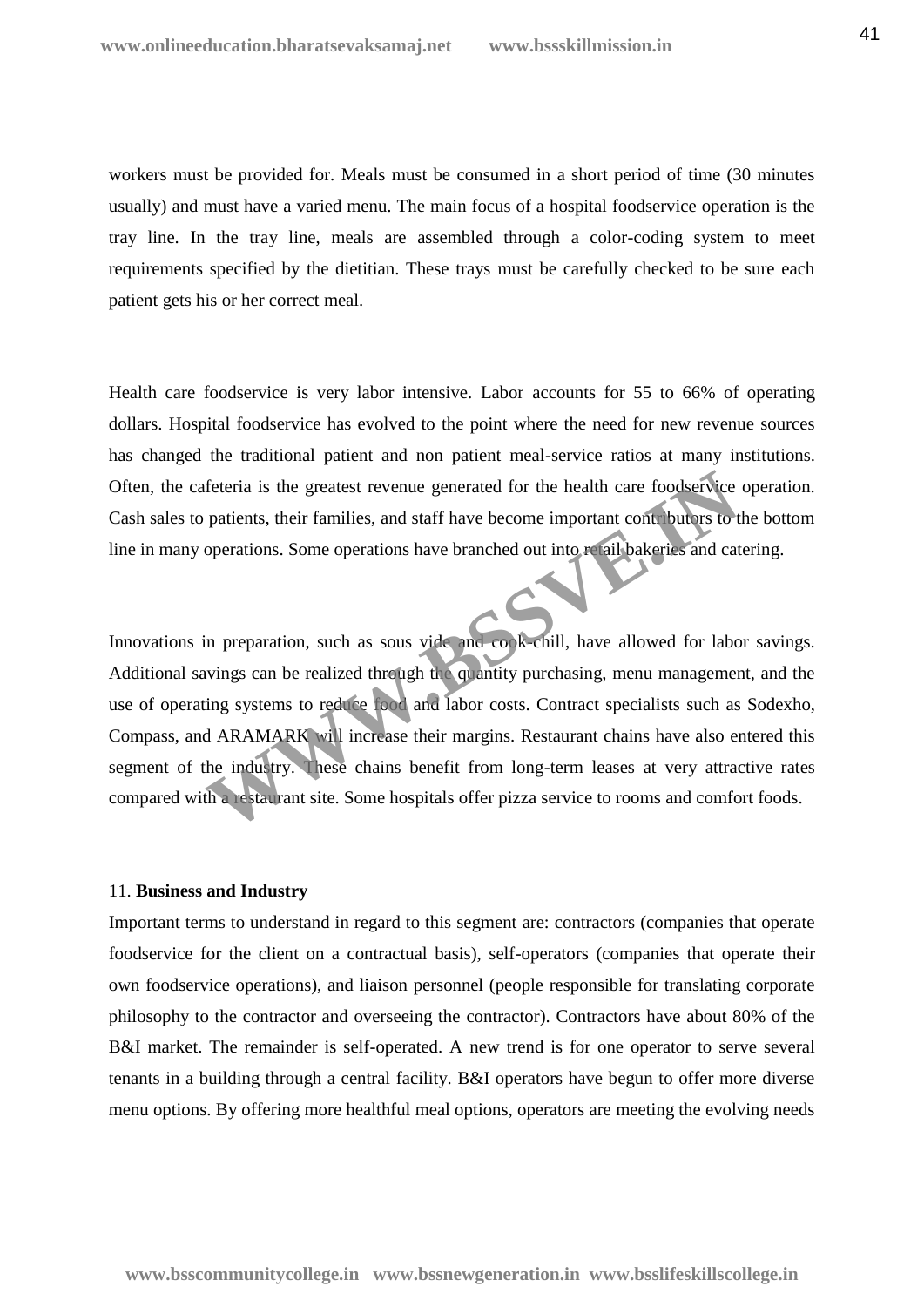of their clients. The resources largely determine the type of service offered by B&I operators: money, time, space, and expertise.

Typical manners of service include: 1) full-service cafeterias with straight, scatter, or mobile systems: and 2) limited-service cafeterias offering fast food service, cart, and mobile service, fewer dining rooms and executive dining rooms.

## 12. **Managed Services Other Than Food**

Many companies have expanded their service beyond food to include other areas of facilities management including: **BSSVE.IN** 

- Housekeeping/custodial/environment services
- Maintenance and engineering
- Grounds and materials management
- Office and mail service
- Concierge services
- Patient transportation services for hospitals

## 13. **Leisure and Recreation**

Leisure and recreation is probably the most fun area of the foodservice industry to work in: stadiums, arenas, theme parks, national parks, state parks, zoos, aquariums, and other venues where food and beverage are provided for large numbers of people are leisure and recreation operations

## 14. **Stadium Points of Service**

Points of service include vendors, concession stands, and restaurants. A major point of service is the food and beverage offered in the premium seating areas known as super boxes, suites, and skyboxes. It is possible for all of these points of service to go on all at once and serving upwards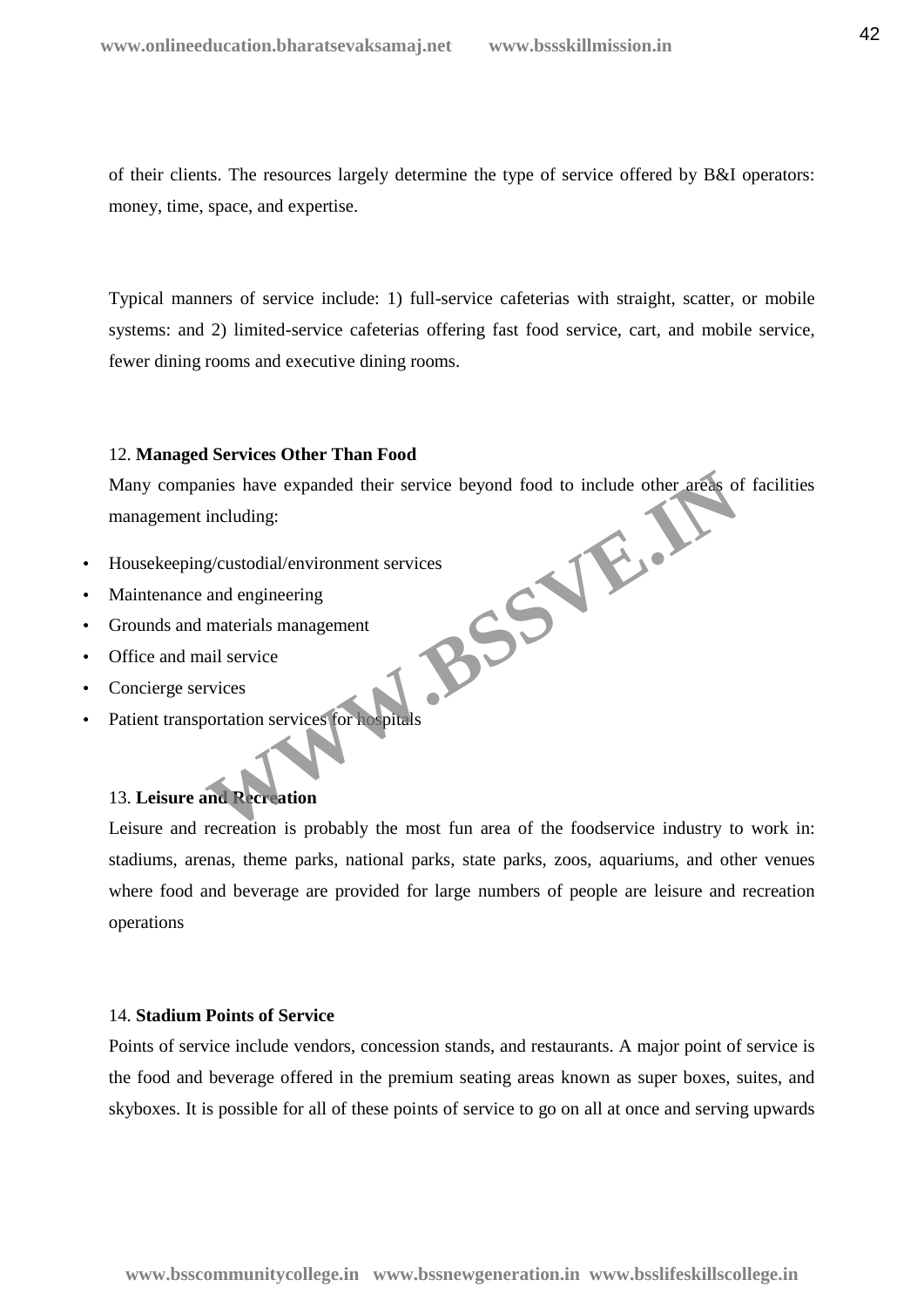60,000 to 70,000 fans. To feed all these people many foodservice companies have contracts with the stadiums and arenas.

### 15. **Other Facilities in Managed Services**

The same food companies that serve the stadiums and arenas contract most U.S national parks. These parks have hotels, restaurants, snack bars, gift shops, and myriad other service outlets. Another venue that requires foodservice is tournaments.

## 16. **Advantages and Disadvantages of Managed Services**

Advantages of careers in this area include the unique opportunity to see professional and amateur sporting events as much as you please, to be in rural, scenic areas and enjoy the great outdoors, to provide a diverse set of services for the guests or fans, and to have a set work schedule. With recent growth in this segment, many new career openings are now being offered. Disadvantages include large amounts of people to serve in short periods of time; a work schedule of weekends, holidays, nights; impersonal service, less creativity with food; seasonal employees; and an on/off season work schedule. **Example 3 and Disadvantages of Managed Services**<br>of careers in this area include the unique opportunity to see processional ants as much as you please, to be in rural, scenic areas and enjoy the great<br>diverse set of servi

## 17. **Trends in Managed Services**

College and university foodservice managers face increasing challenges. There is an ever-present problem of trying to balance rising costs with decreased revenues. Some of the challenges have come directly from changes like ending blanket board charges in favor of pay as you go systems. Food and utilities costs have continued to rise. Employing students has helped to reduce labor costs. The use of food-to-go, campus cards, 24-hour service, business in health care and nursing homes, and carts at vantage points has increased.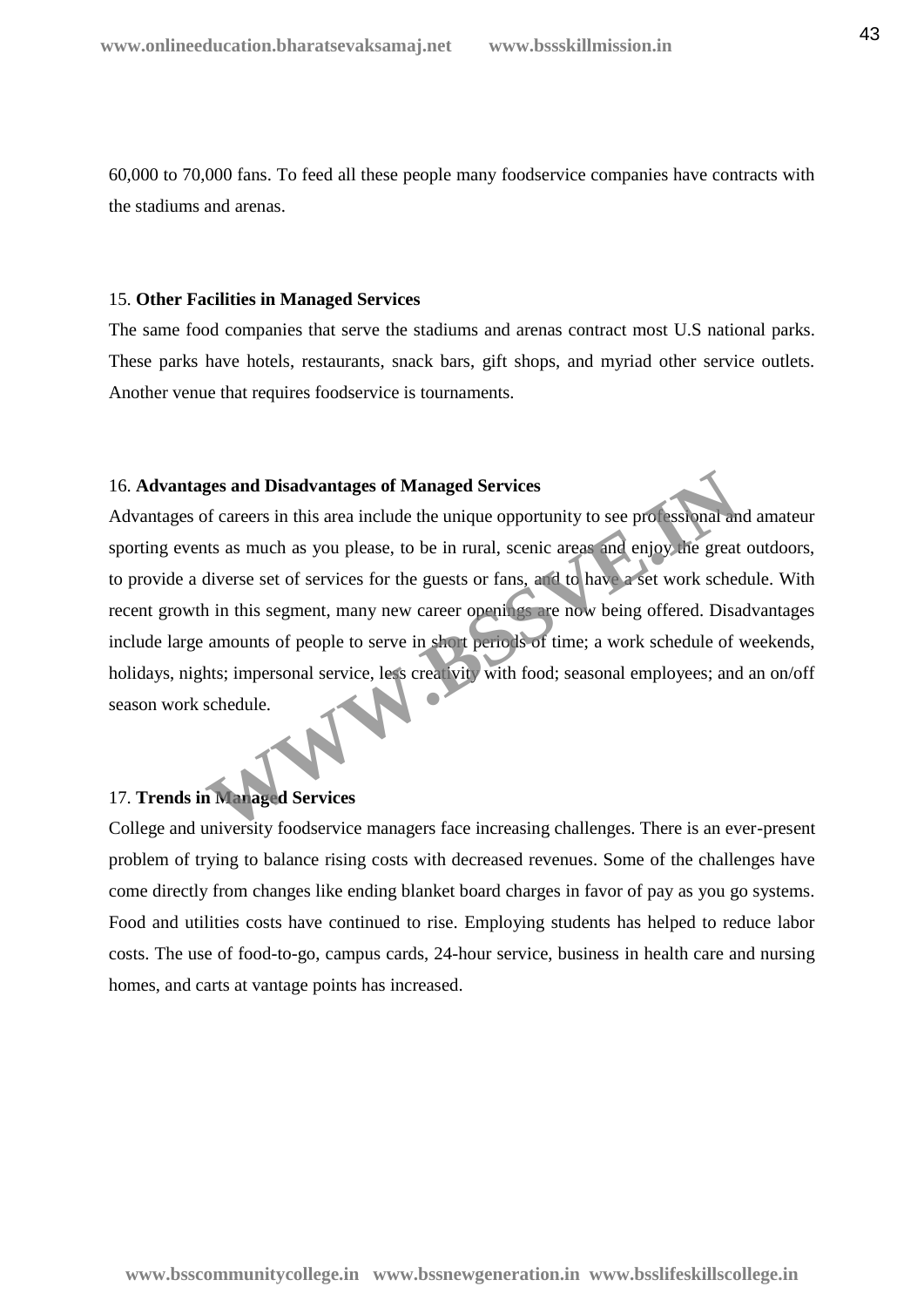# **Beverage Operation**

# **Topic Objective:**

At the end of this topic student would be able to:

- Various Types of Wines
- The History of Wine
- Major Wine-Growing Regions of Europe and North America
- Beer
- Spirits
- Whiskies
- White Spirits
- Other Spirits
- Cocktails
- Nonalcoholic Beverages
- Nonalcoholic Beer
- Coffee
- Tea
- Carbonated Soft Drinks
- Juices
- Bottled Water
- Bar and Beverage Management WW.BSSVE.IN
- Personnel Procedures
- Restaurant and Hotel Bars
- Nightclubs
- Microbreweries
- Sports Bars
- Coffee Shops
- Liquor Liability and the Law
- Trends in the Beverage Industry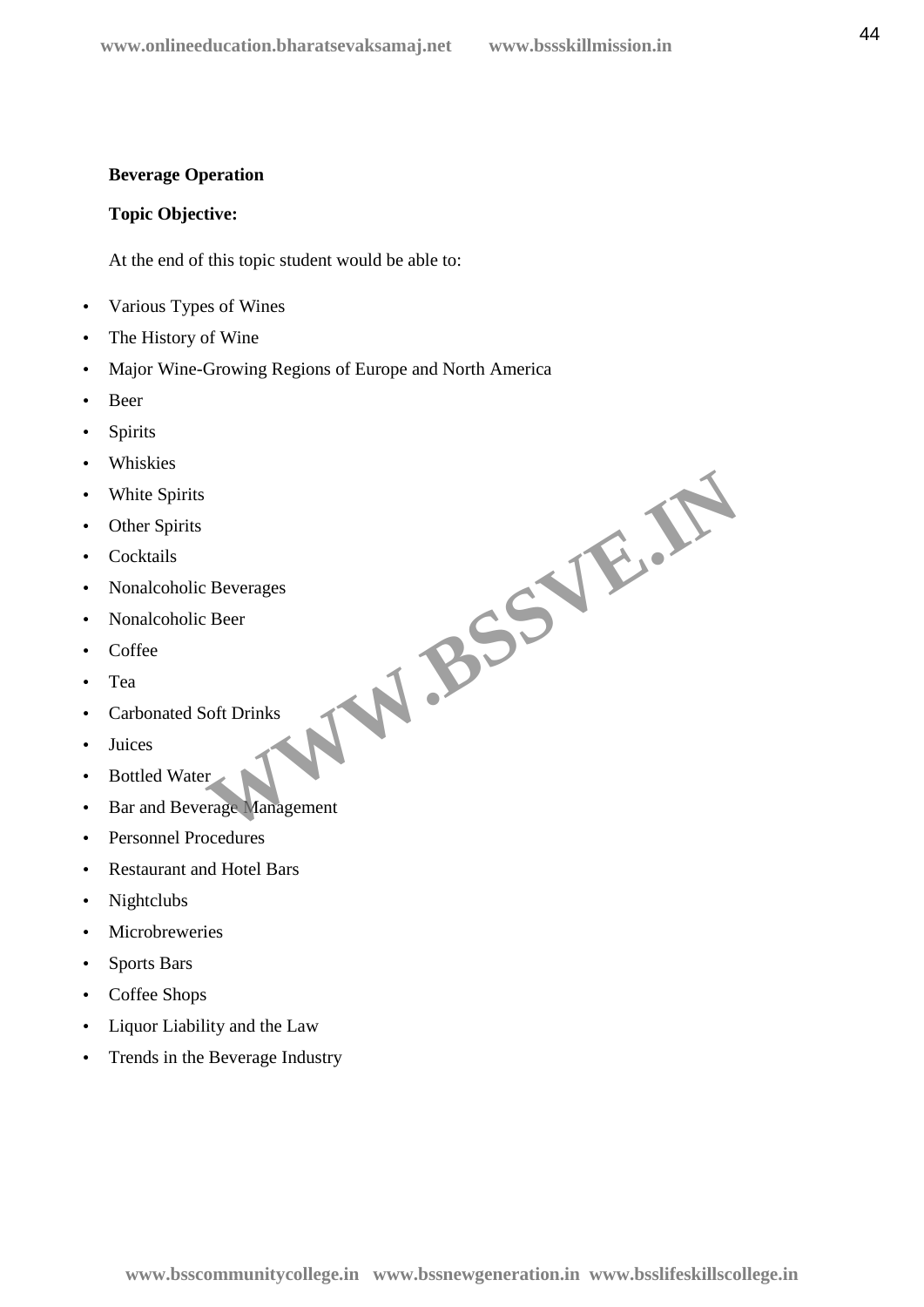## **Definition/Overview:**

**Beverages:** A drink, or beverage, is a liquid specifically prepared for human consumption. In addition to basic needs, beverages form part of the culture of human society. Beverages can be subcategorized into two major classes i.e. alcoholic and non alcoholic. An alcoholic beverage is a drink containing ethanol, commonly known as alcohol, although in chemistry the definition of an alcohol includes many other compounds. Alcoholic beverages, such as wine, beer, and liquor have been part of human culture and development for 8,000 years. While non-alcoholic beverages are drinks that would normally contain alcohol, such as beer and wine but are made with less than .5 percent alcohol by volume. The category includes drinks that have undergone an alcohol removal process such as non-alcoholic beers and de-alcoholized wines. **WWW.BSSVE.IN** 

## **Key Points:**

#### 1. **Wines**

Wine is the fermented juice of ripe grapes or fruit such as blackberries, cherries, etc. Wine may be classified by color (red, white, or rose) or by type (light beverage wines, sparkling wines, fortified wines, and aromatic wines).

## **1.1. Light Beverage Wines**

These wines are also referred to as still table wines. In the United States, premium wines are named after the grape variety (chardonnay and cabernet sauvignon). In Europe, they are primarily named after the region of origin (Pouilly Fuisse, Chablis).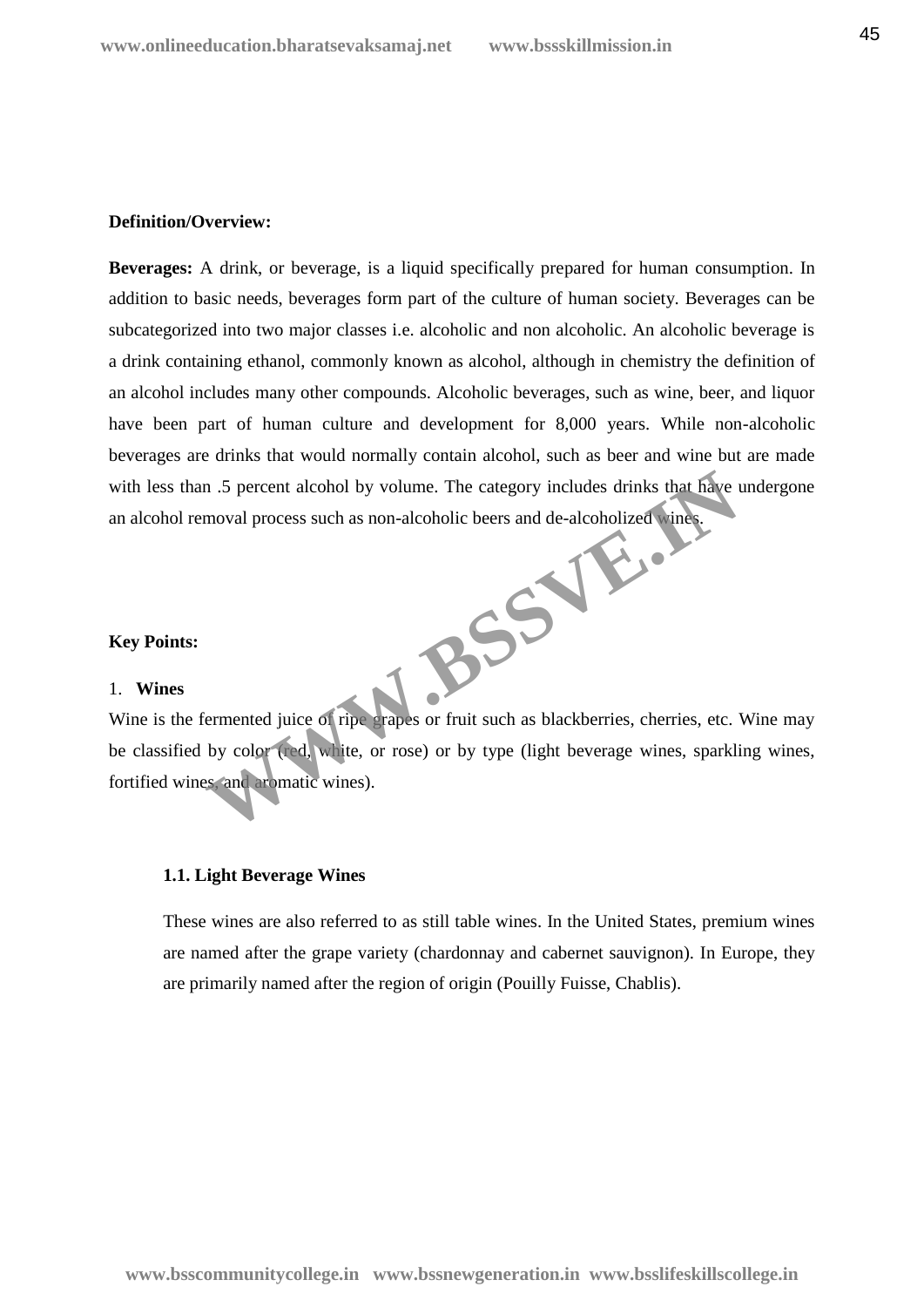#### **1.2. Sparkling Wines**

These are wines that contain carbon dioxide and include Champagne, sparkling rose, and sparkling white. The carbon dioxide may be naturally produced or mechanically infused. Only sparkling wine from the Champagne region of France can properly (by law) be referred to as Champagne. The wine owes its unique sparkling quality to a second fermentation in the bottle itself called methode champenoise.

## **1.3. Fortified Wines**

Sherries, ports, Madeira, and marsalas are fortified wines. This means that they have had brandy or wine alcohol added. This increases the alcohol content to about 20%. They are usually sweeter than regular wines. **SSVE.** 

### **1.4. Aromatic Wines**

Vermouths and aperitifs are aromatic wines. They have been flavored with herbs, roots, flowers, and/or barks. The wines may be sweet or dry and are reputed to serve as digestive stimulants when sipped before a meal.

### 2. **The History of Wine**

Wine has been produced for centuries. The first records of wine-making date back about 7,000 years. Because the wines were often young and very acidic, they were often flavored with spices and honey. The ancient Egyptians and the Babylonians were the first ones to record the fermentation process. The quality of the wine depends upon the quality of the grape variety, the type of soil, the climate, the skill of the wine-maker, the vineyard, and the method of wine making.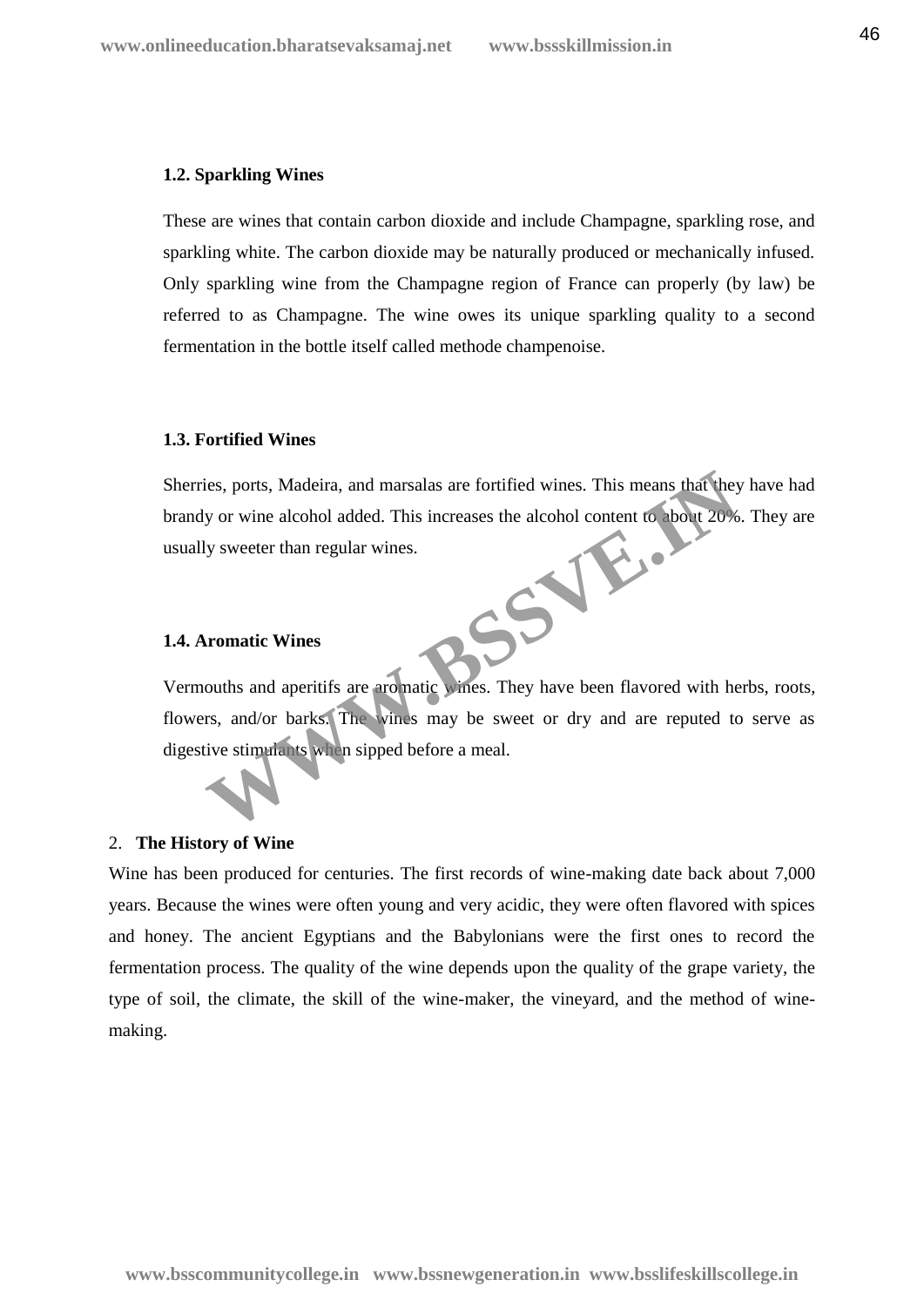#### **2.1. The Making of Wine**

Wine is made in six steps: crushing, fermenting, racking, maturing, filtering, and bottling. Grapes are harvested in autumn, after they have been scientifically tested for maturity, acidity, and sugar concentration.

First the grapes are destemmed and crushed. This forms the must. Then the must is fermented. The fermentation is caused by yeast that naturally occurs on the outside of the grape. The yeast converts the grape sugar to ethyl alcohol. The sweetness or dryness of the wine is controlled at the end of fermentation by adding alcohol, removing the yeast by filtration, or by adding sulfur dioxide.

Red, blush, and rose wines obtain their color by the addition of grape skins. After fermentation, the wine is put into racking containers to settle before being transferred into oak barrels or stainless steel containers to mature. After maturing the wine is filtered to stabilize it and to remove particles from the wine. This process is called fining. Next the wine is clarified by adding egg whites or bentonite and bottled. Fine vintage wines are best drunk at their peak, which may be a few years or decades. The is controlled at the end of fermentation by adding alcohol, removing the solution, or by adding sulfur dioxide.<br>
Whish, and rose wines obtain their color by the addition of grape sk<br>
Intation, the wine is put into rack

## **2.2. Matching Wine with Food**

Traditions have been developed to govern the combination of food and wine. In general, the following traditions apply: White wine is served with white meat, whereas red wines are best with red meats. The heavier the meal, the more robust the wine should be. Champagne can be served throughout the meal. Regional wines are best with food of the region. Sweet wines should be served with foods that are not too sweet. Port and red wines go well with cheese. Food and wine are described by texture and flavor. However, the most important factors to consider are the richness and lightness of the meal and the wine.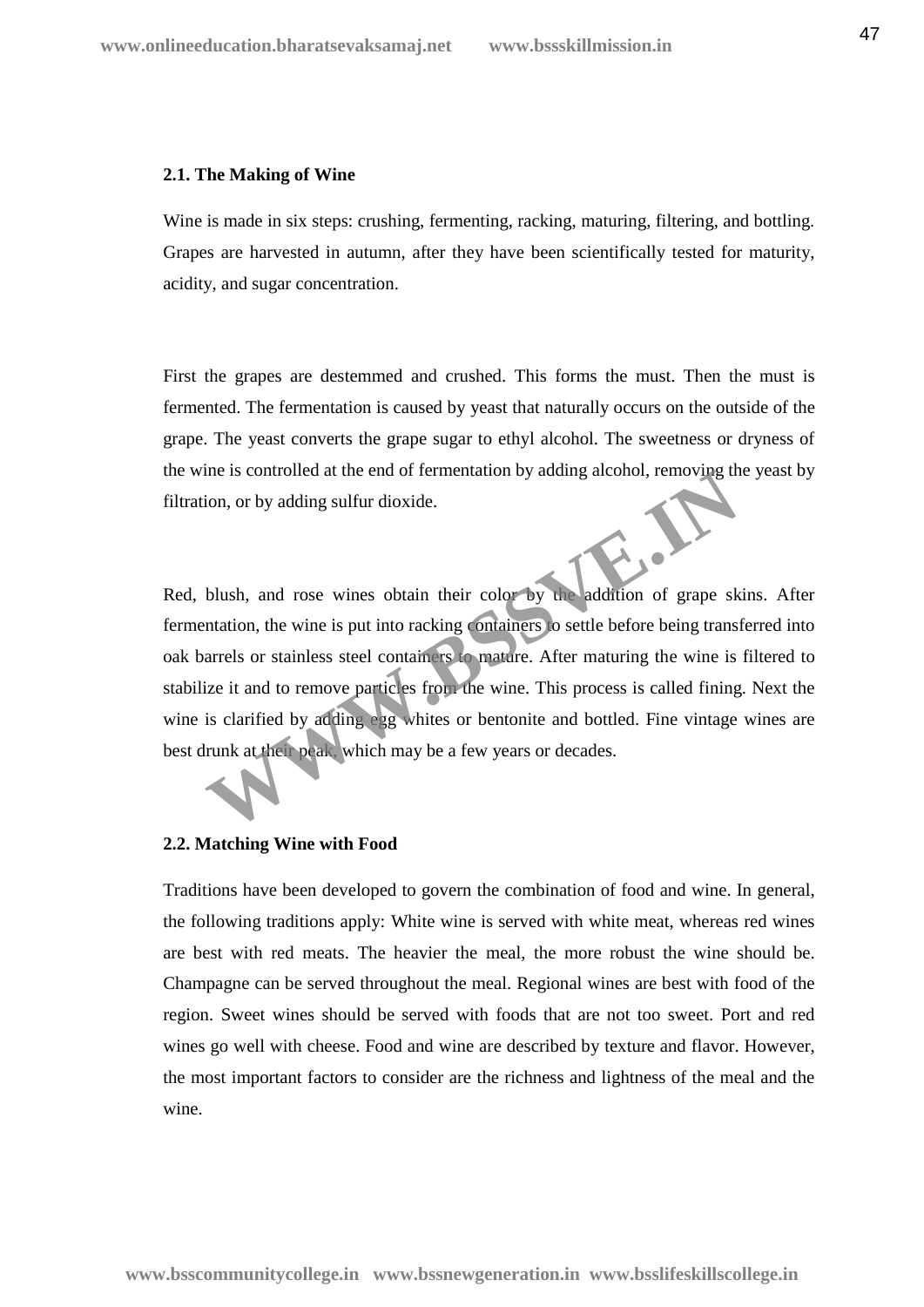#### 3. **Major Wine-Growing Regions of Europe and North America**

Germany, Italy, Spain, Portugal, and France are the main European wine-producing countries. France is the most notable of the European countries. not only for wine, but also for cognac and Champagne. Wines are named for the village in which the wine is produced and are an important part of the French culture and heritage**.** In the United States, California is the major wine producing region.

There are three principal regions in which wine-makers produce wine in California: north and central coastal region, great central valley region, and southern California region. The Napa and Sonoma Valleys are the two major centers. New York, Oregon, and Washington are other major wine-producing states, as well as are some Canadian provinces. Australia, New Zealand, Chile, Argentina, and South Africa are other parts of the world that produce wines. Some studies indicate that there may be a relationship between moderate wine consumption and good health. The principal regions in which wine-makers produce wine in California.<br>
Il region, great central valley region, and southern California region. The<br>
eys are the two major centers. New York, Oregon, and Washington are of<br>
m

#### 4. **Beer**

Beer is a brewed and fermented beverage made from malted barley and other starchy cereals. Beer is brewed from water, malt, yeast, and hops. The first ingredient is water. Water accounts for up to 85 to 89% of the finished beer. Next malt (coarsely ground barley) is added. The grain is germinated to produce an enzyme that converts the grain to sugar. Yeast is used to ferment the grain. The grain is then ground and screened to remove dirt in a process called mashing. Next the mixture is placed into a hopper and heated while being mixed. This mixture, now called wort, is filtered and then placed in a brewing kettle. In the brewing kettle, hops are added and the mixture is brewed for several hours. It is then cooled and then fermented again using pure culture yeast. The brew is then aged for a few days and then placed flavored with hops.

The term beer embraces all brewed malt beverages with an alcohol content of 3 to 16%. It includes lagers (light-bodied), ales (more bitter and heavier body), stouts (dark ale with strong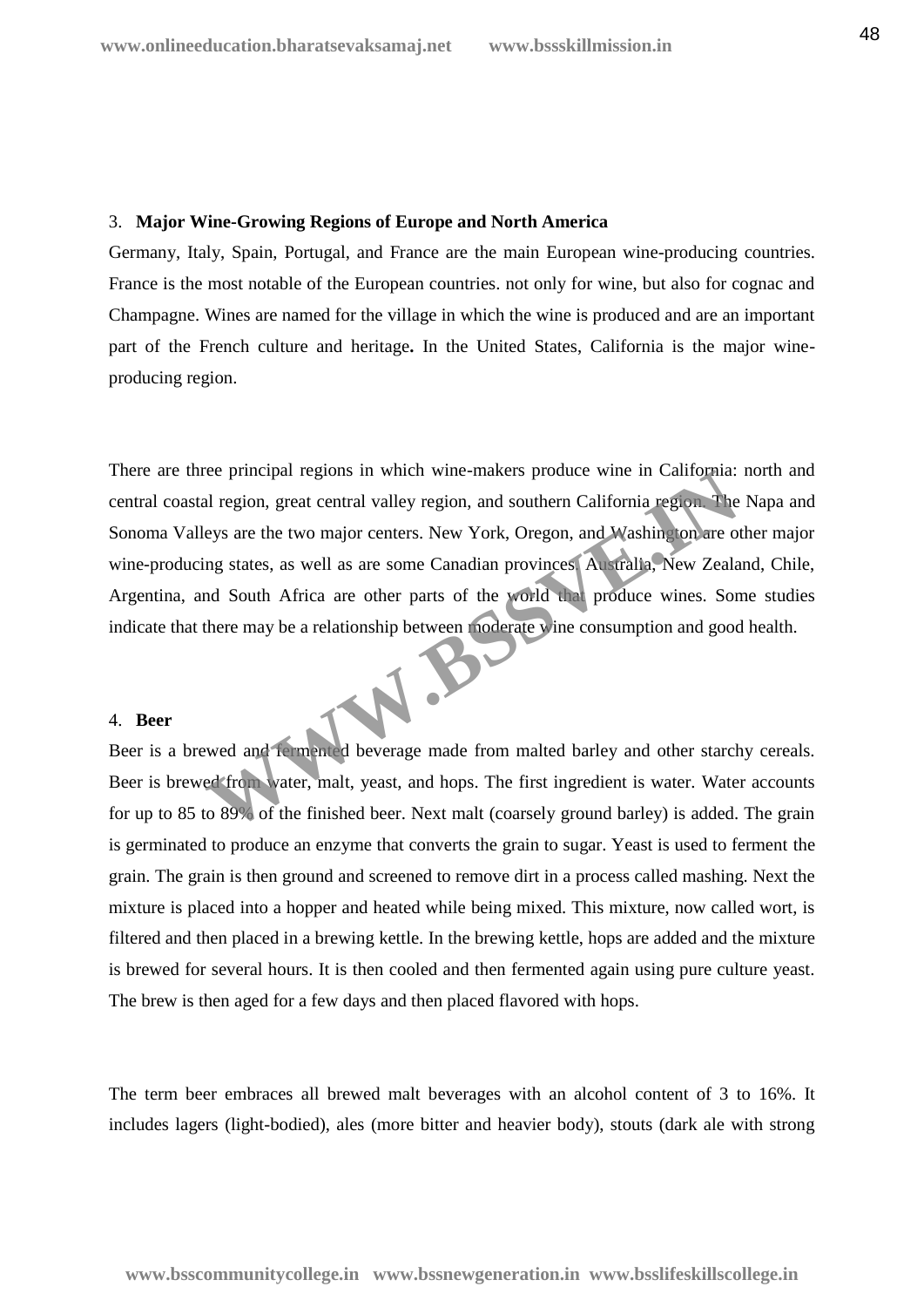malt flavor), and pilsners (made in the style of beer brewed in Pilsen, Czech Republic). Pilsner is not really a beer.

#### 5. **Spirits**

A spirit or liquor is made from liquid that has been fermented and distilled and has a high level of alcohol. The level of alcohol is gauged by the proof. The proof is equal to twice the amount of alcohol in the beverage. Spirits are usually consumed before or after the meal rather than with the meal. They are served straight, neat, or mixed with water, soda water, juice, or cocktail mixes. Fermentation of spirits takes place by the action of yeast on sugar-containing substances such as grain and fruit.

#### 6. **Whiskies**

Whisky is a generic name for the spirit that was originally brewed in Scotland and Ireland. It is made from a fermented mash of grain to which malt (barley) is added. Spirits are naturally white or pale in color. Whiskys color comes from the charred oak barrel in which it is stored. It is stored for a maximum of 12 to 15 years. Many whiskies are aged only 3 to 5 years. To achieve a quality and distinctive taste, whiskies are blended according to the secret recipe of the distillery. and fruit.<br>
Superieure anne for the spirit that was originally brewed in Scotland and Ire<br>
fermented mash of grain to which man (barley) is added. Spirits are nature<br>
lor. Whiskys color comes from the charred oak barrel in

### 7. **White Spirits**

Gin, vodka, rum, and tequila are the most common types of white sprits. Gin is made from juniper berries. It was widely produced in the United States during Prohibition and forms the base of many cocktails. Rum can be light or dark in color. It is distilled from the fermented juice of sugarcane (light rum) or molasses (dark rum). It comes primarily from the Caribbean Islands of Barbados, Puerto Rico, and Jamaica. Tequila is distilled from the agave tequilana (a cactus). Mexican regulations require that tequila be made in the area around the town of Tequila. Tequila may be white, silver, or gold in color. Vodka can be made from many sources including barley, corn, wheat, rye, or potatoes. It lacks color, odor, and flavor and is usually mixed with juices or other mixes.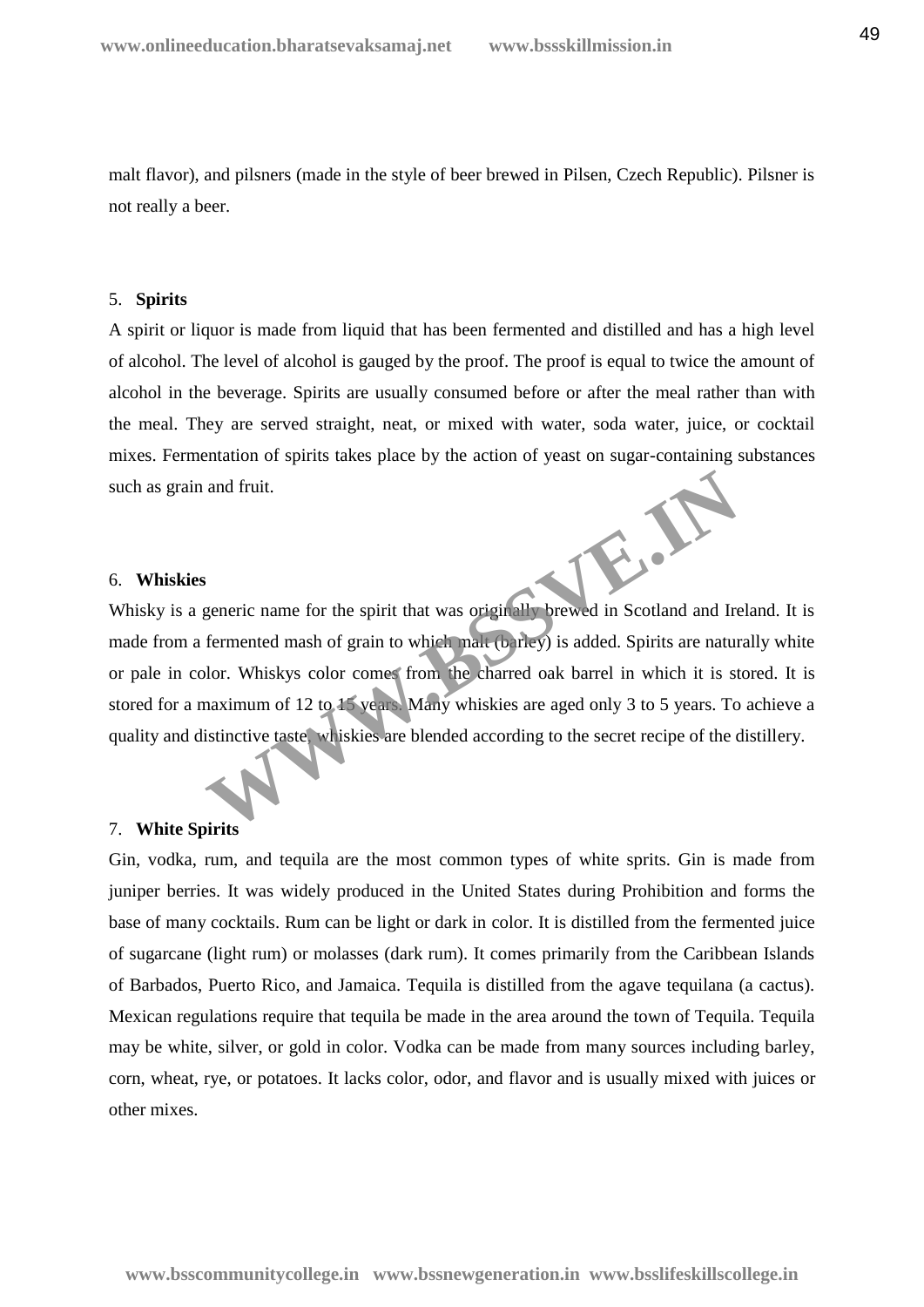#### 8. **Other Spirits**

Brandy is distilled from wine, is sweet and fruity, and served mostly as an after-dinner drink. Cognac is considered to be the best brandy in the world. It is made only in the Cognac region in France. Blending brandies of various ages makes Cognac.

### 9. **Cocktails**

Cocktails were first developed in England in the Victorian Era. They became popular during the 1920s. Cocktails are intended to stimulate the appetite or provide the perfect ending to a meal. Cocktails are divided into two categories according to volume: short drinks (up to 3.5 ounces) and tall drinks (up to 8.5 ounces). Several factors account for a good cocktail; these include the balance of ingredients, quality of ingredients, and the skill of the bartender. The state intended to sumulate the appetite or provide the perfect enomy<br>
divided into two categories according to volume: short drinks (up to 8.5<br>
Is (up to 8.5 ounces). Several factors account for a good cocktail; these

## 10. **Nonalcoholic Beverages**

Nonalcoholic beverages have increased in popularity. Lifestyles have become more healthful, and organizations like MADD (Mothers Against Drunk Driving) have raised awareness.

## 11. **Nonalcoholic Beer**

Guinness, Anheuser-Busch, and Miller, along with many other brewers, have developed beer products that have the same appearance as regular beer, but have lower calorie content and 95% to 99% alcohol removed.

## 12. **Coffee**

Coffee is increasing in popularity. Sales of specialty coffees exceed \$4 billion. Coffee originally came from Ethiopia and what is now the Yemen Republic. Coffee made its way to Europe through Turkey. Eventually coffee became the social beverage of Europes middle and upper classes. The Dutch introduced coffee to the United States. Brazil produces more than 30% of the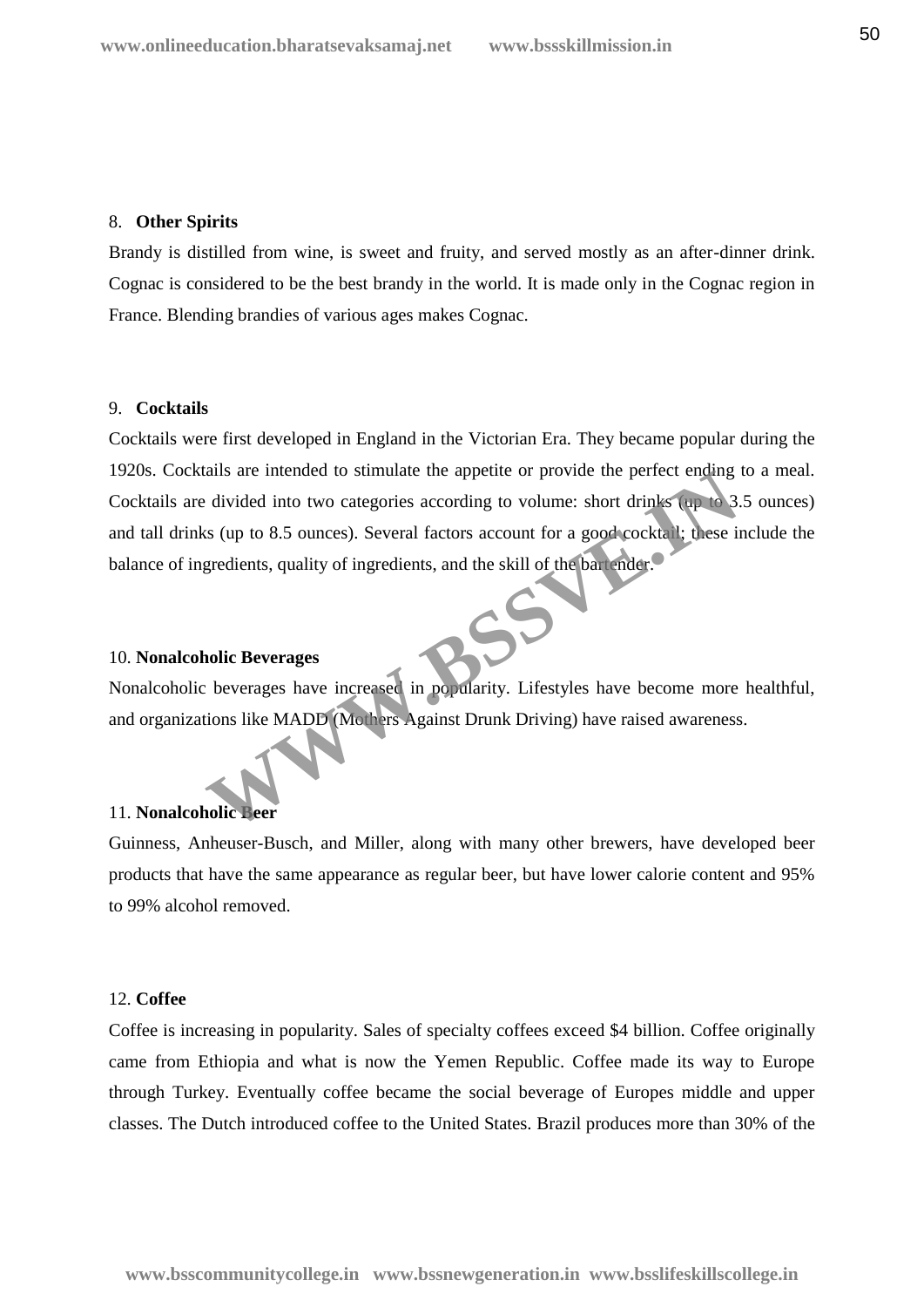worlds coffee. Coffee may be roasted from light to dark according to preference. Light roasts are usually used in canned or institution roasts. Most people prefer medium roasts, generally considered to be all-purpose. Specialty stores prefer full, high, or Vienna roast. Dark roasts have a rich flavor. Espresso is the darkest of all roasts. Decaffeinated coffee has had the caffeine removed by either water or solvents.

## 13. **Tea**

Steeping the leaves of the tea plant in boiling water makes tea. It is consumed hot or cold and is second to coffee in terms of commercial importance. Tea leaves have more than twice the caffeine of coffee beans. Popular types of tea are Oolong, Darjeeling, Dooars, Orange Pekoe, Sumatra, and Java. **WWW.BSSVE.IN**

### 14. **Carbonated Soft Drinks**

Coca-Cola and Pepsi are the dominant brands in the soft drink market. In the early 1970s, diet colas were introduced and soon took command of 10% of the market. Companies are expanding internationally to increase sales as the domestic market has virtually been saturated. As much as 66% of Coca-Colas profits came from international sales.

### 15. **Juices**

Popular cocktails of nonalcoholic (virgin cocktails) have been popular for years. Juice bars are a relatively new development. They specialize in quick, healthful drinks. Some offer smart drinks that are supposed to boost energy and concentration.

## 16. **Bottled Water**

Bottled water was popular in Europe when water was not safe to drink. It has gained popularity in the United States and other developing countries.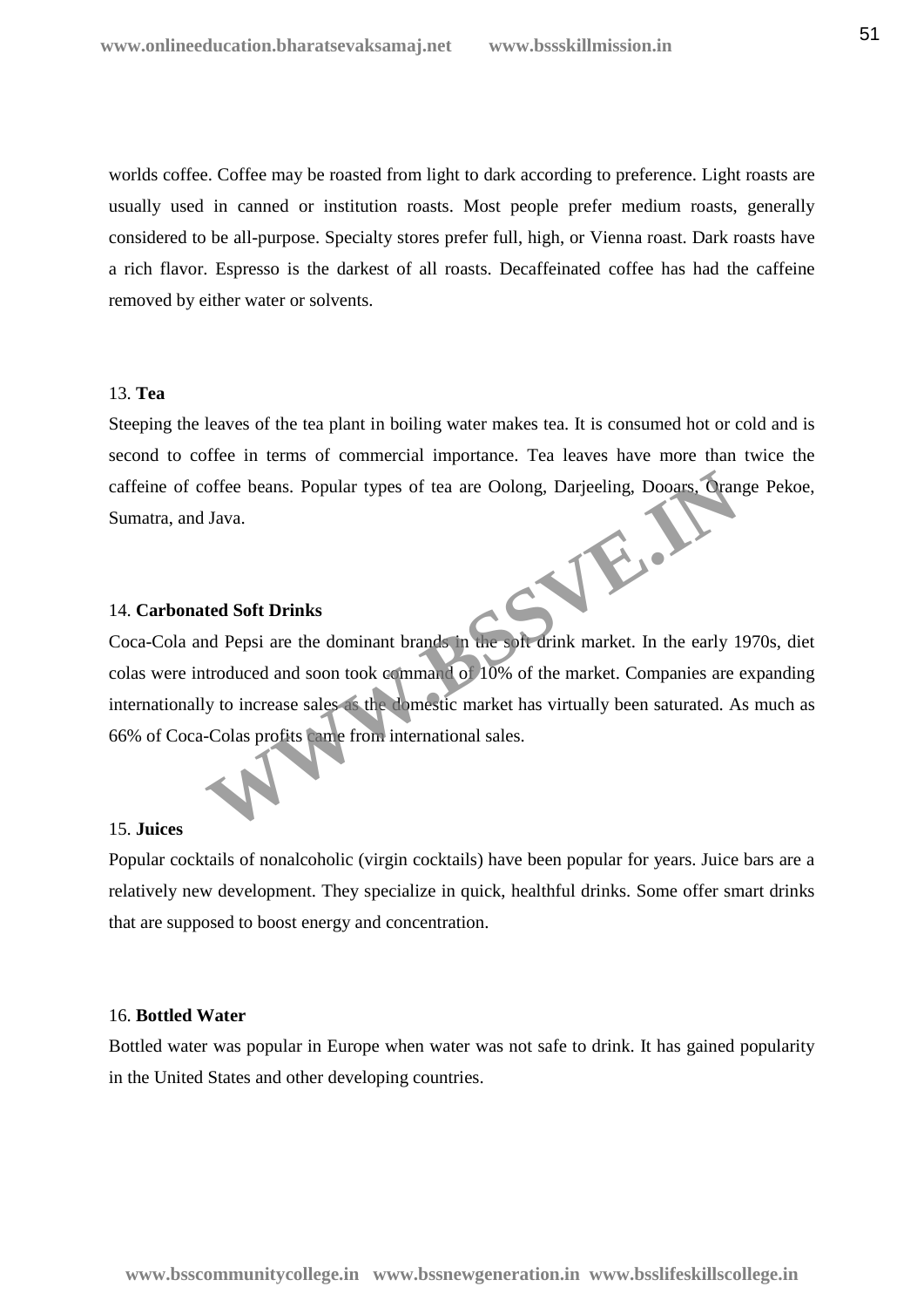#### 17. **Bar and Beverage Management**

Bar and beverage management requires the same sequence of steps as foodservice management.

### **17.1. Bar Setup**

The physical setup of a bar is critical to its overall success. The area must be designed to be pleasing to the customer as well as efficient and smooth in operation.

### **17.2. Control**

A program of inventory control accomplishes the following: safeguarding the companys assets, providing reliable accounting records, promoting operational efficiency, and adhering to company policies**.** Training is an important element in implementing inventory control. Theft may occur in many waysgiving away drinks, over pouring, discharging for drinks, selling a call liquor at a well price, and stealing of bar beverages by employees. A good control process will have systems to detect these problems. Example of inventory control accomplishes the following: safeguarding the<br>
ing to company policies. Training is an important operational efficies<br>
ting to company policies. Training is an important element in important<br>
th

# 18. **Personnel Procedures**

A key component of internal control is having procedures in place for screening and hiring bar personnel. Bar managers must implement several other procedures to control inventory and reduce the likelihood of employee theft. Spotters are one method often used by managers. Spotters are hired to act like normal bar customers but are actually observing the bartender. Another method is a bank switch in the middle of a shift.

## 19. **Restaurant and Hotel Bars**

The bar in restaurants is often used as a holding area to manage the flow of guests into the dining room. This prevents the kitchen from getting backed up with too many orders at one time and can generate substantial profits. Beverages generally account for 25 to 30% of total sales of the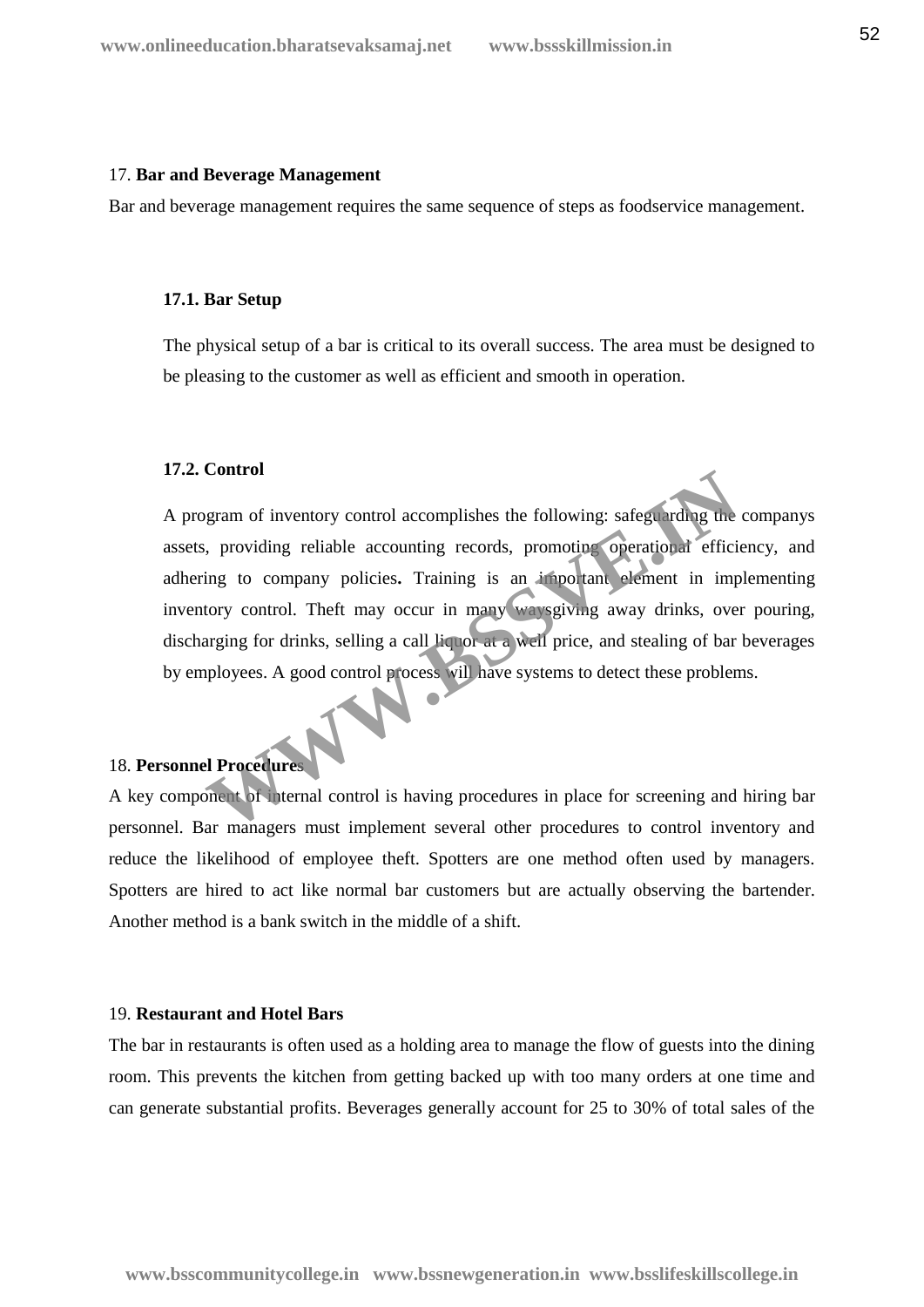restaurant. Bars carry a range of each spirit. The well package is the least expensive pouring brand used at the bar. The call package is the group of spirits that the bar offers to guests who ask for a particular brand name. These spirits are more expensive.

#### 20. **Nightclubs**

There are several types of nightclubs. Some offer one type of music while others offer several different types of music. Clubs charge an entrance fee and a higher fee for drinks than do restaurants. The nightclub business tends to fluctuate with trends. What is in this year may be out next year.

## 21. **Microbreweries**

Microbreweries brew their own beer onsite to meet the taste of local customers. These craft breweries produce up to 15,000 barrels of beer a year. One reason for success is the wide variety of styles and flavors of beer they produce. Microbreweries can produce a wide variety of ales, lagers, and other beers, the quality of which depends largely on the quality of the raw materials and the skill of the brewer. Experies<br>
ies brew their own beer onsite to meet the taste of local customers. T<br>
duce up to 15,000 barrels of beer a year. One reason for success is the wi<br>
flavors of beer they produce. Microbrew ries can produce a wide

# 22. **Sports Bars**

Sports bars have always been popular and have become more so in recent years. Satellite television coverage of top sports events has helped to draw large numbers of guests.

## 23. **Coffee Shops**

Coffeehouses were originally based on the Italian bars, which were deeply rooted in the Italian espresso tradition. This concept was recreated in the United States. The original concept, however, was modified to include a wider variety of beverages and styles of coffee to meet customer taste. Cyber cafes, a new coffeehouse trend, offer the use of computers, with Internet capabilities, for about \$6 an hour.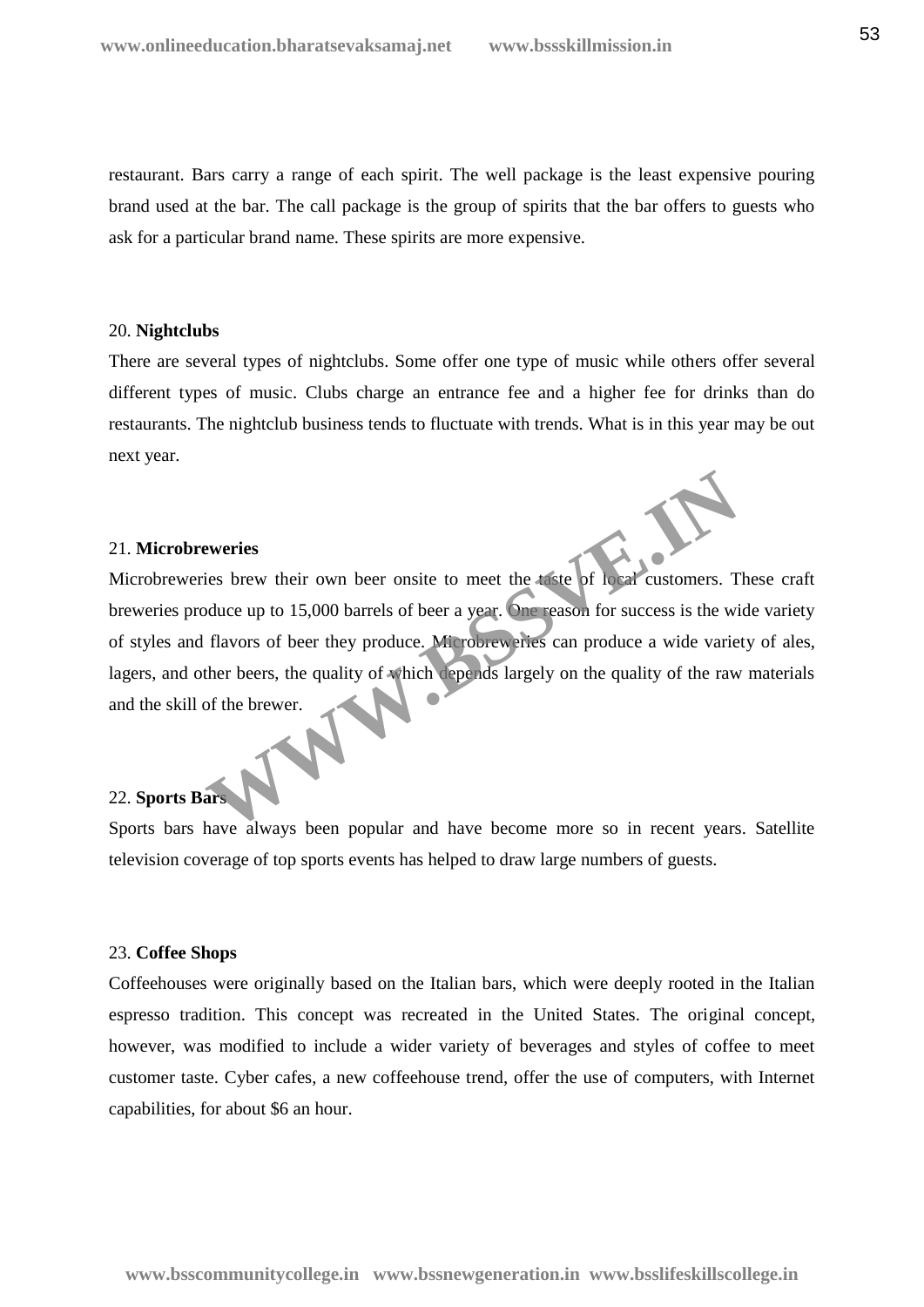## 24. **Liquor Liability and the Law**

Owners, managers, bartenders, and servers may be liable under the law if they serve alcohol to minors and/or to people who are intoxicated. Dram shop laws govern the sale of alcoholic beverages. These laws were enacted in the 1850s and specify that owners and operators of drinking establishments are liable for injuries caused by intoxicated customers. Underage drinking has become a major issue for operators of bars. To combat underage drinking, tools like booklets showing the authentic design of each states driver's licenses and training programs have been developed.

Other prevention programs include designated drivers. Some operations provide free nonalcoholic beverages to guests who refrain from alcoholic beverages in order to be sure that their friends get home safely. Many operations have benefited from lower insurance premiums and legal fees. The National Highway Traffic Safety Administration has instituted many campaigns to reduce the number of alcohol-related accidents and fatalities. Underage drinking poses a high risk and is more likely to kill adolescents than all illegal drugs combined. Motor vehicle crashes are the leading cause of death for teens. Alcohol also increases the likelihood for emotional illness and unsafe sex practices. Bars are cracking down on underage drinking. ntion programs include designated drivers. Some operations pro<br>beverages to guests who refrain from alcoholic beverages in order to be<br>get home safely. Many operations have benefited from lower insurance<br>es. The National H

## 25. **Trends in the Beverage Industry**

Some trends include the comeback of cocktails, designer bottled water, microbreweries, more wine consumption, an increase in coffeehouses and coffee intake, and increased awareness and action to avoid irresponsible alcoholic beverage consumption.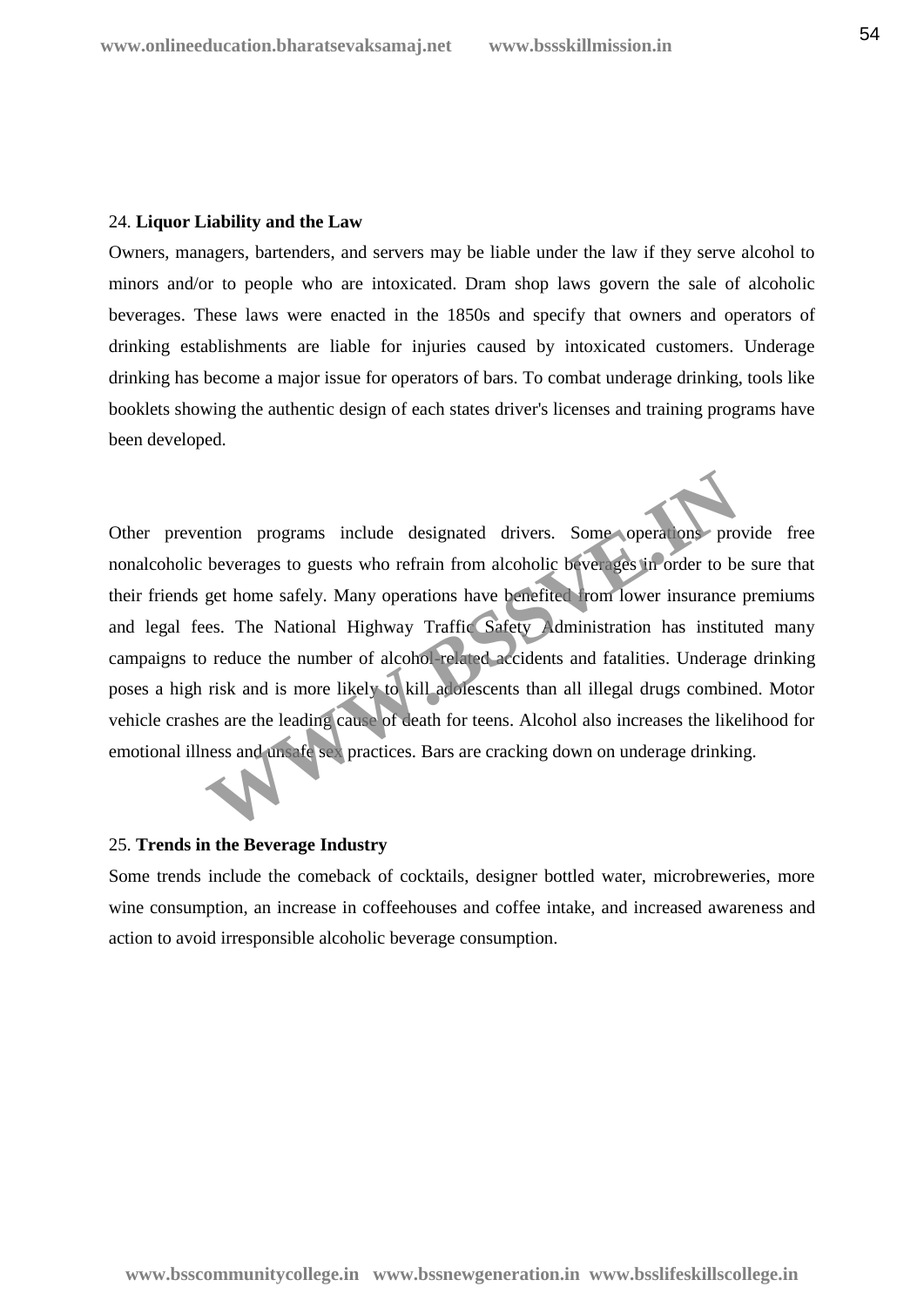## **Planning Meec Gatherings**

### **Topic Objective:**

At the end of this topic student would be able to understand:

- Planning MEEC Gatherings
- Meetings, Expositions, Events and Conventions Management
- MEEC Scheduling
- Issues of MEEC

# **Definition/Overview:**

MEEC is the short form of Meetings, Expositions, Events and Conventions and MEEC involves management of all of them. W.BSS

## **Key Points:**

# **1. Meetings, Expositions, Events and Conventions Management**

MEEC management is the process of planning a festival, ceremony, competition, party, or convention. Event planning includes budgeting, establishing dates and alternate dates, selecting and reserving the event site, acquiring permits, and coordinating transportation and parking.

Event planning also includes some or all of the following, depending on the event: developing a theme or motif for the event, arranging for speakers and alternate speakers, coordinating location support (such as electricity and other utilities), arranging decor, tables, chairs, tents, event support and security, catering, police, fire, portable toilets, parking, signage, emergency plans, health care professionals, and cleanup.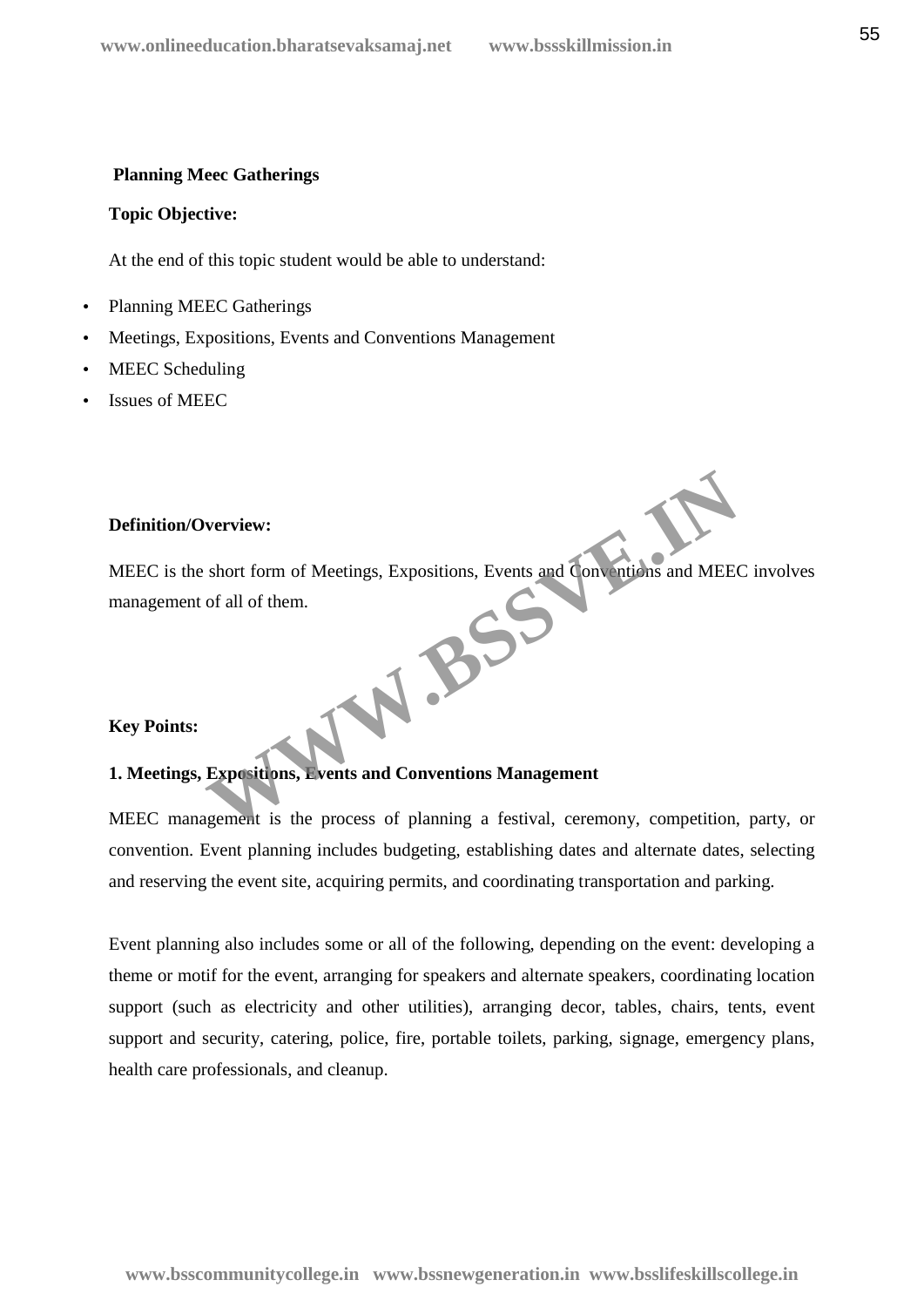Event Planning is a relatively new career field. There is now training that helps one trying to break into the career field. There must be training for an event planner to handle all the pressure and work efficiently. This career deals with a lot of communication and organization aspects. There are many different names for an event planner such as a conference coordinator, a convention planner, a special event coordinator, and a meeting manager.

### **2. MEEC Scheduling**

MEEC scheduling is the activity of finding a suitable time for an event such as meeting, conference, trip, etc. It is an important part of event planning that is usually carried out at its beginning stage. In general, event scheduling must take into account what impact particular dates of the event could have on the success of the event. When organizing a scientific conference, for example, organizers might take into account the knowledge in which periods classes are held at universities, since it is expected that many potential participants are university professors. They should also try to check that no other similar conferences are held at the same time, because overlapping would make a problem for those participants who are interesting in attending all conferences. a difficult task when there are many participants or when the particular that the same in a set that we on the success of the event. When organizing a scientific conference are interesting in the same it is expected that m

When it is well known who is expected to attend the event (e.g. in the case of a project meeting), organizers usually try to synchronize the time of the event with planned schedules of all participants. This is a difficult task when there are many participants or when the participants are located at distant places. In such cases, the organizers should first define a set of suggested dates and address a query about suitable dates to potential participants. After response is obtained from all participants, the event time suitable for most of participants is selected. This procedure can be alleviated by internet tools.

## **3. Issues of MEEC**

The potential for significant and enduring disruptions makes it extremely important to have appropriate contingency and emergency operations plans in place and tested. Managing an event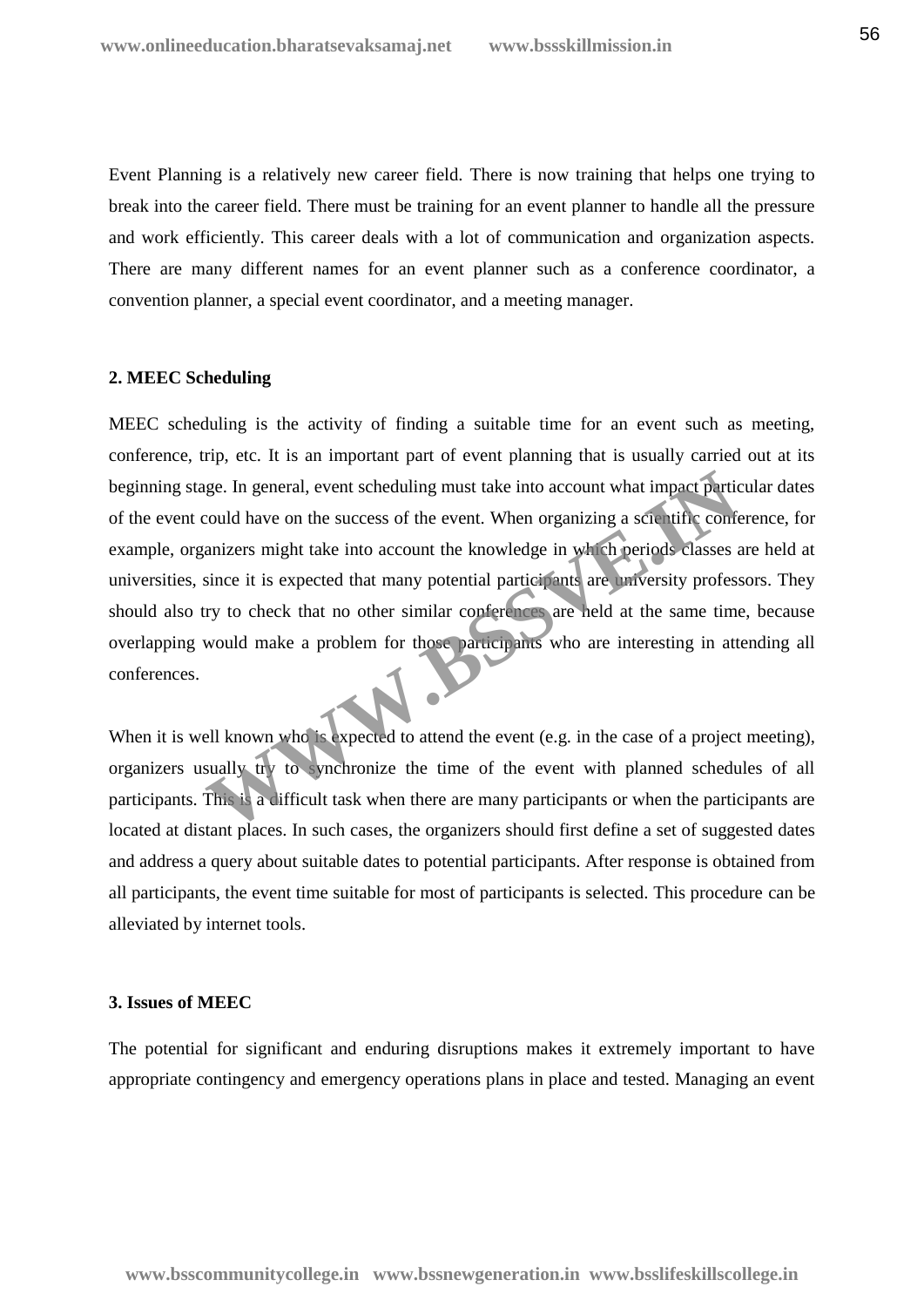will require a robust communications and decision-making system that will be able to quickly identify and respond to problems.

An information management system will need to provide a way to manage and document emergency management activities and contingency plan implementation.

The Event Planning Process

The best protection against large-scale events is to have good plans in place and to be ready to use them. The event planning process includes a number of phases as described below. Successful event planning will require strong leadership and a commitment to preparedness. Everyone involved should be aware that this work will help your organization survive the event and minimize losses.

- In Section 4 of this course you will cover these topics Recreation, Theme Parks, And Clubs
	- Planning And Scanning Environment

You may take as much time as you want to complete the topic coverd in section 4. There is no time limit to finish any Section, However you must finish All Sections before semester end date. Figure 10 and the aware that this work will help your organization survive<br>
Elosses.<br>
And Scanning Environment<br>
And Scanning Environment<br>
Re as much time as you want to complete the topic coverd in section 4.<br>
The limit of

If you want to continue remaining courses later, you may save the course and leave. You can continue later as per your convenience and this course will be avalible in your area to save and continue later.

## **Recreation, Theme Parks, And Clubs**

## **Topic Objective:**

At the end of this topic student would be able to:

- Reasons of Recreational Activities
- Government-Sponsored Recreation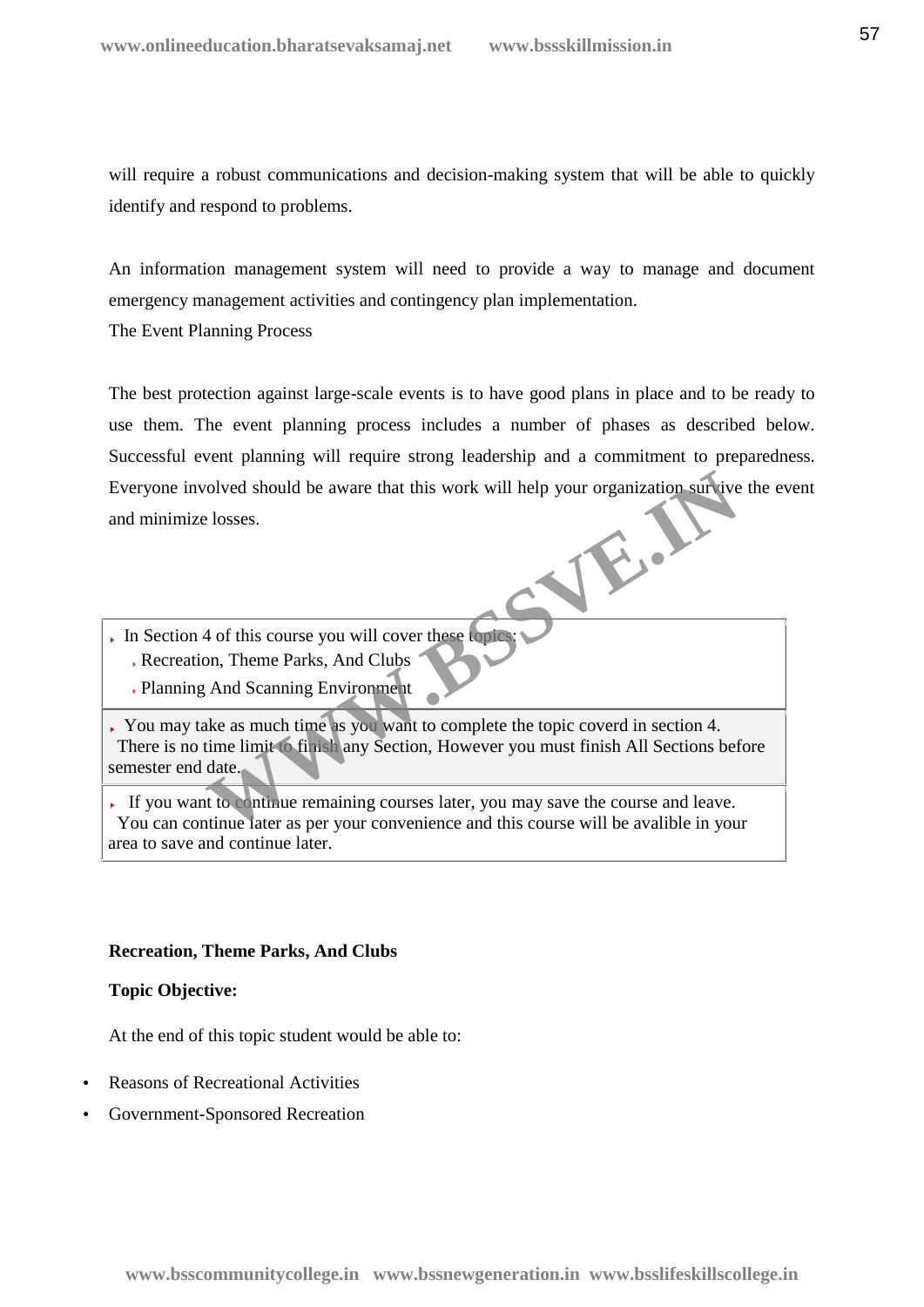- National Parks in the United States
- Public Recreation and Park Agencies
- Commercial Recreation
- Theme Parks
- Clubs
- Noncommercial Recreation: Voluntary Organizations
- Campus, Armed Forces, and Employee Recreation
- Recreation for Special Populations
- Trends in Recreation and Leisure

## **Definition/Overview:**

**Recreation:** Recreation activities include all kinds of sports, both team and individual. They are an integral part of the nations total social, economic, natural resource, and urban environment. WWW.BS

## **Key Points:**

# 1. **Reasons of Recreational Activities**

Life has become more complex, and as a result people have become more stressed. Recreation can provide balance and a harmony in life that will lead to wellness and wholeness. Recreation includes any activity that a person chooses to participate in during his or her free time for enjoyment or relaxation. History shows a direct link between leisure and the advancement of civilization. Passive recreational activities include reading, fishing, playing and listening to music, gardening, playing computer games, and watching television and movies.

## 2. **Government-Sponsored Recreation**

Various levels of government maintain parks and recreation and leisure services. The general welfare clause of the Constitution has become a legal basis for federal action affecting leisure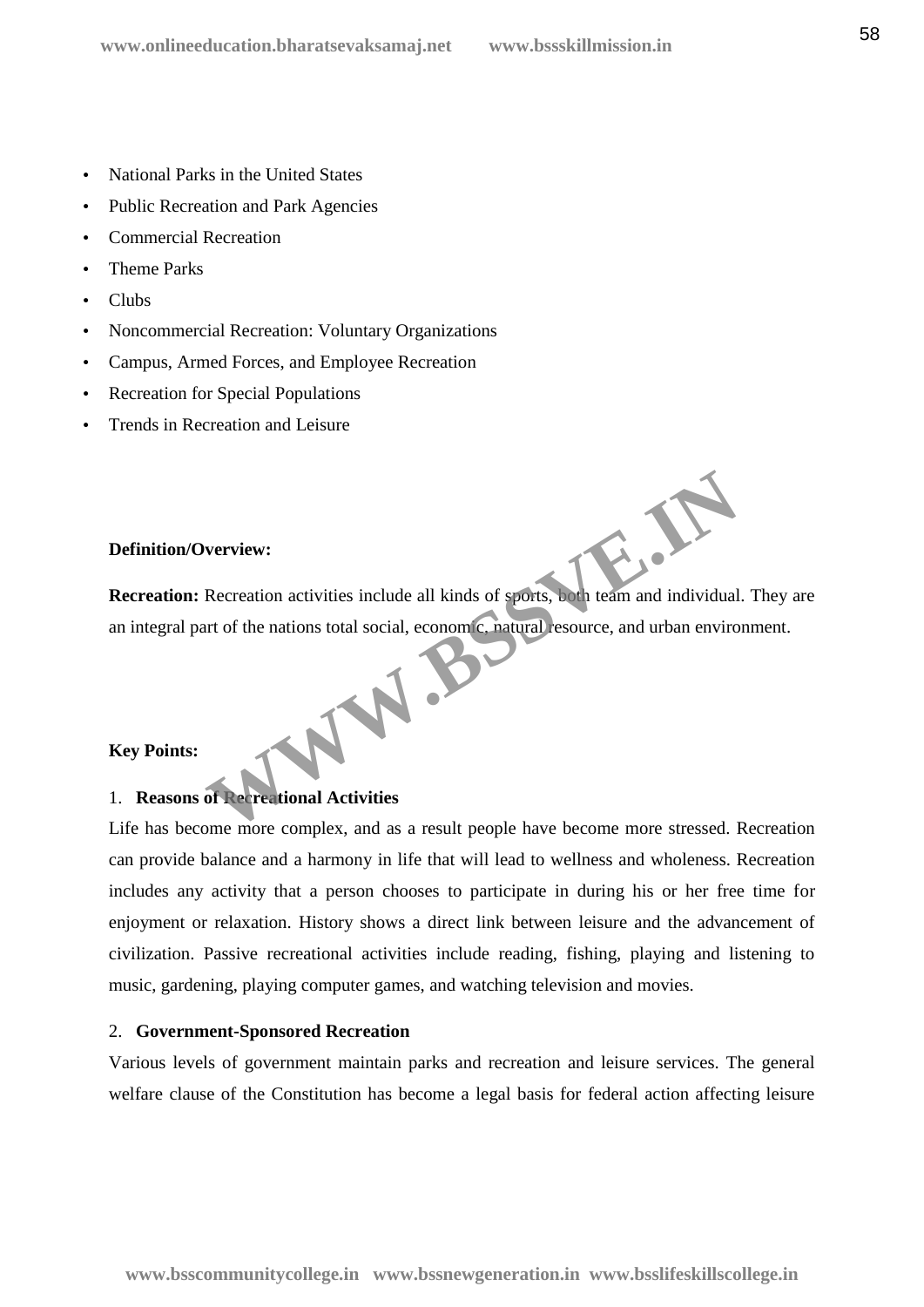pursuits. The government raises revenues from income taxes, sales taxes, and special-use taxes to support the operation of the parks. Transient occupancy taxes (TOT) also provide support.

Funding is distributed to various recreation and leisure organizations at the federal, state, city, and town levels. These organizations may range from cultural pursuits to outdoor recreation. Perceptions and attitudes influence whether or not individuals participate in recreation. Demographics also impact these decisions. Recreation professionals face a number of political and legal challenges. Comprehensive planning, land classification systems, land-use planning, funding, and differences in purpose are among the factors to be considered.

## 3. **National Parks in the United States**

The National Parks Service was founded in 1916 by Congress to conserve park resources and to provide for their use by the public. The Parks Service also manages many other heritage/historical attractions. There are 367 national parks in the United States. These parks have more than 272 million visitors per year. The Parks Service also works toward understanding and preserving the environment. Parks in the United States<br>
Parks Service was founded in 1916 by Congress to conserve park resour<br>
their use by the public. The Parks Service also manages maximal attractions. There are 367 national parks in the United Sta

## 4. **Public Recreation and Park Agencies**

During the early part of the 19th century the parks movement expanded rapidly as a responsibility of government and voluntary organizations. The New England Association of Park Superintendents was established to bring together park superintendents and promote their professional concerns. More and more, city governments are providing recreation facilities, programs, and services. Government recreation facilities include golf courses, swimming pools, bathing beaches, picnic areas, winter sport facilities, game fields, and playgrounds**.**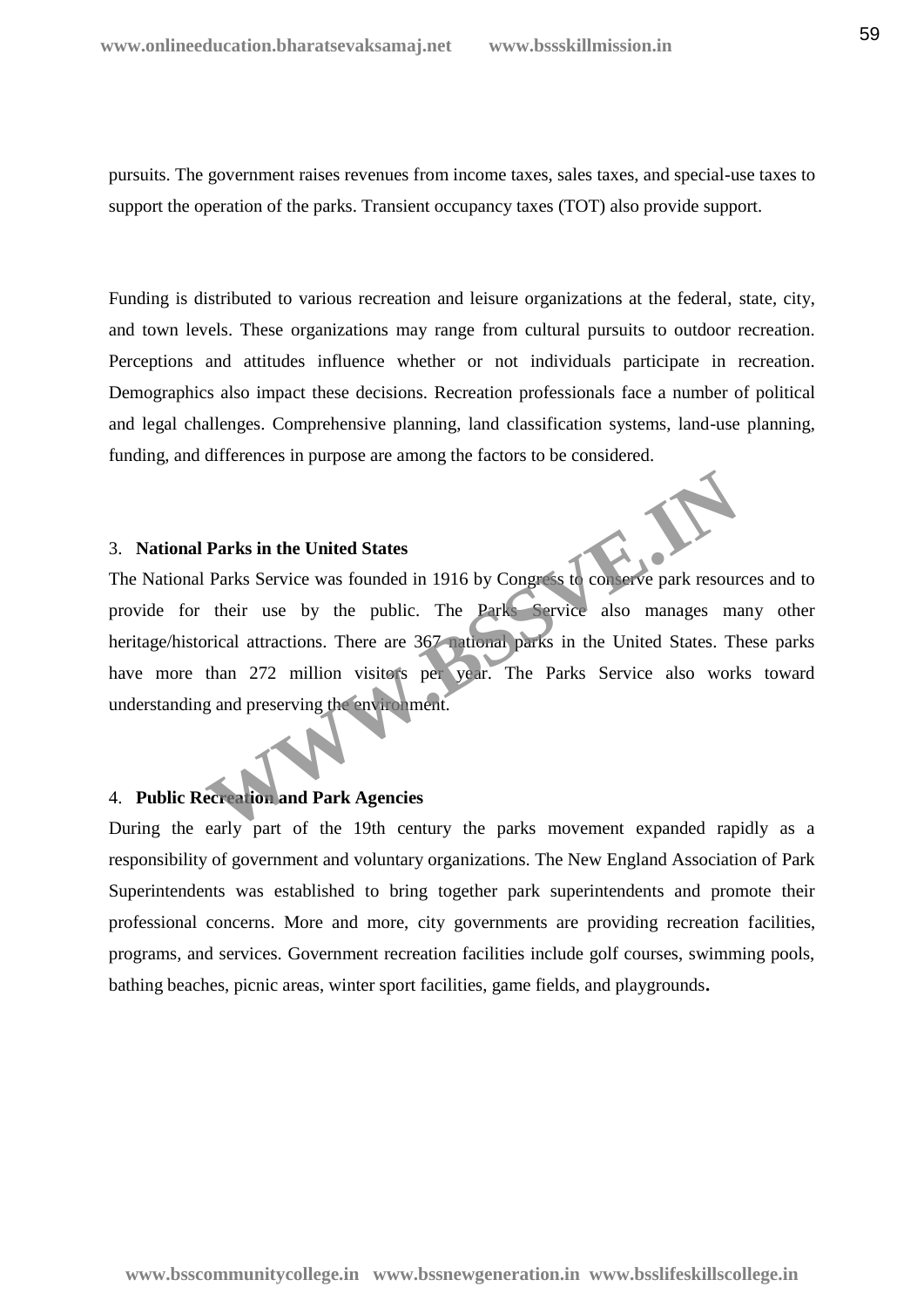#### 5. **Commercial Recreation**

Recreation management came of age in the 1920s and 1930s when recreation and social programs were offered as a community service. College degrees began to be offered in recreation management. Both public and private sector recreation management has grown rapidly since 1950. Commercial recreation has been defined as recreation that the consumer pays for and the supplier expects a profit from.

### 6. **Theme Parks**

Theme parks create an atmosphere of different places and times and usually concentrate on a dominant theme. Architecture, landscaping, shows, and merchandise are all focused on the theme. An example of theme parks is Sea World. Disney resorts include Walt Disney World (including the Magic Kingdom, Epcot, and DisneyMGM Studios) and Disney Land.

## 7. **Clubs**

Private clubs are places where members gather for social, recreational, professional, or fraternal reasons. Club management is similar in many ways to hotel management. Managers are responsible for forecasting, planning, budgeting, human resource development, food and beverage facility management, and maintenance. However, club members are emotionally attached to the organization and often are, or behave like, the owners of the club. Club members pay a fee for membership and annual dues. The Club Managers Association of America (CMAA) is the professional organization that many club managers belong to. There are approximately 6,000 private country clubs in the United States. The CMAA publishes professional guidelines that managers have set for themselves. EXERCT ACT THE THE CHIN MARGEMENT AND THE CHIN MARGEMENT AND STREET AND THE PAIR OF THE PAIR OF THE MARGEMENT AND MARGEMENT AND MARGEMENT AND MARGEMENT AND MARGEMENT AND MARGEMENT AND MARGEMENT AND MARGEMENT AND MARGEMENT

#### **7.1. Club Management Structure**

The internal management structure of a club is governed by a constitution and bylaws. The members elect the officers and directors of the club. The officers establish policies by which the club will operate. Committees also play an important part in the clubs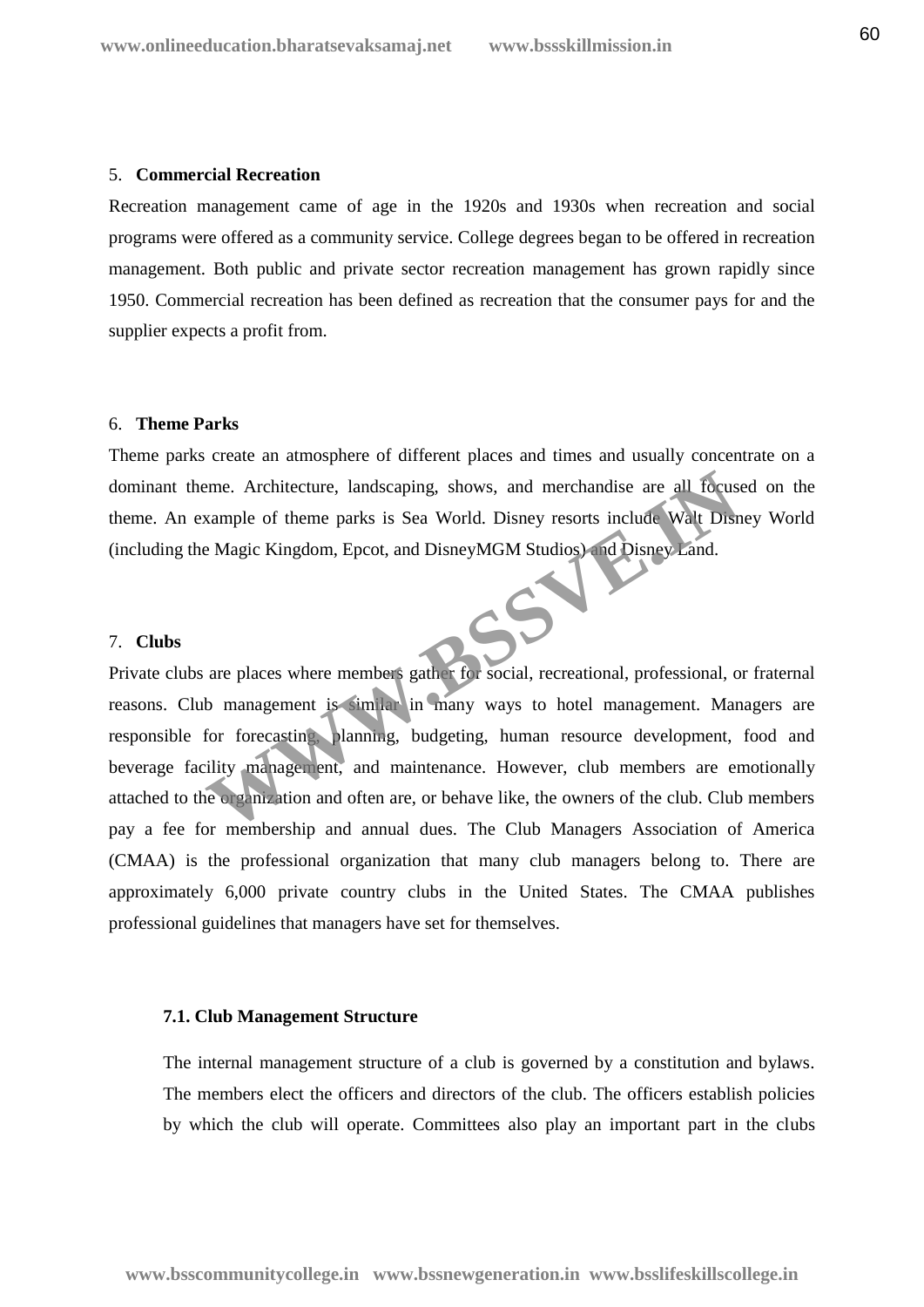activities. The role of the club manager has changed due to increasing expectations and now involves a leadership role in the vision and tradition of the club.

# **7.2. Country Clubs**

Country clubs offers recreational facilities; the focus generally is on golf, but tennis and swimming are frequently included. Country clubs usually have one or more lounges and restaurants, and most have banquet facilities. Country clubs have two types of memberships: full and social. Full members are able to use all of the facilities at all times. Social members are only able to attend social facilities.

# **7.3. City Clubs**

**7.3. City Clubs**<br>City clubs are business oriented. They exist to cater to the wants and needs of members. City clubs fall into the following categories: professional, social, athletic, dining, university, military, yachting, fraternal, and proprietary. An example of a City Club is The National Press Club. The Chapter of the values are only able to attend social racintus.<br>
The Clubs are business oriented. They exist to cater to the wants and needs of<br>
clubs fall into the following categories: professional, social, athletic<br>

Professional clubs are for people in the same profession. Social clubs concentrate on serving the social needs of members who are from similar socioeconomic backgrounds. Athletic clubs provide an outlet for working out, dining, and meeting. Some have sleeping quarters.

Dining clubs are usually located in large office buildings. University clubs are reserved for alumni. Military clubs cater to both noncommissioned officers (NCOs) and enlisted officers. Fraternal clubs include many special organizations such as the Veterans of Foreign Wars, Elks, and the Shriners. Yacht clubs are based on a sailing theme and have slips to house boats. Proprietary clubs are operated on a for-profit basis. They may be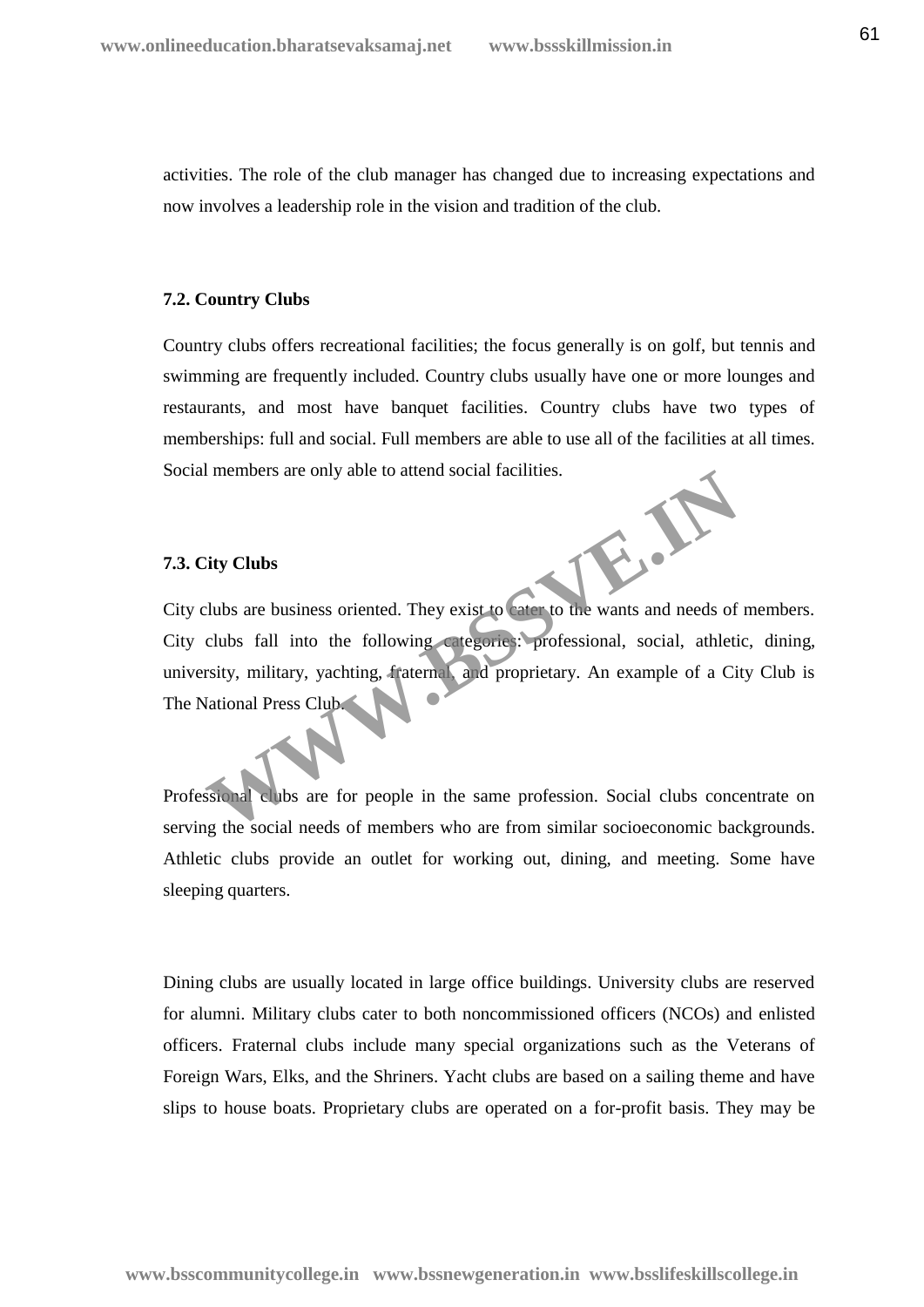operated by corporations or individuals. People wanting to become members purchase a membership not a share in the club.

### 8. **Noncommercial Recreation: Voluntary Organizations**

Voluntary organizations are nongovernmental, nonprofit agencies, serving the public-atlarge or selected elements with multiservice programs that often include a substantial element of recreational opportunities. Examples include Boys Scouts, Girl Scouts, YMCA, and YWCA.

A multipurpose club has more exclusive recreation programs than a health club. Some clubs offer automatic bank tellers, laundry and dry cleaning services, and other services. Revenues come from membership fees, food and beverage sales, facility rentals, etc. Human resources account for 66% of expenses at most clubs. Some contract the most expectation programs than a health club. Sometic bank tellers, laundry and dry cleaning services, and other services.<br>
Hembership fees, food and beverage sales, facility entails, etc. Human 6% of exp

# 9. **Campus, Armed Forces, and Employee Recreation**

Colleges and universities provide a major setting for organized leisure and recreational programs with services involving millions of participants each year. Recreational activities help in maintaining student morale and are often used as a means of gaining alumni support.

The Department of Defense has an official policy regarding the obligation of maintaining wellrounded morale, welfare, and recreational programs for the physical, social, and mental well being of its personnel. These services are provided under the auspices of the Morale, Welfare, and Recreation Program (MWR). Recreation is seen as an important part of the employee benefit package for military personnel, along with the G.I. bill, medical service, commissaries, and exchanges. Businesses and industry have realized the importance of promoting employees efficiency. Experts have found that workers who spend time in constructive recreational activities have reduced absenteeism. Many leading corporations have recreation and wellness programs.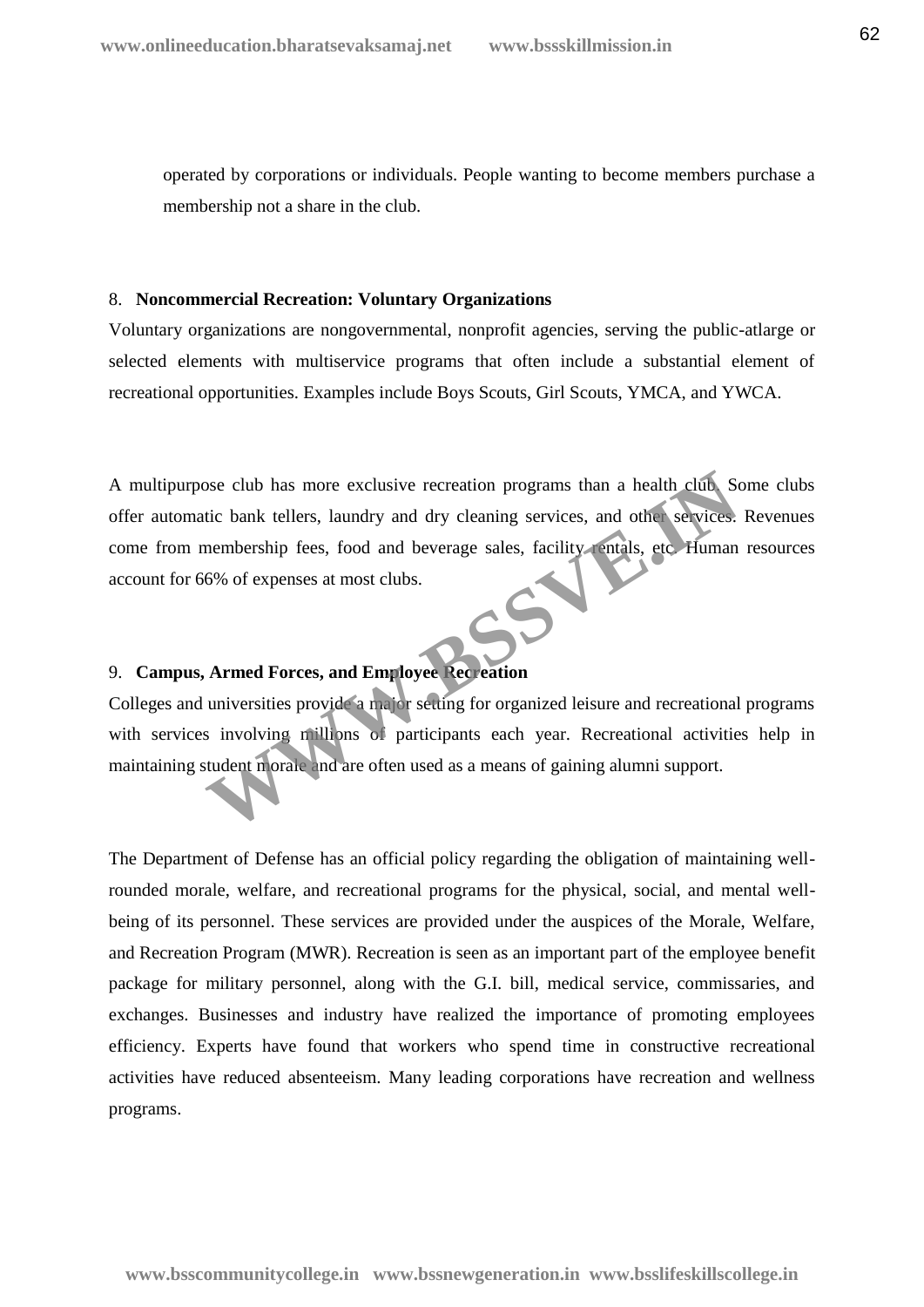## 10. **Recreation for Special Populations**

Recreation for special population involves professionals and organizations that have a responsibility for serving groups such as the mentally ill, mentally retarded, or the physically disabled.

The Special Olympics is an international program of physical fitness, sports training, and athletic competition for children and adults with mental disabilities**.** The program accommodates competitors at all ability levels. The National Recreation and Parks Services, as well as state and local agencies, work closely with Special Olympics.

## 11. **Trends in Recreation and Leisure**

Trends include the following: an increase in all fitness activities, increase in personal leisure time devoted to computer activities, a surge in travel and tourism, special programs targeted to at-risk youths, additional products in the commercial sector, and opportunities for the elderly It all ability levels. The National Recreation and Parks Services, as well as<br>
S, work closely with Special Olympics.<br> **MRECREATE AND A LEAD CONTEX AND SERVICE AS A SUPPLEM AND MORE THAT A SUPPLEM AND SERVICE S A SUPPLEM S** 

# **Planning And Scanning Environment**

# **Topic Objective:**

At the end of this topic student would be able to:

- The Purpose of Planning
- Strategic Planning and Strategic Management
- Operational Planning: How Do Managers Plan?
- Operational Goal Setting
- Operational Objectives
- Policies, Procedures, and Rules
- Budgets
- Scheduling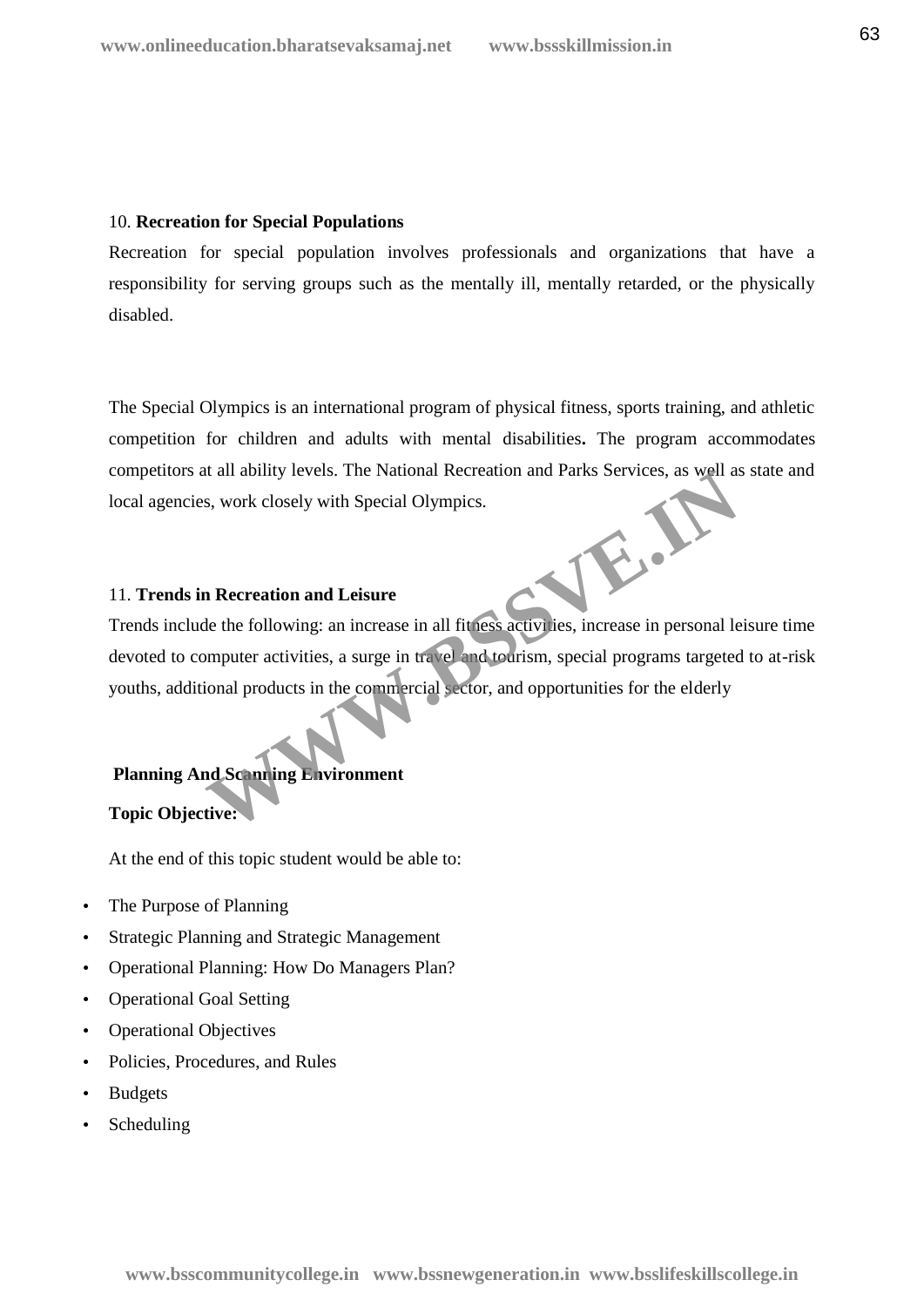- Project Management
- Trends in Planning

## **Definition/Overview:**

**Planning:** Planning involves selecting the various goals that the organization wants to achieve and the actions (objectives) that will ensure the organization accomplishes the goals. Goals are established for each of the key operating areas: guest satisfaction, employee satisfaction, productivity, food and beverage preparation and service, marketing and sales, operating ratios, human resources, physical property, security, and finances. BSSVE.JE

## **Key Points:**

# 1. **The Purpose of Planning**

Formal planning means that specific goals covering a period of up to several years are identified. Planning can also identify potential opportunities and threats. It facilitates other functions: organization, decision making, communication, motivation and control.

Planning gives direction to top management and all associates and focuses on determining the best strategies to achieve organizational goals. It provides a road map of where the organization is going. It coordinates the efforts of associates. Finally, it assists in risk reduction by anticipating change. There are two main categories of plans. Top executives do most of the strategic (long-term) planning and first-line managers do most of the operational (short-term) planning.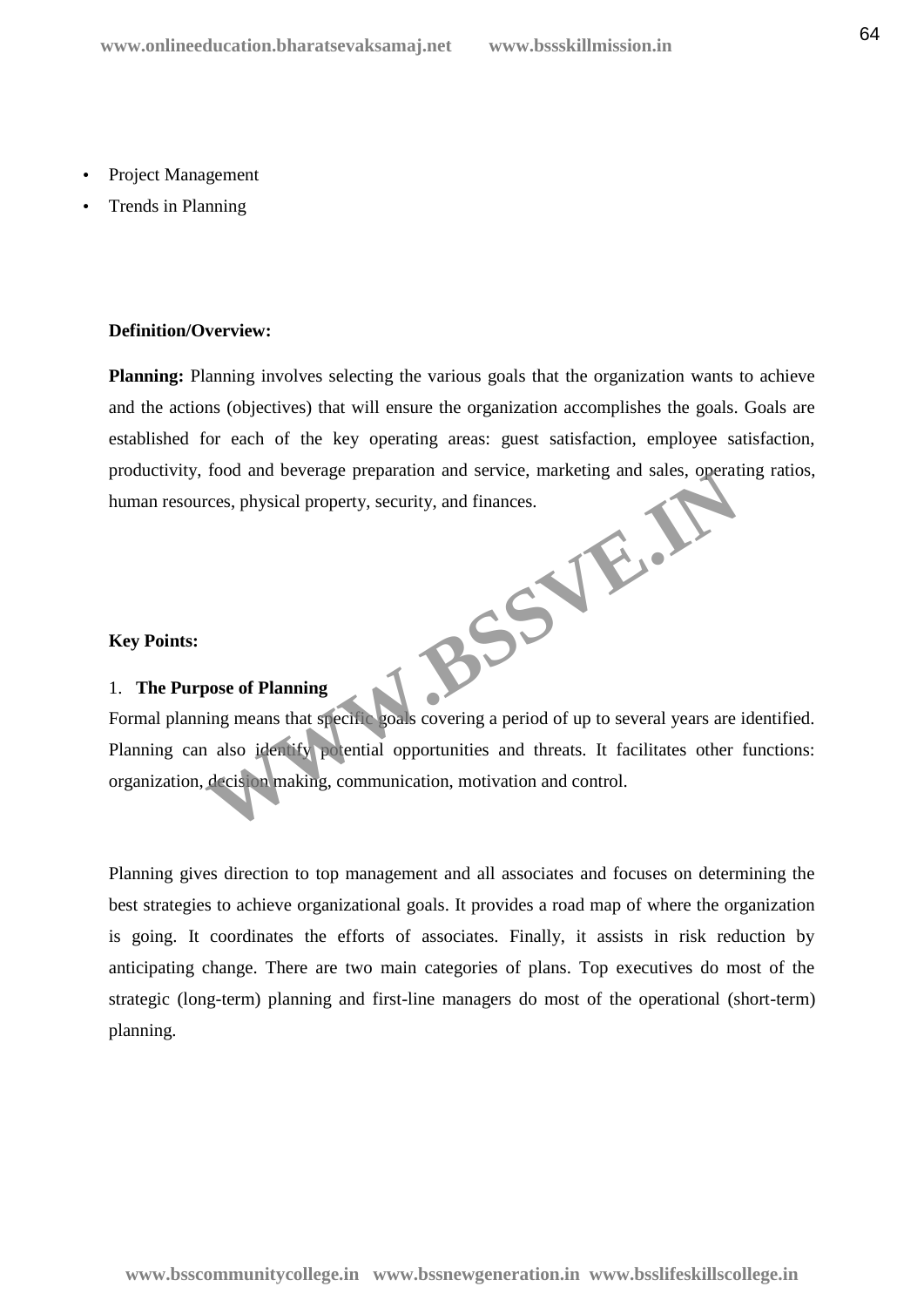#### 2. **Strategic Planning and Strategic Management**

Strategic planning is the long-range plans that steer an organization toward its goals in the accomplishment of its mission and vision. Strategic management is the process of identifying the business of the corporation today and in the future and then identifying the course of action it will pursue, given its opportunities, threats, strengths, and weaknesses. It specifies with whom and how it will compete.

There are three main strategic management tasks: the development of a vision and a mission statement, translating the mission into strategic goals, and crafting a course of action to move the organization to where it wants to be. Strategic planning is a systematic process whereby top management charts the future course of the enterprise. Strategic management is the process of guiding and implementing the strategic plan in the context of changing situations.

## **2.1. Corporate-Level Strategies**

Many organizations consist of a portfolio of several businesses or divisions. These need a corporate-level strategy. There are four growth strategies: market penetration, geographic expansion, product development, and horizontal integration. Strategic alliances and joint ventures are another way for companies to expand, as is diversification. The value of the strategic planning is a systematic process wh<br>charts the future course of the enterprise. Strategic management is the<br>implementing the strategic plan in the context of changing situations.<br>**We supplement t** 

### **2.2. Strengths, Weaknesses, Opportunities and Threats (SWOT) Analysis**

SWOT analysis is used to assess the companys internal and external strengths and weaknesses, seek out opportunities, and be aware of and avoid threats. It is conducted in comparison with a companys main competitors. Each operator decides what the key points are for inclusion in the SWOT analysis; the four Ps of marketing are a good starting point. Plans are implemented through action plans, operating plans, and standing plans.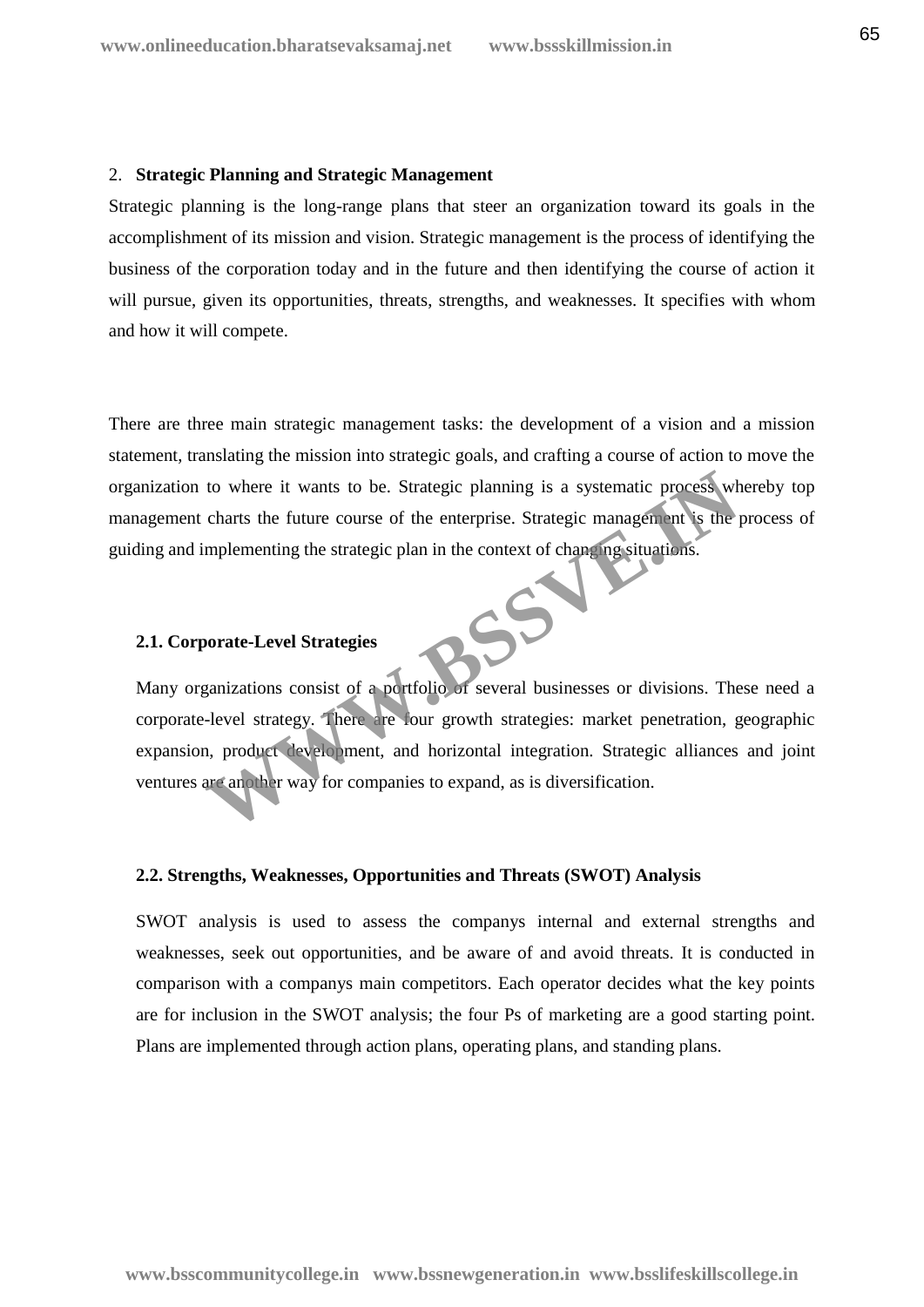### **2.3. Environmental Scanning and Forecasting**

Environmental scanning is the screening of large amounts of information to anticipate and interpret changes in the environment. Forecasting is the prediction of future outcomes. Information gained through scanning is used to form scenarios. These establish premises for forecasts, which are prediction of future outcomes. The two main types of outcomes that managers seek to forecast are future revenues and new technology breakthroughs.

## 3. **Operational Planning: How Do Managers Plan?**

Operational plans are generally for periods of up to one year and dovetail with the strategic plan. There are seven steps in operational planning:

- Setting goals: Goals should be specific, measurable, and achievable.
- Analyzing and evaluating the environment: This involves analyzing political, economic, social, and other trends that may affect the operation. The steps in operational planning:<br>
The steps in operational planning:<br>
The steps in operational planning:<br>
Coals should be specific, measurable, and achievable<br>
and evaluating the environment: This involves analyzing poli
- Determining alternatives: This involves developing courses of action, sometimes requesting the input from employees.
- Evaluating alternatives: This calls for making a list of advantages and disadvantages considering resources and effects on the organization.
- Selecting the best solution: This results from the analysis of various alternatives and sometimes combining two or more alternatives.
- Implementing the plan: This includes decisions on people, dates, resources, benefits, costs, reporting, and authority to be granted.
- Controlling and evaluating results: This involves monitoring progress toward goals.

## 4. **Operational Goal Setting**

Goal setting is the process of determining outcomes for each area and associate. No one can work effectively without specific goals and monthly evaluation reports to gauge whether the effort is moving toward goal accomplishment, or whether adjustments must be made to change course. Examples of goals and information for a sales department include: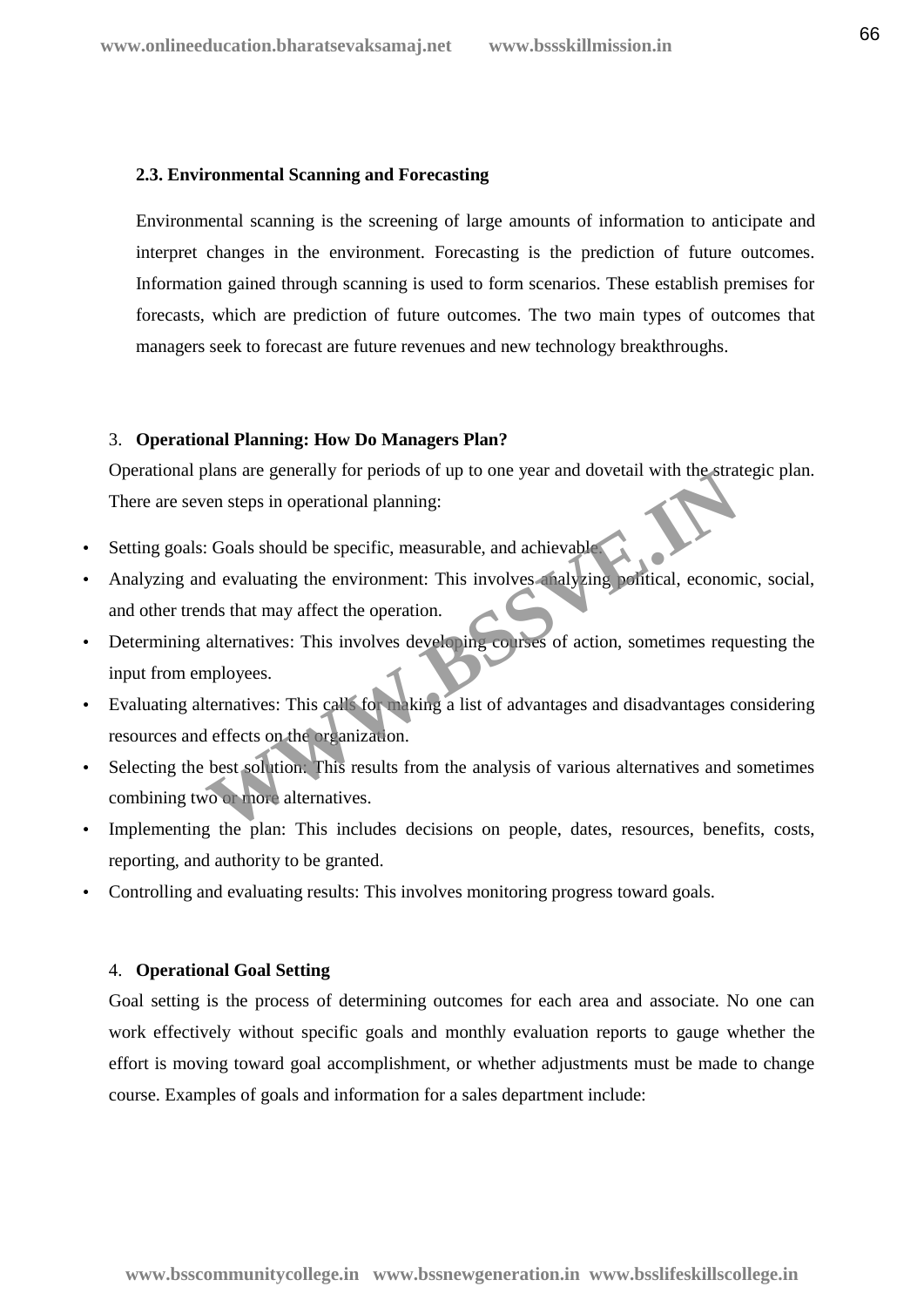- Group room nights (booked this month and year-to-date by market segment and salesperson, actual consumer room nights, actual average group room rates).
- Individual room nights (actual room nights booked, local corporate clients, occupancy compared to same time last year, rev par, and packages sold).
- Goals and information a hotel sales department should analyze each month include bookings, consumed room nights, occupancy, and rev par.
- Another example of goals is productivity goals that measure the amount of labor required to do a task.

The four-point model for writing goals is:

- To (action/verb)
- The (single measurement result)
- By (the target date/time span)
- At (cost in time and/or energy)

# 5. **Operational Objectives**

Objectives state how a goal will be met. It makes sense if the associates who are going to be responsible for achieving the goals are also the ones involved in setting them, in a process called management by objectives (MBO). MBO consists of six steps: **WWW.BSSVE.IN**

- Setting organizational goals.
- Setting departmental goals.
- Presenting goals and getting approval from upper management.
- Discussing departmental goals.
- Setting individual goals,
- Giving feedback.

The main purpose of an MBO program is to integrate the goals of the organization and the goals of the associates so that they are in focus. In some cases, it has been superseded by total quality management (TQM), which also emphasizes quality and getting employees involved in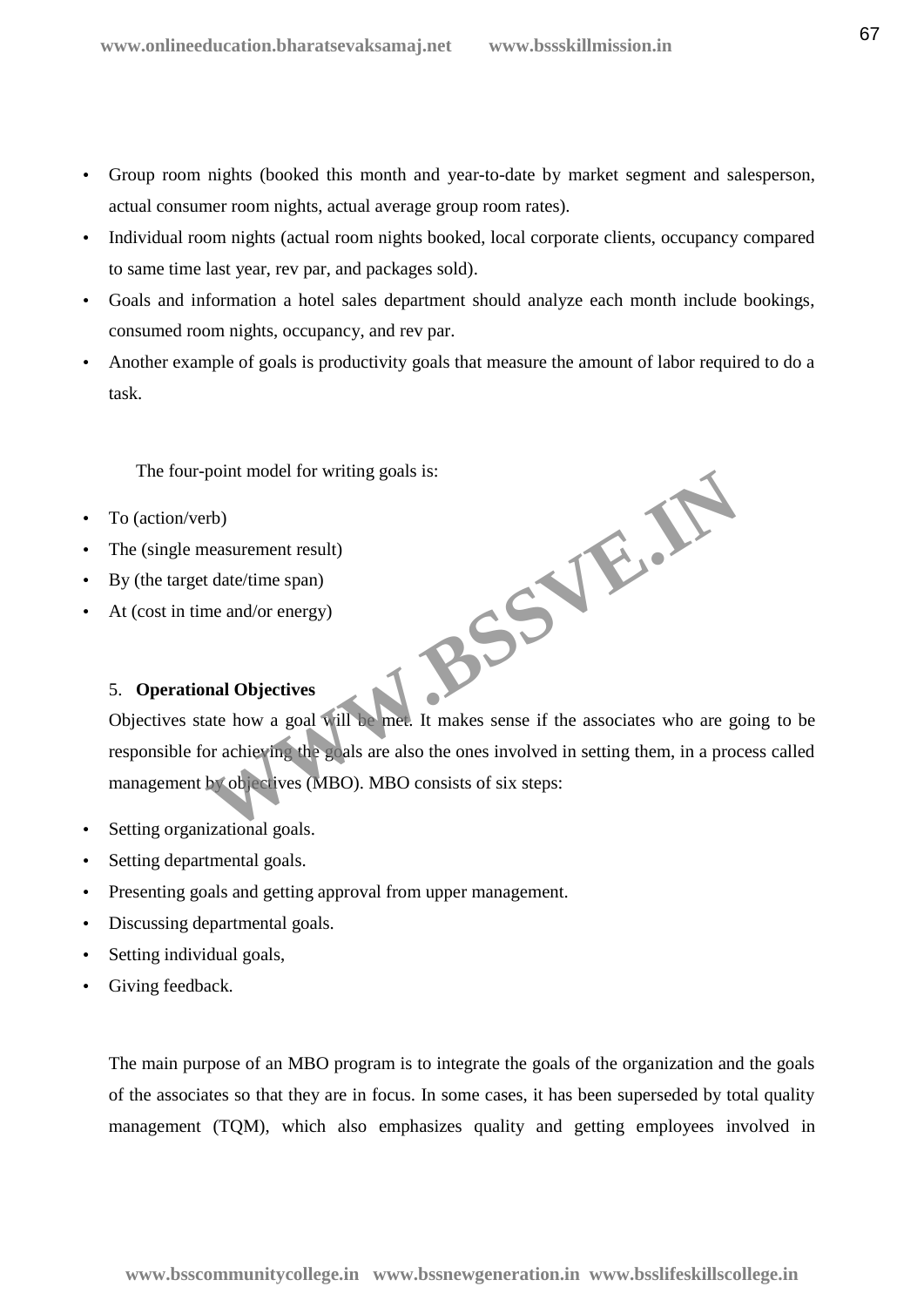developing solutions to improve operations. Benchmarking identifies the best way of doing something and which companies excel in that area (best practices companies). The best practice is noted and emulated or improved on by other companies. Successful companies sometimes swap information.

#### 6. **Policies, Procedures, and Rules**

Policies, procedures, and rules are examples of standing plans. Policies set broad guidelines for associates to use when making decisions. Procedures specify what to do in given situations**.** A rule is a very specific action guide that must be followed**.** Six sigma is a methodology for eliminating defects and process improvement.

#### 7. **Budgets**

A budget is a plan allocating money to specific activities. Expenses are budgeted according to anticipated sales. They are usually created once a year and revised as necessary.

### 8. **Scheduling**

Scheduling associates is a planning activity that involves taking the business forecast and allocating an appropriate number of staff to give the necessary level of service. Expenses are budgeted access improvement.<br>
a plan allocating money to specific activities. Expenses are budgeted access<br>
alles. They are usually created once a year and revised as necessary.<br>
and  $\frac{1}{2}$ <br>
and  $\frac{1}{2}$ <br>

## 9. **Project Management**

Project management is the task of getting the project completed on time and within budget. Hospitality companies are using project management because the approach fits well with the need for flexibility and rapid response to market opportunities. There are five steps:

- Goals need to be defined.
- Activities and resources must be identified.
- Sequence of completion is determined using flowchart-type diagrams such as a
- Gantt chart or a PERT network.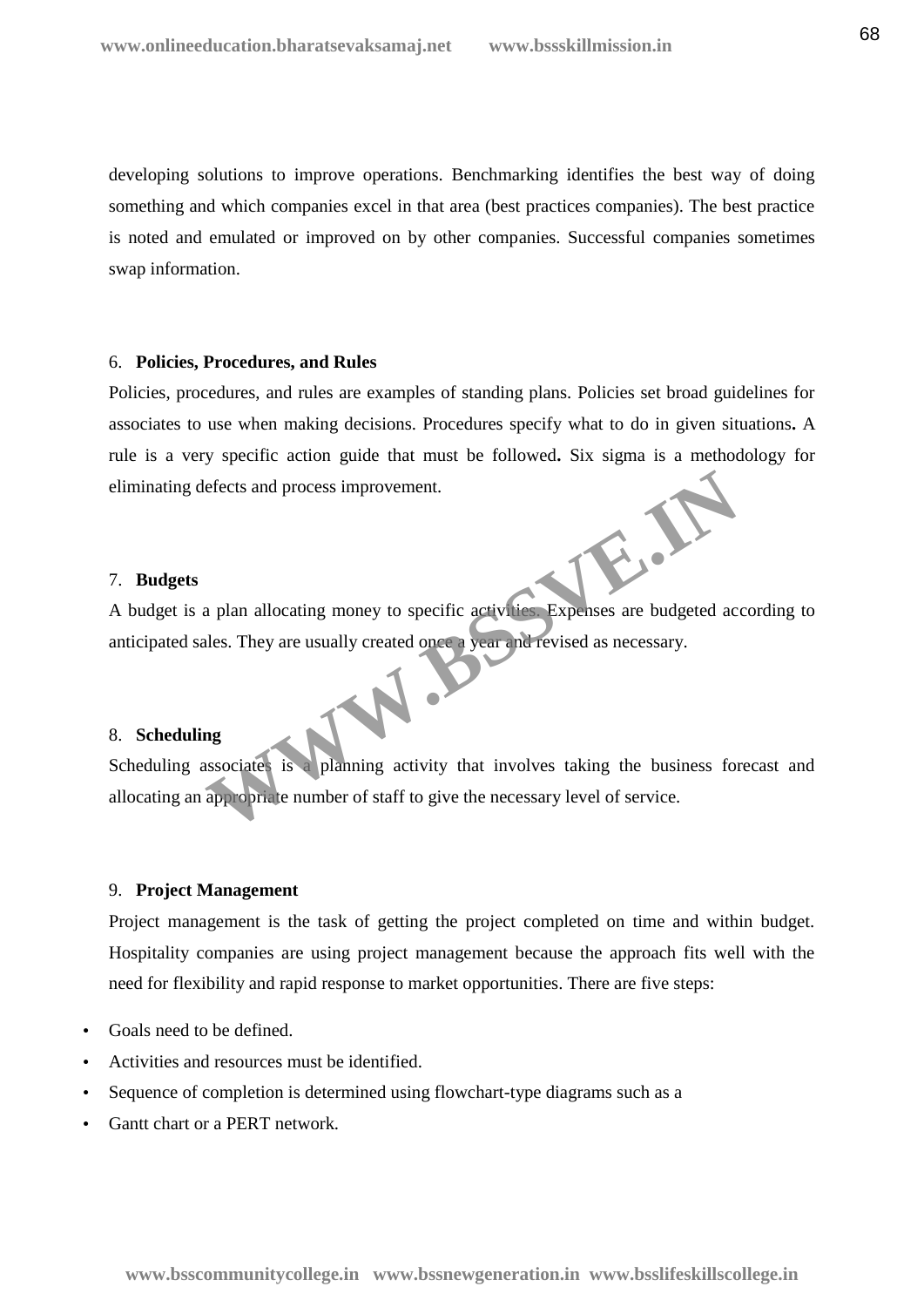- Activities are scheduled.
- Tasks and budgetary responsibilities are assigned.

## 10. **Trends in Planning**

Given todays hospitality business environment of rapid change, planning needs to be done quickly and adjusted when necessary. Technology, especially the Internet, can be used to overcome time and distance, allowing for more people to have input into the planning process

- In Section 5 of this course you will cover these topics:
	- Producing Meec Gatherings
	- Managing Meec Gatherings

You may take as much time as you want to complete the topic coverd in section 5. There is no time limit to finish any Section, However you must finish All Sections before semester end date. 5 of this course you will cover these topics:<br>
g Meec Gatherings<br>
ake as much time as you want to complete the topic coverd in section 5.<br>
time limit to finish any Section, However you nust finish All Sections bef<br>
date.<br>

If you want to continue remaining courses later, you may save the course and leave. You can continue later as per your convenience and this course will be avalible in your area to save and continue later.

## **Producing Meec Gatherings**

## **Topic Objective:**

At the end of this topic student would be able to understand:

- Threat Identification,
- Risk Assessment and Planning Prioritization
- Review and Develop Plans
- Responding to the Event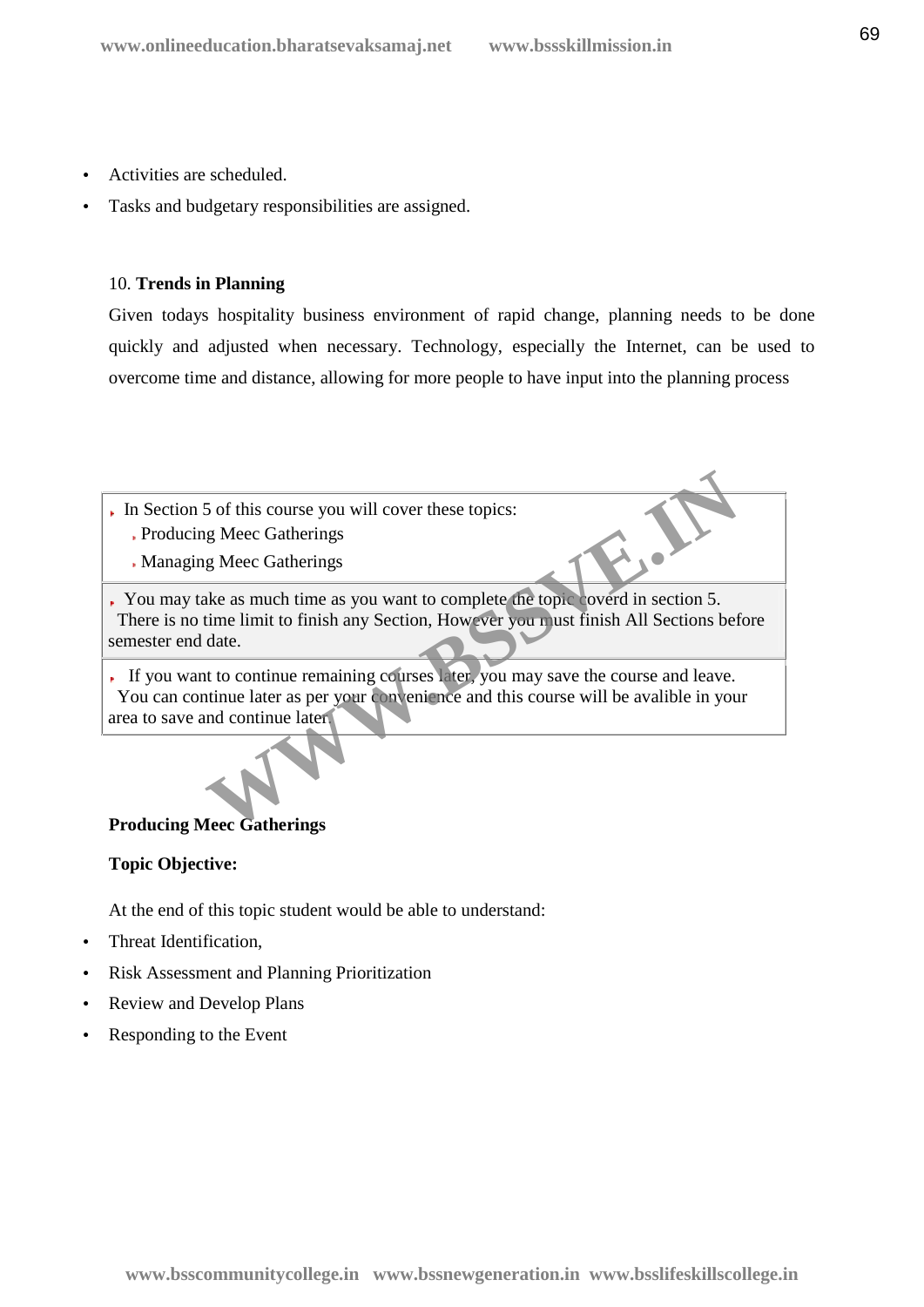## **Definition/Overview:**

**Event planning & Producing:** Event planning requires broad-based participation and support. You should include risk management and information technology professionals in addition to emergency management and subject matter experts. People throughout the organization and community will need to understand the plans, so include as broad a cross-section as possible. Because these plans may involve the shutdown of some processes, the affected personnel must be involved in the planning process. Consider selecting individuals who are known for having a "big picture" or "systems" way of thinking as well as those with hands-on operational expertise.

## **Key Points:**

## **1. Producing MEEC Gatherings**

Event planning requires broad-based participation and support. You should include risk management and information technology professionals in addition to emergency management and subject matter experts. People throughout the organization and community will need to understand the plans, so include as broad a cross-section as possible. Because these plans may involve the shutdown of some processes, the affected personnel must be involved in the planning process. Consider selecting individuals who are known for having a "big picture" or "systems" way of thinking as well as those with hands-on operational expertise. W.B.

### **2. Threat Identification**

During this phase you will need to identify and assess threats and prioritize your event planning efforts. You should inventory all of the risks in the operating environment and the community. Look at all of the areas in the business environment that may impact your operation. Next, you should assess the risk of failures as well as the impact form external disruption in such areas as power, telecommunications, and suppliers. Lacking good data on threat assessments, you will need to plan for the worse case scenarios.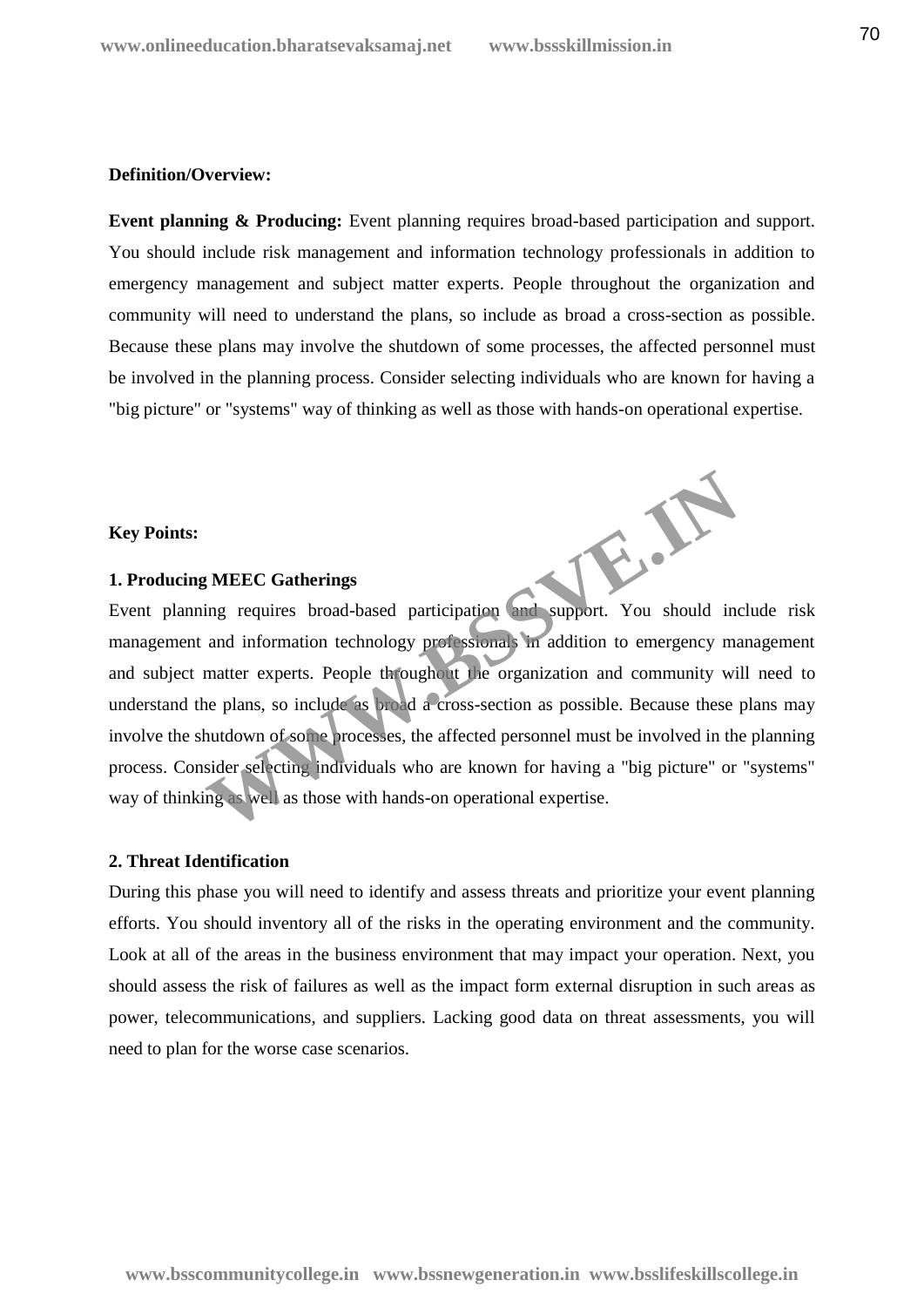To prioritize planning efforts you must first look at the likelihood of these threats as well as the expected duration of the possible failures. Top priority should be given to the most critical systems. To conduct this prioritization exercise you will need to develop a risk rating methodology.

## **3. Risk Assessment, and Planning Prioritization**

Once you have prioritized areas needing contingency plans and developed disaster scenarios it is time to define the scope of the project. It is important that you define a controllable scope before beginning the next phase of your contingency planning effort. The output of your threat assessment and prioritization will be useful in defining the scope of your overall planning effort. You will now need to use this information to draw a box around your contingency efforts--what risks will you address and which will your ignore? These will be critical decisions and will<br>require careful consideration.<br>4. Review and  $\Gamma$ require careful consideration.

### **4. Review and Develop Plans**

This phase is where you will review existing plans and develop new plans defined in the project scope. You will also determine the events that will trigger a plan's implementation. Additionally, testing and training are included in this phase. Developing plans will involve an exercise to identify and evaluate various contingency alternatives based on scenarios developed in the preceding phase. As with the failure scenario effort, building the list of alternatives will require a careful analysis to determine whether the alternatives are likely to be available. In developing plans you should be sure to include individual preparedness and community-wide readiness as aspects of your plan. Work with civic and community groups in developing plans that will work at the neighborhood level. where you will review existing plans and develop new plans defined a develop Plans<br>
where you will review existing plans and develop new plans defined in the critical decisions<br>
where you will review existing plans and dev

### **5. Responding to the Event**

Your efforts at developing good plans will be rewarded in the event of a disastrous event. However, your work is not done when the plans are done. Being prepared to respond to the event will require a strong system for threat monitoring, emergency notification, and command and control systems.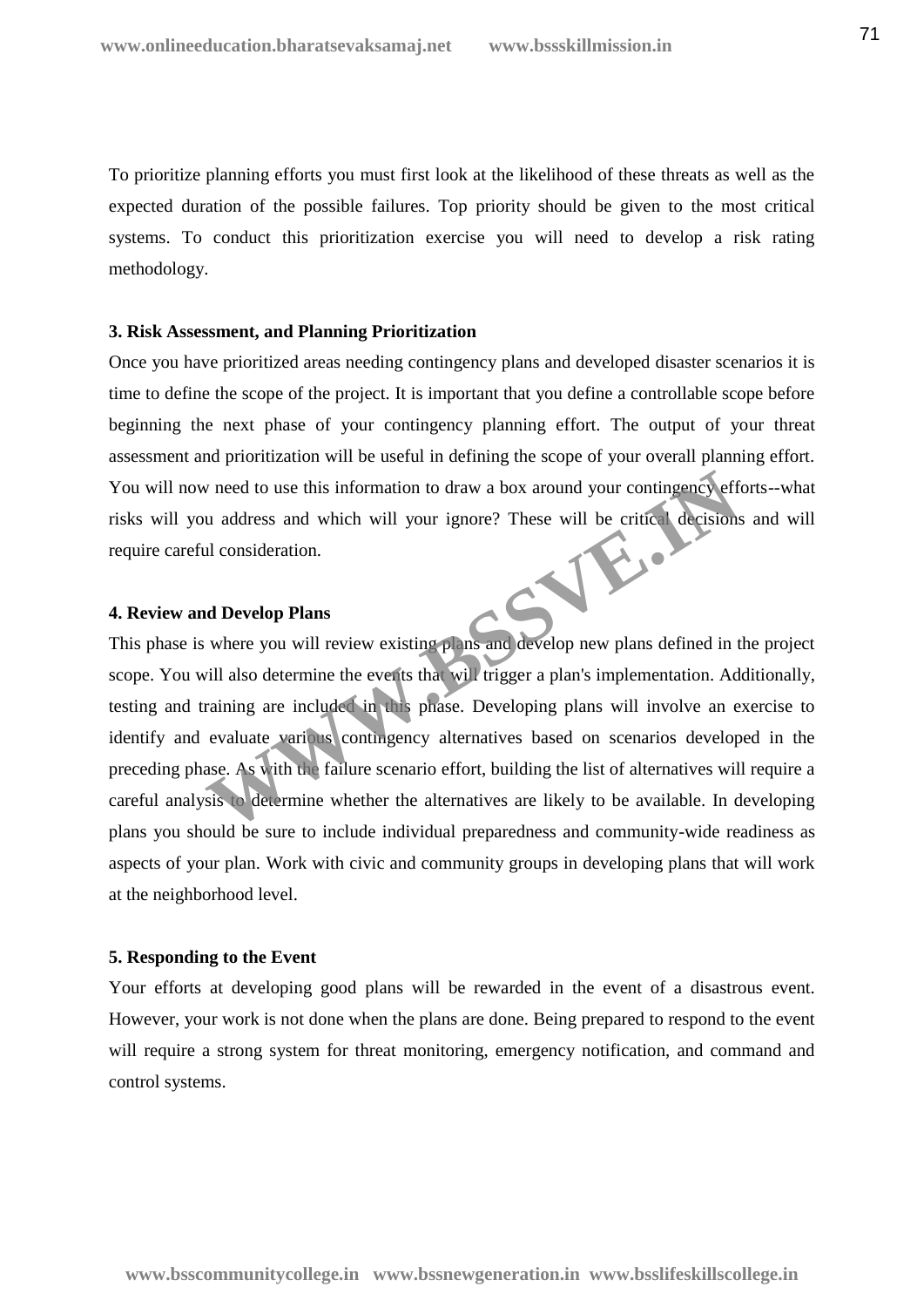The contingency plan should be implemented when a trigger event occurs. Contingency plans may be put into effect anytime to prevent a service disruption. The objective of the plan execution step is to manage the operation of the contingency plan as smoothly and efficiently as possible. It is important to have a strong command and control system in place to ensure that the plan activation and monitoring is carried out in an organized and controlled fashion.

The training and testing that should have previously occurred will go a long way to ensure the successful implementation of your plan. Strong communication and management, however, will also be key. You must make sure that everyone in the organization knows that the contingency plan is being put into effect. Notification of key personnel and emergency response teams should be followed by communication to all staff and the public. You should let anyone affected by the plan know that the plan has been activated and the expected duration of the contingency mode. BSSV<sub>orthe</sub>

# **Managing Meec Gatherings**

## **Topic Objective:**

At the end of this topic student would be able to understand:

- Responding to the Event
- Recovery and Operations Resumption
- Disengaging from Contingent Operations
- Restarting Primary Processes
- Technology Concerns

## **Definition/Overview:**

**Managing MEEC Gatherings**: Strong oversight will be needed during event operations. Command centers should be open to ensure that oversight and rapid decision making can occur. Training and rehearsing the management team in emergency operations concepts and drilling this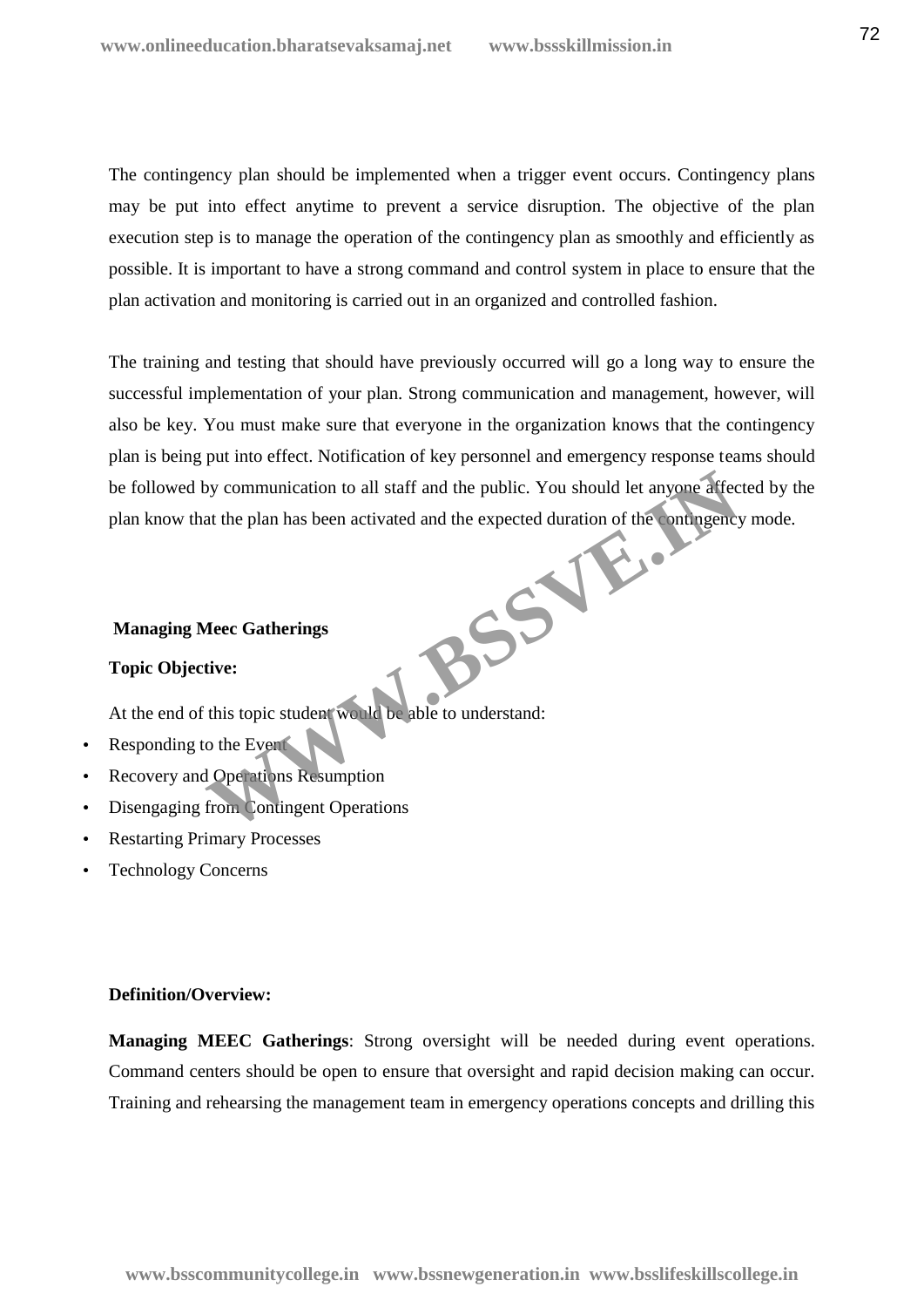team are good ideas as well. It is critically important to be able to manage information related to these events and the plans and resources being deployed in response. Here again, good information management technology is essential.

## **Key Points:**

### **1. Responding to the Event**

During the incident response phase, the real-time tracking of incidents and response resources is critical. It is conceivable that emergency managers and response organizations will be overwhelmed with calls for service. Resource may be in short supply while multiple requests for service pile up. Again, the potential for many simultaneous incidents requires a robust data management system. An operations log capability in needed to fulfill the requirement of documenting, tracking, and managing the response to an infinite number of concurrent incidents. Solution to the term of term of the entingency managers and response organizations<br>
With calls for service. Resource may be in short supply while multiple re<br>
up. Again, the potential for many simultaneous includes require

# **2. Recovery and Operations Resumption**

Your contingency plan will need to include business resumption and recovery planning. It is important to have a plan for "standing down" for the contingency mode and for the resumption of normal operation after the contingency has ended. You may choose to organize separate business resumption teams to develop these specific plans. Specific plans should be developed documenting the recovery process.

## **3. Disengaging from Contingent Operations**

As you did with the preparations for implementation of the plan, you will need to determine trigger events for ending the contingency mode of operations. What events will be required to determine that it is safe to "stand down" and to begin the recovery phase? You will want to conduct testing of the primary systems and process to ensure that they are operating appropriately. Test plans and scripts for these tests should be predetermined.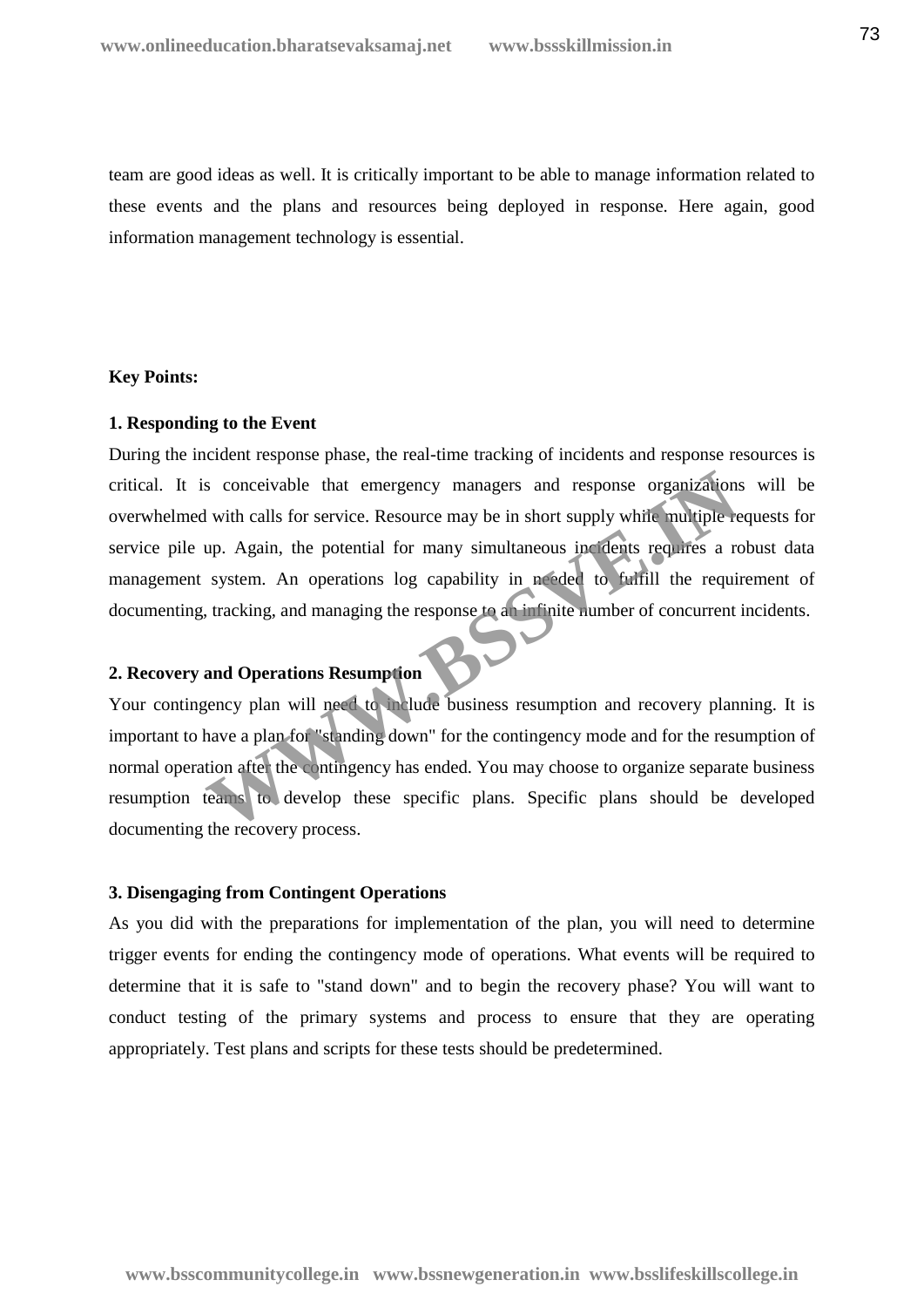Strong oversight will be needed during event operations. Command centers should be open to ensure that oversight and rapid decision making can occur. Training and rehearsing the management team in emergency operations concepts and drilling this team are good ideas as well. It is critically important to be able to manage information related to these events and the plans and resources being deployed in response. Here again, good information management technology is essential.

Once the organization is confident that it is safe to disengage from the contingency mode, staff will need to have step-by-step instructions for stopping the contingency process and transitioning to the primary process. Depending on the situation, these instructions may need to cover data transfer and archival as well as various data management and table maintenance issues.

#### **4. Restarting Primary Processes**

Restarting primary processes leads your organization from its contingency operations to a stable, permanent solution. You will first need to make sure that systems are tested and operating smoothly. Data captured in the contingency mode will need to be entered into the system. Staff will need to transition out of the contingency mode and back into the normal operating processes. The process. Depending on the situation, these instructions may heed to contributed as well as various data management and table maintenance issues.<br> **We primary Processes**<br>
Experimental as well as various data management

## **5. Technology Concerns**

Information management issues will be a key concern for event management. You will want to automate as much of the message tracking and be able to route and log your incident information. Detailed information on Command Center information management issues and solutions is now available on the command center page.

### **6. Putting it All Together**

Your event management plans must be integrated with your overall enterprise continuity management and emergency management approach and must be tested through drills and exercises that test your plans, your people, and your tools. No one knows what events will occur but you can be certain that taking the necessary planning and preparedness steps ahead of time will limit damages and speed the recovery process. Having good plans in place, drilling on them